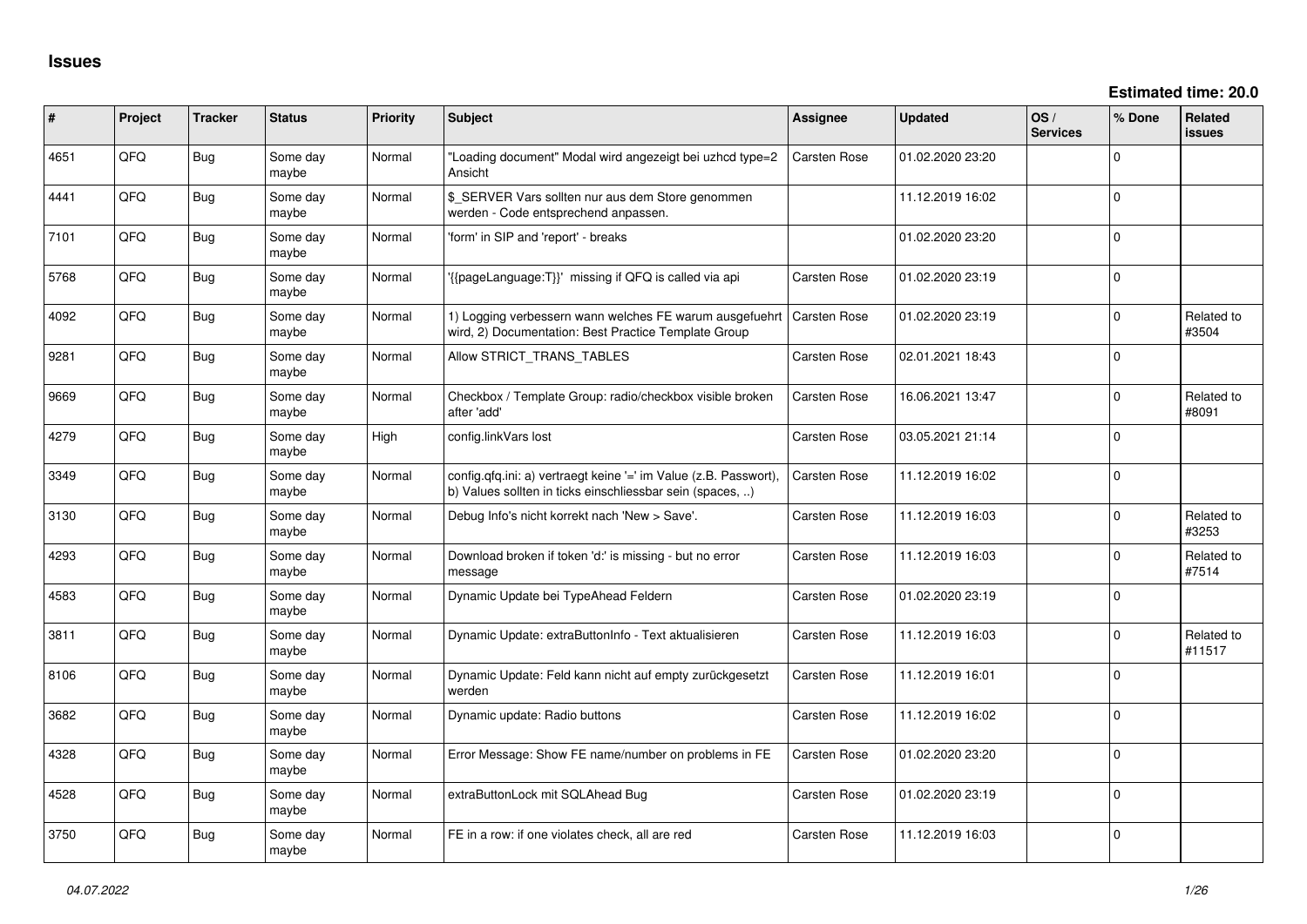| $\vert$ # | Project | <b>Tracker</b> | <b>Status</b>     | <b>Priority</b> | <b>Subject</b>                                                                                                       | Assignee              | <b>Updated</b>   | OS/<br><b>Services</b> | % Done      | Related<br><b>issues</b>                       |
|-----------|---------|----------------|-------------------|-----------------|----------------------------------------------------------------------------------------------------------------------|-----------------------|------------------|------------------------|-------------|------------------------------------------------|
| 5021      | QFQ     | <b>Bug</b>     | Some day<br>maybe | Normal          | FE.typ=extra - during save displays error 'datum2' already<br>filled in STORE_SIP - the value is stored nevertheless | <b>Carsten Rose</b>   | 01.02.2020 23:19 |                        | $\Omega$    | Related to<br>#3875                            |
| 5877      | QFQ     | <b>Bug</b>     | Some day<br>maybe | Normal          | FE.type=note:bsColumn strange behaviour                                                                              |                       | 01.02.2020 23:19 |                        | $\Omega$    |                                                |
| 5557      | QFQ     | <b>Bug</b>     | Some day<br>maybe | Normal          | Form load: STORE_RECORD filled, but should be empty                                                                  | Carsten Rose          | 01.02.2020 23:19 |                        | $\Omega$    |                                                |
| 4008      | QFQ     | <b>Bug</b>     | Some day<br>maybe | Normal          | FormElemen.type=sendmail: wrong 'TO' if 'real<br>name <rea@mail.to>' is used</rea@mail.to>                           | Carsten Rose          | 11.12.2019 16:03 |                        | 0           |                                                |
| 3570      | QFQ     | Bug            | Some day<br>maybe | High            | Formular mit prmitnew permitEdit=Always wird nicht<br>aufgerufen (ist leer)                                          | Carsten Rose          | 03.05.2021 21:14 |                        | $\Omega$    |                                                |
| 9126      | QFQ     | <b>Bug</b>     | Some day<br>maybe | Normal          | hidden Form elements are present in page source                                                                      |                       | 02.01.2021 18:41 |                        | $\Omega$    |                                                |
| 4659      | QFQ     | Bug            | Some day<br>maybe | Normal          | infoButtonExtra                                                                                                      | Carsten Rose          | 01.02.2020 23:20 |                        | $\mathbf 0$ |                                                |
| 4546      | QFQ     | Bug            | Some day<br>maybe | Normal          | NH: SIP storage is destroyed                                                                                         |                       | 01.02.2020 23:20 |                        | $\Omega$    |                                                |
| 3613      | QFQ     | <b>Bug</b>     | Some day<br>maybe | Normal          | note /note unchecked -> note div (col-md) wird weiterhin<br>gerendert                                                | <b>Elias Villiger</b> | 01.02.2020 23:19 |                        | 100         |                                                |
| 2063      | QFQ     | <b>Bug</b>     | Some day<br>maybe | Normal          | Pills auf 'inaktiv' setzen falls keine Element auf dem Pill<br>sichtbar sind.                                        | Benjamin Baer         | 11.12.2019 16:03 |                        | $\Omega$    | Related to<br>#3752                            |
| 9024      | QFQ     | <b>Bug</b>     | Some day<br>maybe | Normal          | QFQ Einarbeitung                                                                                                     |                       | 01.02.2020 15:56 |                        | $\Omega$    |                                                |
| 4771      | QFQ     | Bug            | Some day<br>maybe | Normal          | qfq: select-down-values empty after save (edit-form for<br>program administrators)                                   | <b>Carsten Rose</b>   | 01.02.2020 23:20 |                        | $\Omega$    | Related to<br>#4549, Has<br>duplicate<br>#4282 |
| 9020      | QFQ     | Bug            | Some day<br>maybe | Normal          | radio mit buttonClass und dynamicUpdate lassen sich nicht<br>kombinieren                                             |                       | 11.12.2019 16:01 |                        | $\Omega$    |                                                |
| 3109      | QFQ     | <b>Bug</b>     | Some day<br>maybe | High            | RealUrl: Links werden nicht korrekt gerendert                                                                        | <b>Carsten Rose</b>   | 03.05.2021 21:14 |                        | $\Omega$    |                                                |
| 4454      | QFQ     | <b>Bug</b>     | Some day<br>maybe | Normal          | Required Elements: multiple elements in a row - whole row<br>marked if only one input is empty.                      | Benjamin Baer         | 01.02.2020 23:20 |                        | 0           |                                                |
| 7281      | QFQ     | <b>Bug</b>     | Some day<br>maybe | Normal          | Subrecords: on large screen separator line too short                                                                 |                       | 01.02.2020 23:19 |                        | $\Omega$    |                                                |
| 3882      | QFQ     | <b>Bug</b>     | Some day<br>maybe | Normal          | templateGroup: disable 'add' if limit is reached - funktioniert<br>nicht wenn bereits records existierten            | Carsten Rose          | 11.12.2019 16:03 |                        | $\Omega$    |                                                |
| 3588      | QFQ     | <b>Bug</b>     | Some day<br>maybe | Normal          | templateGroup: versteckte Elemente werden weiterhin<br>gespeichert.                                                  | Carsten Rose          | 11.12.2019 16:02 |                        | $\mathbf 0$ |                                                |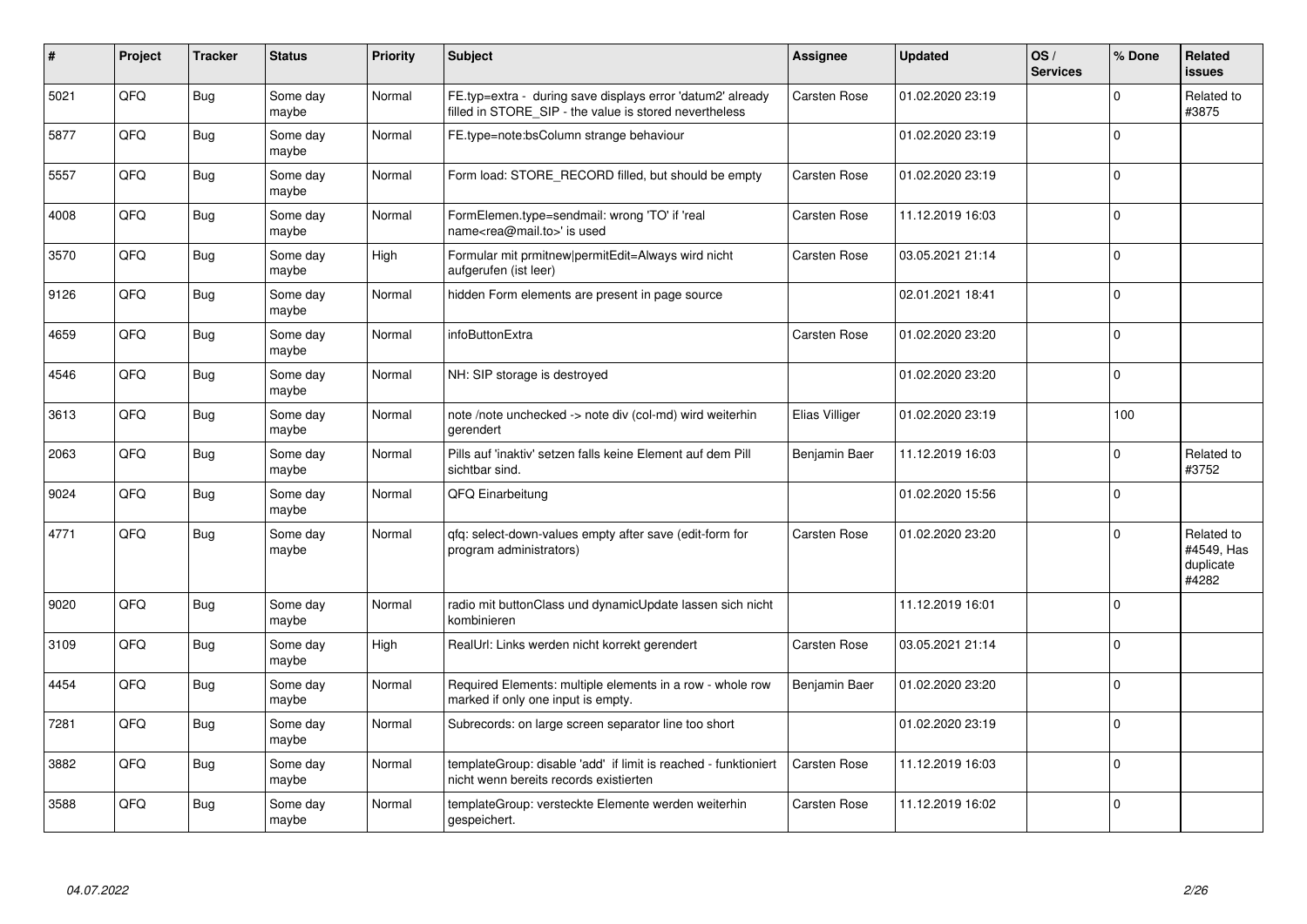| #    | Project | <b>Tracker</b> | <b>Status</b>     | <b>Priority</b> | <b>Subject</b>                                                                                                                                           | Assignee            | <b>Updated</b>   | OS/<br><b>Services</b> | % Done      | Related<br><b>issues</b>                    |
|------|---------|----------------|-------------------|-----------------|----------------------------------------------------------------------------------------------------------------------------------------------------------|---------------------|------------------|------------------------|-------------|---------------------------------------------|
| 4549 | QFQ     | Bug            | Some day<br>maybe | Normal          | TemplateGroups: FE.type SELECT loose selected value<br>after save                                                                                        | <b>Carsten Rose</b> | 01.02.2020 23:20 |                        | $\Omega$    | Related to<br>#4548,<br>Related to<br>#4771 |
| 7402 | QFQ     | <b>Bug</b>     | Some day<br>maybe | Normal          | thumbnail cache: outdated picture when permission denied<br>and permission resolved.                                                                     |                     | 01.02.2020 23:20 |                        | $\Omega$    |                                             |
| 7456 | QFQ     | <b>Bug</b>     | Some day<br>maybe | Low             | Todos in Code: solve or make ticket                                                                                                                      | <b>Carsten Rose</b> | 16.09.2021 15:10 |                        | $\pmb{0}$   |                                             |
| 3895 | QFQ     | Bug            | Some day<br>maybe | Normal          | typeahead pedantic: on lehrkredit Idap webpass - if only one<br>person is in dropdown, such person can't be selected                                     | <b>Carsten Rose</b> | 11.12.2019 16:03 |                        | $\mathbf 0$ |                                             |
| 4398 | QFQ     | <b>Bug</b>     | Some day<br>maybe | Normal          | Typeahead: mouse click in a prefilled input opens a single<br>item dropdown with the current value - click on it seems to<br>set the value, not the key. | Benjamin Baer       | 01.02.2020 23:20 |                        | $\Omega$    | Related to<br>#4457                         |
| 5706 | QFQ     | <b>Bug</b>     | Some day<br>maybe | Normal          | upload: fileDestination needs to be sanatized                                                                                                            | Carsten Rose        | 01.02.2020 23:19 |                        | $\Omega$    |                                             |
| 5991 | QFQ     | Bug            | Some day<br>maybe | Normal          | URLs with ' ' or long parameter are problematic                                                                                                          | Carsten Rose        | 01.02.2020 23:19 |                        | $\mathbf 0$ |                                             |
| 3061 | QFQ     | <b>Bug</b>     | Some day<br>maybe | High            | winstitute: mysql connection durcheinander - nmhp17<br>(ag7)/QFQ arbeitet mit DB/Tabellen von biostat.                                                   | Carsten Rose        | 03.05.2021 21:14 |                        | $\Omega$    |                                             |
| 2643 | QFQ     | <b>Bug</b>     | Some day<br>maybe | Normal          | Zend / PHP Webinars anschauen                                                                                                                            | <b>Carsten Rose</b> | 01.02.2020 15:56 |                        | $\Omega$    |                                             |
| 4122 | QFQ     | <b>Bug</b>     | Some day<br>maybe | Normal          | file: Render Mode hat keinen Effekt                                                                                                                      |                     | 11.12.2019 16:03 |                        | $\mathbf 0$ |                                             |
| 4138 | QFQ     | Bug            | Some day<br>maybe | Normal          | style fehlt                                                                                                                                              |                     | 11.12.2019 16:03 |                        | $\mathbf 0$ |                                             |
| 3567 | QFQ     | Feature        | Some day<br>maybe | Low             | 'Save', 'Close', 'New' als FormElement                                                                                                                   |                     | 11.12.2019 16:02 |                        | $\Omega$    |                                             |
| 3267 | QFQ     | Feature        | Some day<br>maybe | Normal          | 2 Forms auf einer Seite: real + Read only                                                                                                                | <b>Carsten Rose</b> | 11.12.2019 16:03 |                        | $\mathbf 0$ |                                             |
| 5548 | QFQ     | Feature        | Some day<br>maybe | Normal          | 801 Textfiles/Scriptfiles als Thumbnail                                                                                                                  | <b>Carsten Rose</b> | 07.03.2022 16:26 |                        | $\Omega$    |                                             |
| 3666 | QFQ     | Feature        | Some day<br>maybe | Normal          | a) Performance Messung: mysql_real_escape_string() im<br>Vergleich zu str_replace(), b) doppeltes Aufrufen von<br>mysql_real_escape_string()             | Carsten Rose        | 11.12.2019 16:02 |                        | $\Omega$    |                                             |
| 3942 | QFQ     | Feature        | Some day<br>maybe | Normal          | Action Elemente: neu generierte IDs via FE weitergeben                                                                                                   | Carsten Rose        | 11.12.2019 16:03 |                        | $\mathbf 0$ | Related to<br>#3941                         |
| 3848 | QFQ     | Feature        | Some day<br>maybe | High            | Antivirus check fuer Upload files in qfq?                                                                                                                | Carsten Rose        | 03.05.2021 21:14 |                        | $\Omega$    | Related to<br>#4131                         |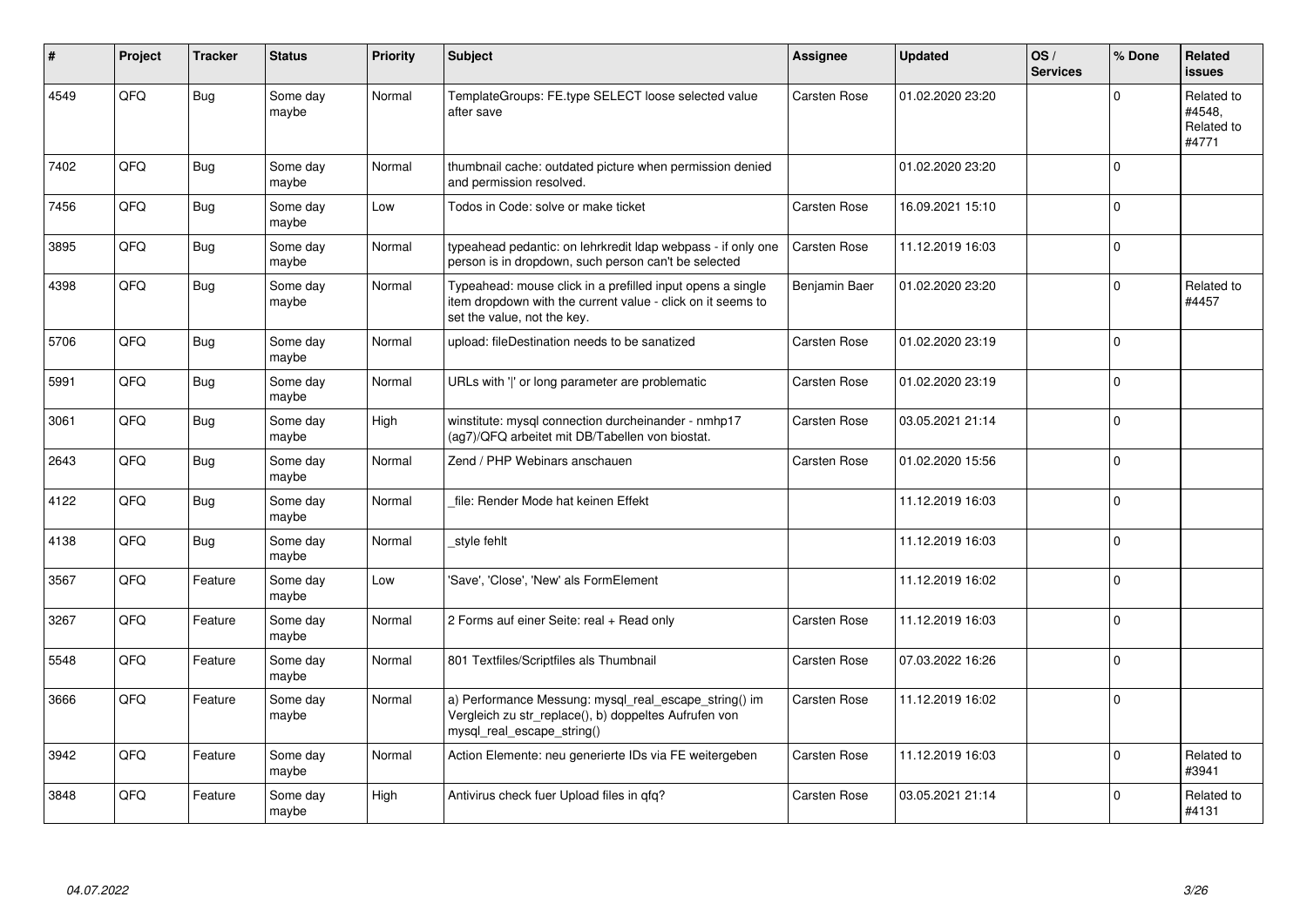| #     | Project | <b>Tracker</b> | <b>Status</b>     | <b>Priority</b> | <b>Subject</b>                                                                        | Assignee            | <b>Updated</b>   | OS/<br><b>Services</b> | % Done       | <b>Related</b><br><b>issues</b>              |
|-------|---------|----------------|-------------------|-----------------|---------------------------------------------------------------------------------------|---------------------|------------------|------------------------|--------------|----------------------------------------------|
| 3947  | QFQ     | Feature        | Some day<br>maybe | Normal          | Attack detectect: logout current user                                                 | Carsten Rose        | 11.12.2019 16:03 |                        | $\mathbf 0$  | Related to<br>#5458,<br>Related to<br>#6299  |
| 6299  | QFQ     | Feature        | Some day<br>maybe | Normal          | Attack detection: log table with invalid SIP access                                   |                     | 11.12.2019 16:02 |                        | $\mathbf 0$  | Related to<br>#3947                          |
| 3291  | QFQ     | Feature        | Some day<br>maybe | Normal          | AutoCron websiteToken                                                                 | Carsten Rose        | 11.12.2019 16:02 |                        | $\mathbf 0$  | Related to<br>#4250                          |
| 7452  | QFQ     | Feature        | Some day<br>maybe | Normal          | automate deployment new QFQ version                                                   | Carsten Rose        | 16.09.2021 15:10 |                        | $\mathbf 0$  |                                              |
| 13608 | QFQ     | Feature        | Some day<br>maybe | Normal          | Automatic Browser Language Redirect                                                   | Enis Nuredini       | 17.06.2022 08:35 |                        | $\mathbf 0$  |                                              |
| 7106  | QFQ     | Feature        | Some day<br>maybe | Normal          | Beispiel Nummerierung von Rows in Report                                              |                     | 11.12.2019 16:01 |                        | $\mathbf 0$  |                                              |
| 7105  | QFQ     | Feature        | Some day<br>maybe | Normal          | Beispiel wie man in einer zweiten Tabelle speichert.                                  |                     | 11.12.2019 16:01 |                        | $\mathbf 0$  |                                              |
| 6288  | QFQ     | Feature        | Some day<br>maybe | Normal          | Best Practice: Erklaeren wie man ein Formular ganz in<br>'weiss' erstellen kann       |                     | 11.12.2019 16:02 |                        | $\pmb{0}$    |                                              |
| 5783  | QFQ     | Feature        | Some day<br>maybe | Normal          | <b>BPMN View/Edit</b>                                                                 |                     | 11.12.2019 16:02 |                        | $\mathbf 0$  |                                              |
| 8520  | QFQ     | Feature        | Some day<br>maybe | Normal          | Bring QFQ to Composer                                                                 | Carsten Rose        | 16.09.2021 15:10 |                        | $\mathbf 0$  |                                              |
| 8522  | QFQ     | Feature        | Some day<br>maybe | Normal          | build QFQ - npm warnings                                                              | Benjamin Baer       | 01.02.2020 23:19 |                        | 50           |                                              |
| 10716 | QFQ     | Feature        | Some day<br>maybe | Normal          | Business Logic mit Externen Skripten                                                  | Carsten Rose        | 16.09.2021 15:10 |                        | $\mathbf{0}$ | Related to<br>#10713,<br>Related to<br>#8217 |
| 4420  | QFQ     | Feature        | Some day<br>maybe | Normal          | Client: Local Storage - store the changes of a form, local in<br>the browser.         | Benjamin Baer       | 11.12.2019 16:02 |                        | $\mathbf 0$  |                                              |
| 6715  | QFQ     | Feature        | Some day<br>maybe | Normal          | Code-Refactoring: dbArray vereinheitlichen                                            | Carsten Rose        | 11.12.2019 16:02 |                        | $\mathbf 0$  |                                              |
| 4650  | QFQ     | Feature        | Some day<br>maybe | Normal          | Convert html to doc/rtf                                                               | Carsten Rose        | 01.02.2020 23:20 |                        | $\mathbf 0$  | Related to<br>#10704                         |
| 10738 | QFG     | Feature        | Some day<br>maybe | Normal          | CORS headers for external API requests                                                |                     | 10.06.2020 14:00 |                        | $\pmb{0}$    |                                              |
| 3990  | QFQ     | Feature        | Some day<br>maybe | High            | custom class definition: add space automatically                                      | <b>Carsten Rose</b> | 03.05.2021 21:14 |                        | $\pmb{0}$    |                                              |
| 4719  | QFG     | Feature        | Some day<br>maybe | Normal          | Custom Message in Client in case of 'Browser tab close,<br>modification will be lost' |                     | 01.02.2020 23:20 |                        | $\mathbf 0$  |                                              |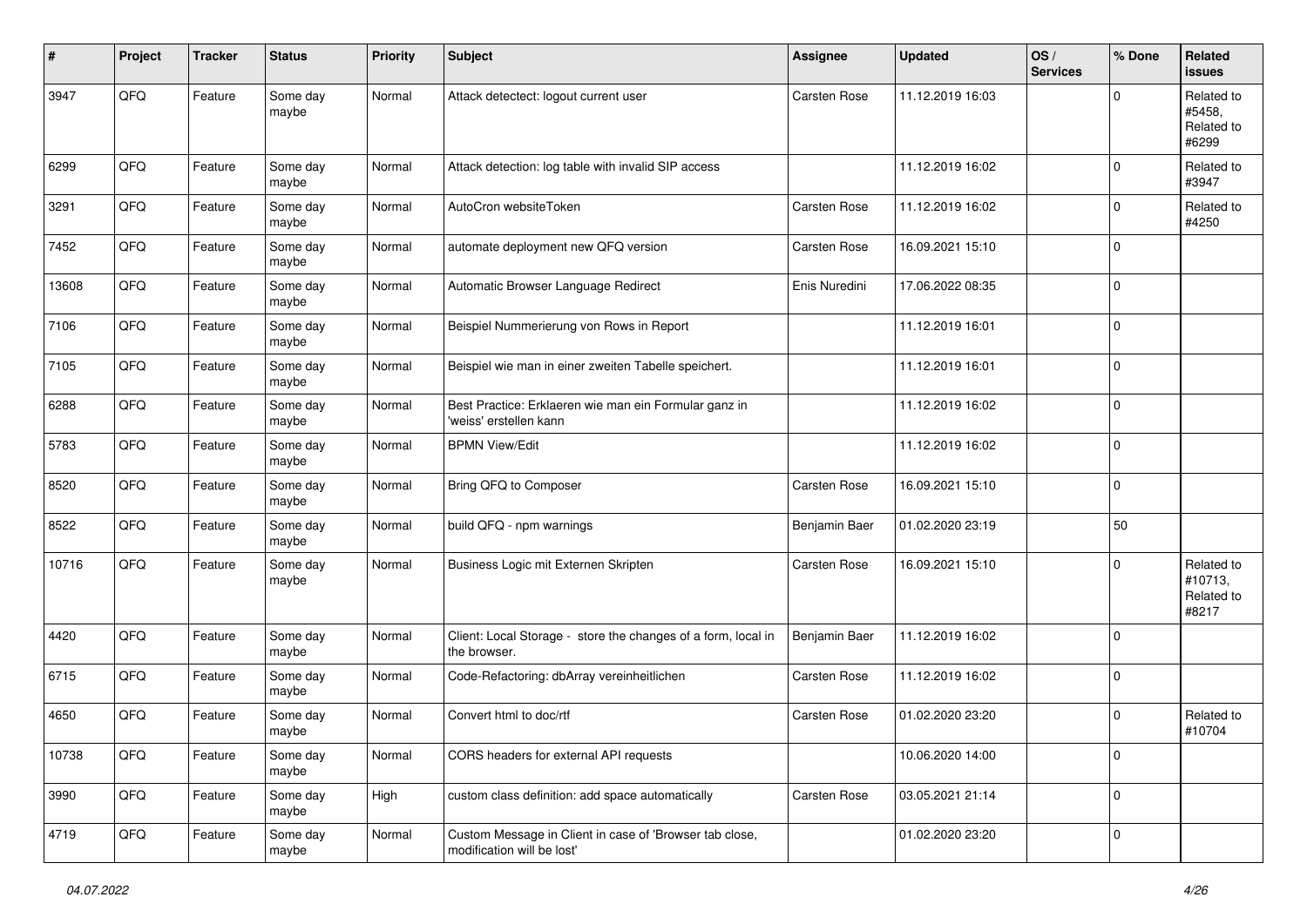| #     | Project | <b>Tracker</b> | <b>Status</b>     | <b>Priority</b> | <b>Subject</b>                                                                                                                                                | <b>Assignee</b>     | <b>Updated</b>   | OS/<br><b>Services</b> | % Done       | <b>Related</b><br><b>issues</b> |
|-------|---------|----------------|-------------------|-----------------|---------------------------------------------------------------------------------------------------------------------------------------------------------------|---------------------|------------------|------------------------|--------------|---------------------------------|
| 12337 | QFQ     | Feature        | Some day<br>maybe | Normal          | Database.php: better caching                                                                                                                                  | Carsten Rose        | 16.09.2021 15:10 |                        | $\Omega$     |                                 |
| 6992  | QFQ     | Feature        | Some day<br>maybe | Normal          | DB exception: Syntax Highlight                                                                                                                                |                     | 11.12.2019 16:01 |                        | $\Omega$     | Related to<br>#5450             |
| 4627  | QFQ     | Feature        | Some day<br>maybe | Normal          | dbupdate: all tables - check 'create', 'modified' if it is possible<br>to change to default 'CURRENT_TIMESTAMP' and modified<br>'ON UPDATE CURRENT_TIMESTAMP' |                     | 01.02.2020 23:20 |                        | $\Omega$     |                                 |
| 3331  | QFQ     | Feature        | Some day<br>maybe | Normal          | Default Tooltip fuer _page? Links: mit Form und Record ID                                                                                                     | <b>Carsten Rose</b> | 11.12.2019 16:02 |                        | $\Omega$     |                                 |
| 5850  | QFQ     | Feature        | Some day<br>maybe | Normal          | Deployment: In QFQ Doc best practice fuer zeitgemaesses<br>Deployment beschreiben                                                                             |                     | 01.02.2020 23:20 |                        | $\Omega$     |                                 |
| 3273  | QFQ     | Feature        | Some day<br>maybe | Low             | Dirty Flag in Form                                                                                                                                            | <b>Carsten Rose</b> | 11.12.2019 16:02 |                        | $\Omega$     |                                 |
| 3458  | QFQ     | Feature        | Some day<br>maybe | Normal          | Display 'Edit Form Element'-Checkbox on form: should<br>depend on FE Group                                                                                    | <b>Carsten Rose</b> | 11.12.2019 16:02 |                        | $\Omega$     | Related to<br>#3447             |
| 8892  | QFQ     | Feature        | Some day<br>maybe | Normal          | Display and Edit SQL Comments in Form Editor                                                                                                                  | <b>Carsten Rose</b> | 11.12.2019 16:01 |                        | $\Omega$     |                                 |
| 8894  | QFQ     | Feature        | Some day<br>maybe | Normal          | Documentation Tags Usable in QFQ Application                                                                                                                  | Carsten Rose        | 11.12.2019 16:01 |                        | $\Omega$     |                                 |
| 3905  | QFQ     | Feature        | Some day<br>maybe | Normal          | Documentation: Best Practice anhand eines Online<br><b>Bewerbungstools</b>                                                                                    | <b>Carsten Rose</b> | 11.12.2019 16:03 |                        | $\mathbf{0}$ |                                 |
| 7100  | QFQ     | Feature        | Some day<br>maybe | Normal          | Download: log access, max downloads, time limit                                                                                                               |                     | 01.02.2020 23:19 |                        | $\Omega$     |                                 |
| 2995  | QFQ     | Feature        | Some day<br>maybe | Normal          | Dropdown JQuery Plugin: 'chosen' - Moeglichkeit um Select<br>Listen mehr Funktion zu geben. Kein Bootstrap noetig.                                            | <b>Carsten Rose</b> | 11.12.2019 16:03 |                        | $\Omega$     |                                 |
| 4869  | QFQ     | Feature        | Some day<br>maybe | Normal          | Dynamic Update (show, hide, readonly?, required?) for<br><b>Template Group Elements</b>                                                                       | Carsten Rose        | 01.02.2020 23:19 |                        | $\Omega$     | Related to<br>#4865             |
| 3216  | QFQ     | Feature        | Some day<br>maybe | Normal          | dynamic update für checkbox label2                                                                                                                            | <b>Carsten Rose</b> | 11.12.2019 16:03 |                        | $\Omega$     | Related to<br>#2081             |
| 6083  | QFQ     | Feature        | Some day<br>maybe | Normal          | Dynamic Update: Value Check via SQL                                                                                                                           |                     | 11.12.2019 16:02 |                        | $\mathbf 0$  |                                 |
| 5893  | QFQ     | Feature        | Some day<br>maybe | Normal          | Edit on double-click                                                                                                                                          |                     | 01.02.2020 23:19 |                        | $\Omega$     | Related to<br>#5894             |
| 5579  | QFQ     | Feature        | Some day<br>maybe | Normal          | Enhance Doc / Presentation: variable type 'link column type'                                                                                                  | <b>Carsten Rose</b> | 01.02.2020 23:19 |                        | $\Omega$     |                                 |
| 5132  | QFQ     | Feature        | Some day<br>maybe | Normal          | Error Message sendmail missing attachment: more details                                                                                                       | Carsten Rose        | 01.02.2020 23:19 |                        | $\Omega$     |                                 |
| 4330  | QFQ     | Feature        | Some day<br>maybe | Normal          | Error Message: report missing {{ / }} in sqlUpdate, sqlInsert,<br>sqlDelete, sqlAfter, sqlBefore in FE action elements.                                       | Carsten Rose        | 01.02.2020 23:20 |                        | $\Omega$     |                                 |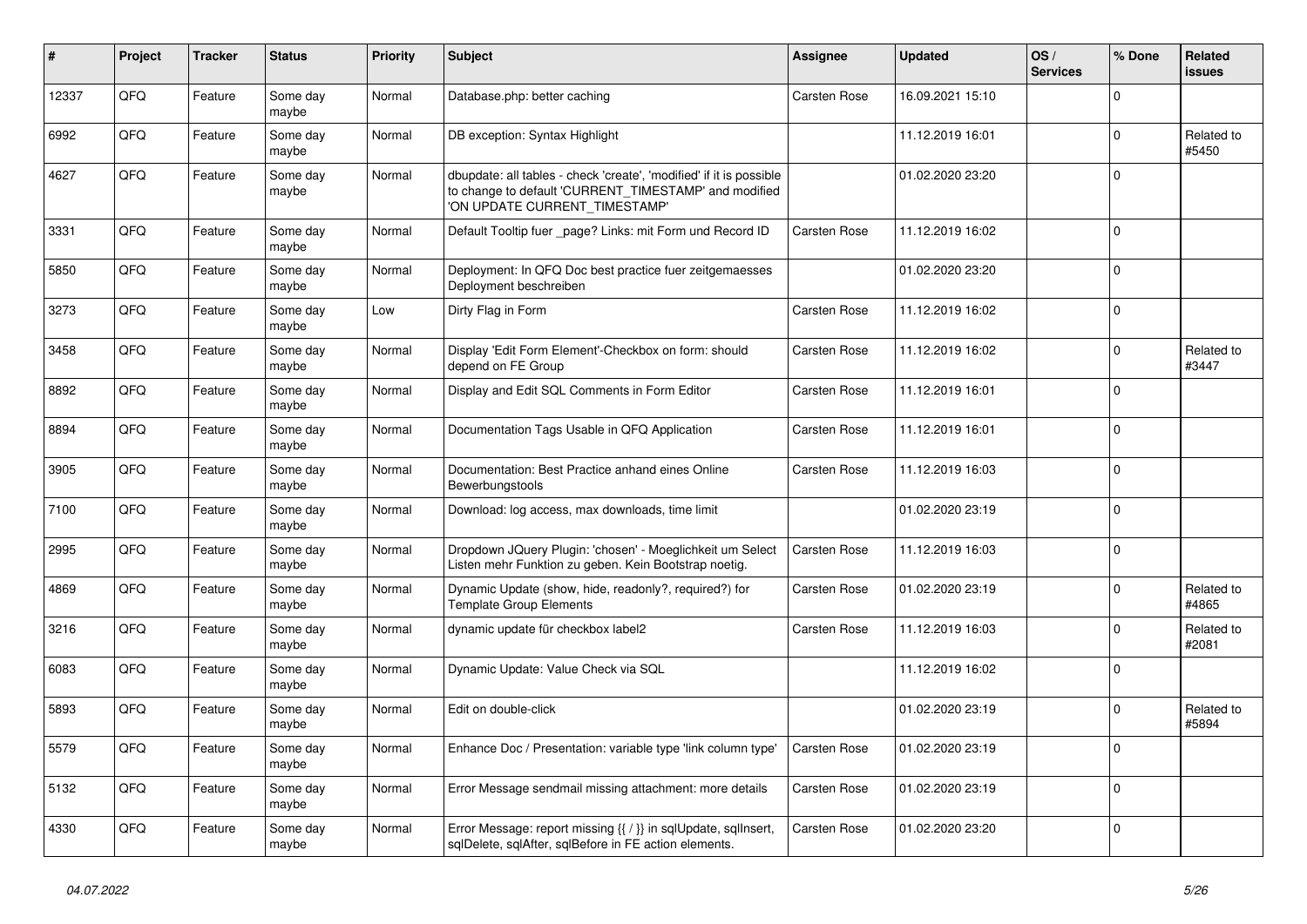| #     | Project | <b>Tracker</b> | <b>Status</b>     | <b>Priority</b> | <b>Subject</b>                                                                                                                                           | Assignee            | <b>Updated</b>   | OS/<br><b>Services</b> | % Done         | Related<br><b>issues</b>                                              |
|-------|---------|----------------|-------------------|-----------------|----------------------------------------------------------------------------------------------------------------------------------------------------------|---------------------|------------------|------------------------|----------------|-----------------------------------------------------------------------|
| 3900  | QFQ     | Feature        | Some day<br>maybe | Normal          | Extend documentation of 'Copy / Paste'                                                                                                                   | Carsten Rose        | 11.12.2019 16:03 |                        | 0              | Related to<br>#3899                                                   |
| 11217 | QFQ     | Feature        | Some day<br>maybe | Normal          | <b>Extend Script Functionality</b>                                                                                                                       | Carsten Rose        | 16.09.2021 15:10 |                        | $\mathbf 0$    |                                                                       |
| 6972  | QFQ     | Feature        | Some day<br>maybe | Normal          | Fabric Clipboard / cross browser tab                                                                                                                     | Benjamin Baer       | 01.02.2020 23:21 |                        | $\Omega$       |                                                                       |
| 5024  | QFQ     | Feature        | Some day<br>maybe | Normal          | Fabric: Generate PDF with edits                                                                                                                          | Benjamin Baer       | 01.02.2020 23:20 |                        | $\Omega$       | Related to<br>#10704                                                  |
| 3415  | QFQ     | Feature        | Some day<br>maybe | Normal          | FE Login Box Templatefile                                                                                                                                | Benjamin Baer       | 11.12.2019 16:02 |                        | $\Omega$       |                                                                       |
| 4536  | QFQ     | Feature        | Some day<br>maybe | Normal          | FE upload: problem with delete if mutliple uploads an<br>FE.name="                                                                                       |                     | 01.02.2020 23:20 |                        | $\Omega$       |                                                                       |
| 10013 | QFQ     | Feature        | Some day<br>maybe | Normal          | FE.typ=editor: CodeMirror                                                                                                                                | Carsten Rose        | 08.06.2022 10:37 |                        | $\Omega$       | Related to<br>#12611,<br>Related to<br>#12490,<br>Related to<br>#7732 |
| 4444  | QFQ     | Feature        | Some day<br>maybe | Normal          | FE.type=upload: detect mime type                                                                                                                         |                     | 11.12.2019 16:02 |                        | 0              | Related to<br>#4303                                                   |
| 4872  | QFQ     | Feature        | Some day<br>maybe | Normal          | Fields of Typo3 page available in STORE_TYPO3                                                                                                            | <b>Carsten Rose</b> | 01.02.2020 23:19 |                        | $\Omega$       |                                                                       |
| 5923  | QFQ     | Feature        | Some day<br>maybe | Normal          | fillStoreSystemBySqlLate                                                                                                                                 |                     | 01.02.2020 23:19 |                        | $\Omega$       |                                                                       |
| 3880  | QFQ     | Feature        | Some day<br>maybe | Normal          | Form 'Form': anlegen einer Tabelle                                                                                                                       |                     | 14.01.2021 10:12 |                        | $\Omega$       |                                                                       |
| 3879  | QFQ     | Feature        | Some day<br>maybe | Normal          | Form 'FormElement': Beim Feld 'name' rechts in der Notiz<br>einen Link einblenden - a) aktuelle Definition anzeigen, b)<br>Spalte in der Tabelle anlegen |                     | 11.12.2019 16:03 |                        | $\Omega$       |                                                                       |
| 3878  | QFQ     | Feature        | Some day<br>maybe | Normal          | Form 'FormElement': Spalte 'name' typeAhead mit<br>Spaltennamen der Primarytable.                                                                        |                     | 11.12.2019 16:03 |                        | $\Omega$       |                                                                       |
| 11322 | QFQ     | Feature        | Some day<br>maybe | Normal          | Form Element JSON - (multiline parameter field)                                                                                                          | Carsten Rose        | 16.09.2021 15:10 |                        | $\mathbf 0$    |                                                                       |
| 12315 | QFQ     | Feature        | Some day<br>maybe | Normal          | Form History (Diffs) / Backups                                                                                                                           | Carsten Rose        | 16.09.2021 15:10 |                        | $\overline{0}$ |                                                                       |
| 5983  | QFQ     | Feature        | Some day<br>maybe | Normal          | Form Submit (save & update): normalize date/-time FE                                                                                                     | Carsten Rose        | 01.02.2020 23:19 |                        | $\Omega$       |                                                                       |
| 3708  | QFQ     | Feature        | Some day<br>maybe | Normal          | Form: input - 'specialchars', 'none'  gewisse tags erlauben,<br>andere verbieten                                                                         | Carsten Rose        | 11.12.2019 16:02 |                        | $\mathbf 0$    | Related to<br>#14320                                                  |
| 4443  | QFQ     | Feature        | Some day<br>maybe | Normal          | Form: multiple secondary tables                                                                                                                          |                     | 01.02.2020 23:20 |                        | $\overline{0}$ |                                                                       |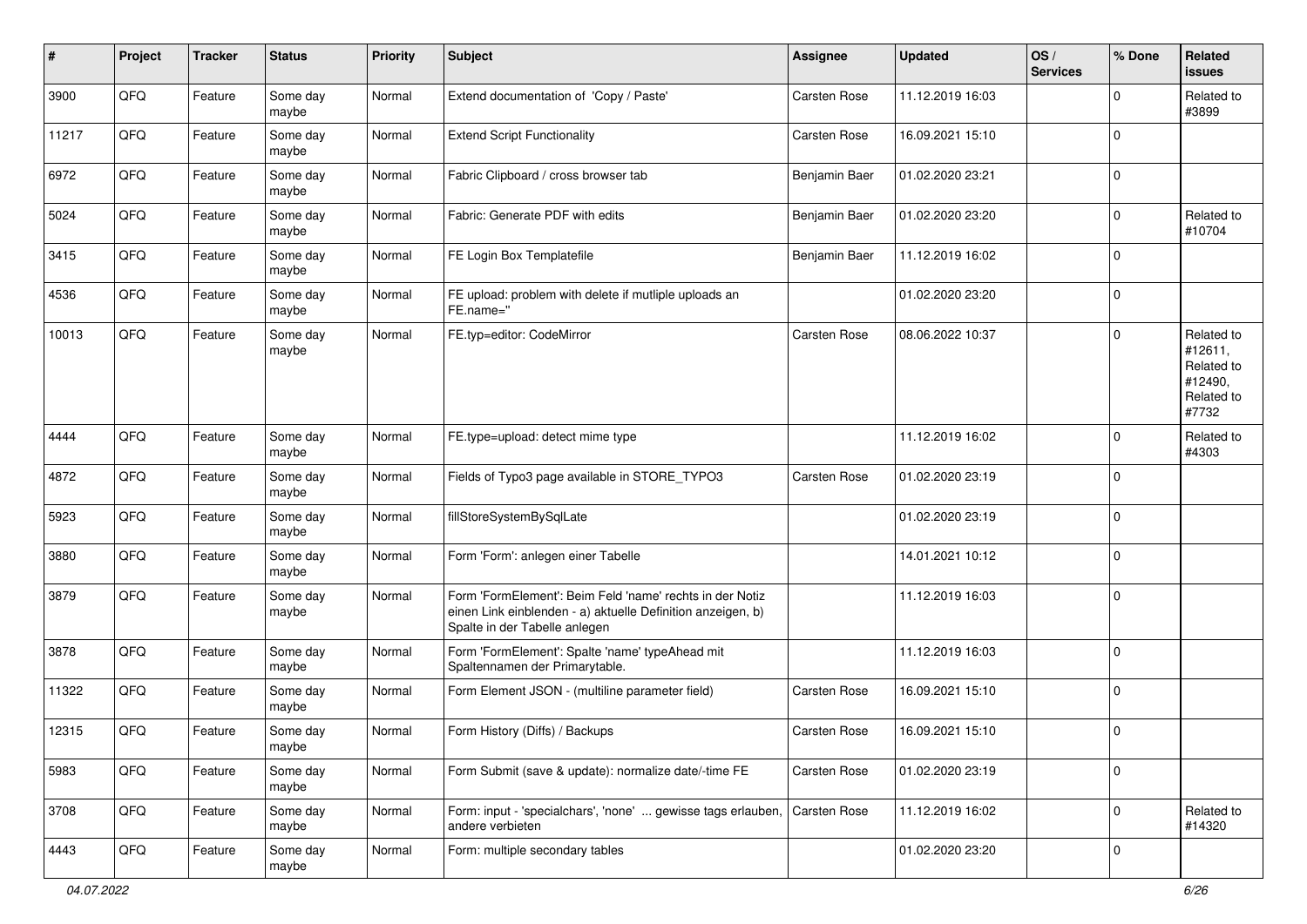| #     | Project | <b>Tracker</b> | <b>Status</b>     | <b>Priority</b> | <b>Subject</b>                                                                                                                      | Assignee            | <b>Updated</b>   | OS/<br><b>Services</b> | % Done         | Related<br>issues                                                      |
|-------|---------|----------------|-------------------|-----------------|-------------------------------------------------------------------------------------------------------------------------------------|---------------------|------------------|------------------------|----------------|------------------------------------------------------------------------|
| 7278  | QFQ     | Feature        | Some day<br>maybe | Normal          | Form: Wert vordefinieren der immer gesetzt wird                                                                                     |                     | 02.05.2021 09:27 |                        | $\mathbf 0$    |                                                                        |
| 3877  | QFQ     | Feature        | Some day<br>maybe | Normal          | FormEditor: die Felder die aktuell nicht gebraucht werden<br>nur auf readonly/disabled setzen (nicht ausblenden > das<br>irritiert. | <b>Carsten Rose</b> | 11.12.2019 16:03 |                        | $\mathbf 0$    |                                                                        |
| 3350  | QFQ     | Feature        | Some day<br>maybe | Normal          | FormEditor: Hilfetext hinter 'checktype'                                                                                            | Carsten Rose        | 11.12.2019 16:02 |                        | $\mathbf 0$    |                                                                        |
| 6515  | QFQ     | Feature        | Some day<br>maybe | Normal          | Formular: Felder dynamisch ein/ausblenden                                                                                           |                     | 11.12.2019 16:02 |                        | $\mathbf 0$    |                                                                        |
| 10095 | QFQ     | Feature        | Some day<br>maybe | Normal          | Generic Gitlab Integration into QFQ                                                                                                 | <b>Carsten Rose</b> | 16.09.2021 15:10 |                        | $\mathbf 0$    |                                                                        |
| 7453  | QFQ     | Feature        | Some day<br>maybe | Normal          | import / export forms QFQ                                                                                                           | <b>Carsten Rose</b> | 16.09.2021 15:10 |                        | $\mathbf 0$    |                                                                        |
| 2950  | QFQ     | Feature        | Some day<br>maybe | Normal          | Inhalt QFQ Records als File                                                                                                         |                     | 11.12.2019 16:03 |                        | $\Omega$       |                                                                        |
| 11036 | QFQ     | Feature        | Some day<br>maybe | Normal          | inline report editor permissions                                                                                                    | <b>Carsten Rose</b> | 16.09.2021 15:09 |                        | $\mathbf 0$    | Related to<br>#11323                                                   |
| 4259  | QFQ     | Feature        | Some day<br>maybe | Normal          | Instant trigger a cron job                                                                                                          | Carsten Rose        | 11.12.2019 16:03 |                        | $\mathbf 0$    |                                                                        |
| 7732  | QFQ     | Feature        | Some day<br>maybe | Normal          | Javascript: Lazy Loading der add on libs                                                                                            | Benjamin Baer       | 08.06.2022 10:38 |                        | $\mathbf 0$    | Related to<br>#12611,<br>Related to<br>#12490,<br>Related to<br>#10013 |
| 1510  | QFQ     | Feature        | Some day<br>maybe | Normal          | jquery von google laden, falls das nicht geht lokal                                                                                 |                     | 11.12.2019 16:03 |                        | $\Omega$       |                                                                        |
| 1946  | QFQ     | Feature        | Some day<br>maybe | Normal          | Kontrolle ob der ReadOnly Modus bei den<br>Formularelementen korrekt implementiert ist                                              | Carsten Rose        | 11.12.2019 16:03 |                        | $\Omega$       |                                                                        |
| 3457  | QFQ     | Feature        | Some day<br>maybe | Normal          | LDAP: concat multi values to one single entry                                                                                       | Carsten Rose        | 11.12.2019 16:02 |                        | $\overline{0}$ |                                                                        |
| 3617  | QFQ     | Feature        | Some day<br>maybe | Normal          | Load javascripts at bottom                                                                                                          |                     | 11.12.2019 16:02 |                        | $\overline{0}$ |                                                                        |
| 4433  | QFQ     | Feature        | Some day<br>maybe | Normal          | Log when SIP will be destroyed by QFQ for any (security)<br>reason                                                                  |                     | 01.02.2020 23:20 |                        | $\mathbf 0$    | Related to<br>#4432,<br>Related to<br>#5458                            |
| 4439  | QFQ     | Feature        | Some day<br>maybe | Normal          | Log: report all actions fired by an FE Element, incl. the<br>original directive (slaveld, sqllnsert, )                              |                     | 01.02.2020 23:20 |                        | $\Omega$       | Related to<br>#4432,<br>Related to<br>#5458                            |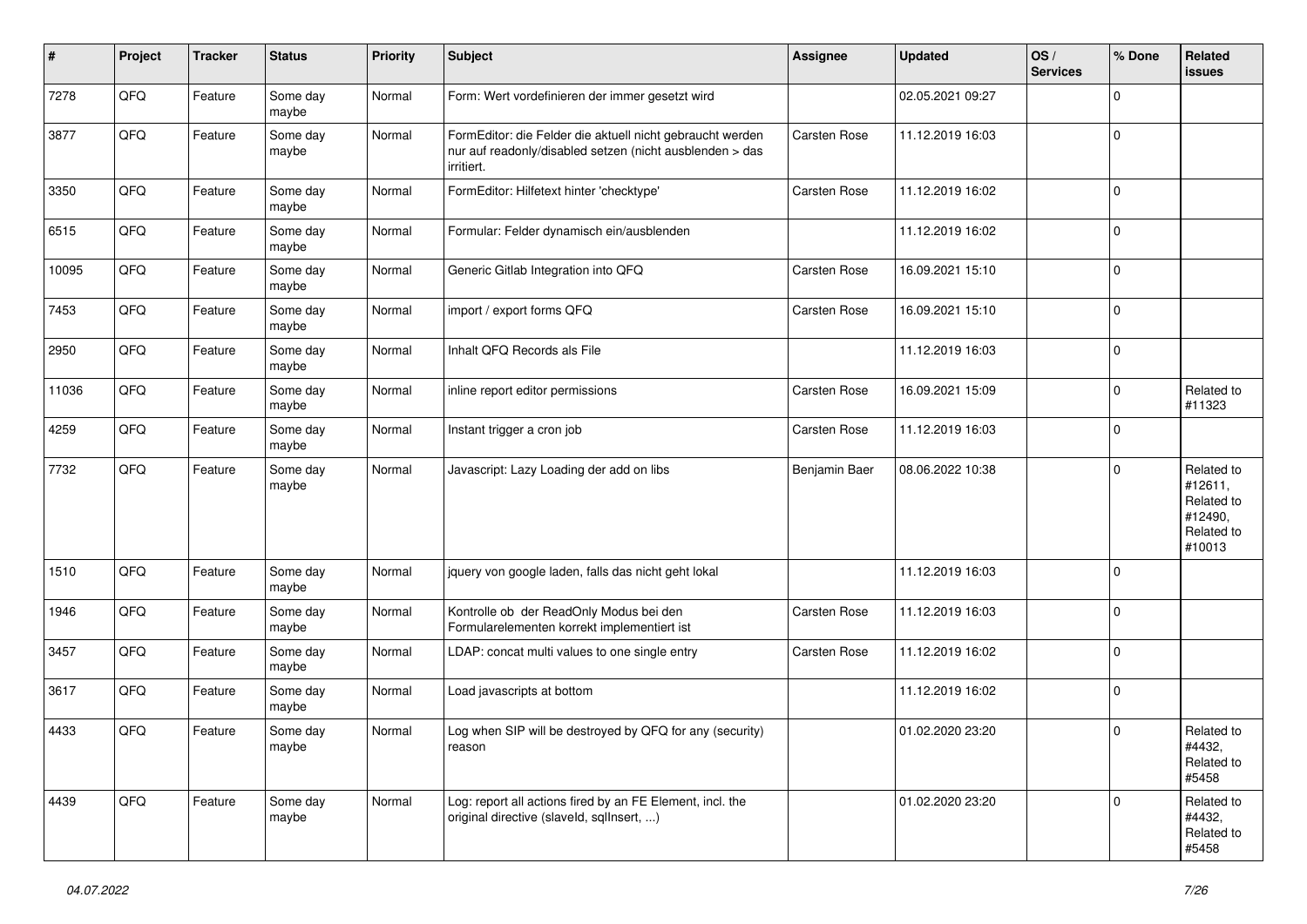| $\vert$ # | Project | <b>Tracker</b> | <b>Status</b>     | <b>Priority</b> | <b>Subject</b>                                                                    | <b>Assignee</b>     | <b>Updated</b>   | OS/<br><b>Services</b> | % Done       | Related<br><b>issues</b> |
|-----------|---------|----------------|-------------------|-----------------|-----------------------------------------------------------------------------------|---------------------|------------------|------------------------|--------------|--------------------------|
| 5852      | QFQ     | Feature        | Some day<br>maybe | Normal          | Logging: mail.log / sql.log - im FE anzeigen und via AJAX<br>aktualisieren        | <b>Carsten Rose</b> | 01.02.2020 23:19 |                        | $\Omega$     | Related to<br>#5885      |
| 4974      | QFQ     | Feature        | Some day<br>maybe | Normal          | Long polling - inform all listening clients of changes                            |                     | 11.12.2019 16:02 |                        | $\Omega$     |                          |
| 5455      | QFQ     | Feature        | Some day<br>maybe | Normal          | Mail Redirects grld abhaengig                                                     |                     | 01.02.2020 23:20 |                        | $\mathbf{0}$ |                          |
| 2084      | QFQ     | Feature        | Some day<br>maybe | Normal          | Mailto mit encryption: Subrecord                                                  | Carsten Rose        | 11.12.2019 16:03 |                        | $\Omega$     | Related to<br>#2082      |
| 4440      | QFQ     | Feature        | Some day<br>maybe | Normal          | Manual.rst: explain how to. expand PHP Session to 4h                              |                     | 11.12.2019 16:02 |                        | $\Omega$     |                          |
| 7104      | QFQ     | Feature        | Some day<br>maybe | Normal          | Manual: hint about escaping if '\r' appears in mail body                          |                     | 11.12.2019 16:01 |                        | $\mathbf 0$  |                          |
| 4027      | QFO     | Feature        | Some day<br>maybe | Normal          | Missing: orange 'check' / 'bullet'                                                |                     | 11.12.2019 16:03 |                        | $\mathbf{0}$ |                          |
| 4626      | QFQ     | Feature        | Some day<br>maybe | Normal          | Mobile View: 'classBody=qfq-form-right' makes no sense                            |                     | 01.02.2020 23:20 |                        | $\Omega$     |                          |
| 3646      | QFQ     | Feature        | Some day<br>maybe | Normal          | Moeglichkeit HTML Tags in Reports auszugeben (zu<br>enkodieren: htmlspecialchars) |                     | 11.12.2019 16:02 |                        | $\Omega$     | Related to<br>#14320     |
| 4365      | QFQ     | Feature        | Some day<br>maybe | Normal          | Multi Language: new way of config                                                 | Carsten Rose        | 01.02.2020 23:20 |                        | $\mathbf{0}$ |                          |
| 9579      | QFQ     | Feature        | Some day<br>maybe | Normal          | Multiform with Process Row                                                        | Carsten Rose        | 11.12.2019 16:01 |                        | $\Omega$     |                          |
| 6084      | QFG     | Feature        | Some day<br>maybe | Normal          | New escape type: 'D' - convert date                                               |                     | 01.02.2020 23:19 |                        | $\Omega$     |                          |
| 4446      | QFQ     | Feature        | Some day<br>maybe | Normal          | New FE get same feldContainerId as last modifed FE                                |                     | 01.02.2020 23:20 |                        | $\mathbf 0$  |                          |
| 7229      | QFQ     | Feature        | Some day<br>maybe | Normal          | New FormElement.type: Button                                                      |                     | 01.02.2021 12:32 |                        | $\mathbf 0$  |                          |
| 8101      | QFQ     | Feature        | Some day<br>maybe | Normal          | Password hash: support further hashing methods                                    | Carsten Rose        | 16.09.2021 15:10 |                        | $\Omega$     |                          |
| 7336      | QFQ     | Feature        | Some day<br>maybe | Normal          | PDF Upload: disallow PDFs with specific Meta information                          | Carsten Rose        | 11.12.2019 16:01 |                        | $\Omega$     |                          |
| 3495      | QFQ     | Feature        | Some day<br>maybe | Normal          | Predifined Parameter werden nicht in '+' (add new record)<br>SIP gerendert.       |                     | 11.12.2019 16:02 |                        | $\Omega$     |                          |
| 1253      | QFQ     | Feature        | Some day<br>maybe | Normal          | QF: Colorpicker                                                                   |                     | 11.12.2019 16:03 |                        | $\mathbf 0$  |                          |
| 1251      | QFQ     | Feature        | Some day<br>maybe | Normal          | QF: Combo                                                                         |                     | 11.12.2019 16:03 |                        | $\Omega$     |                          |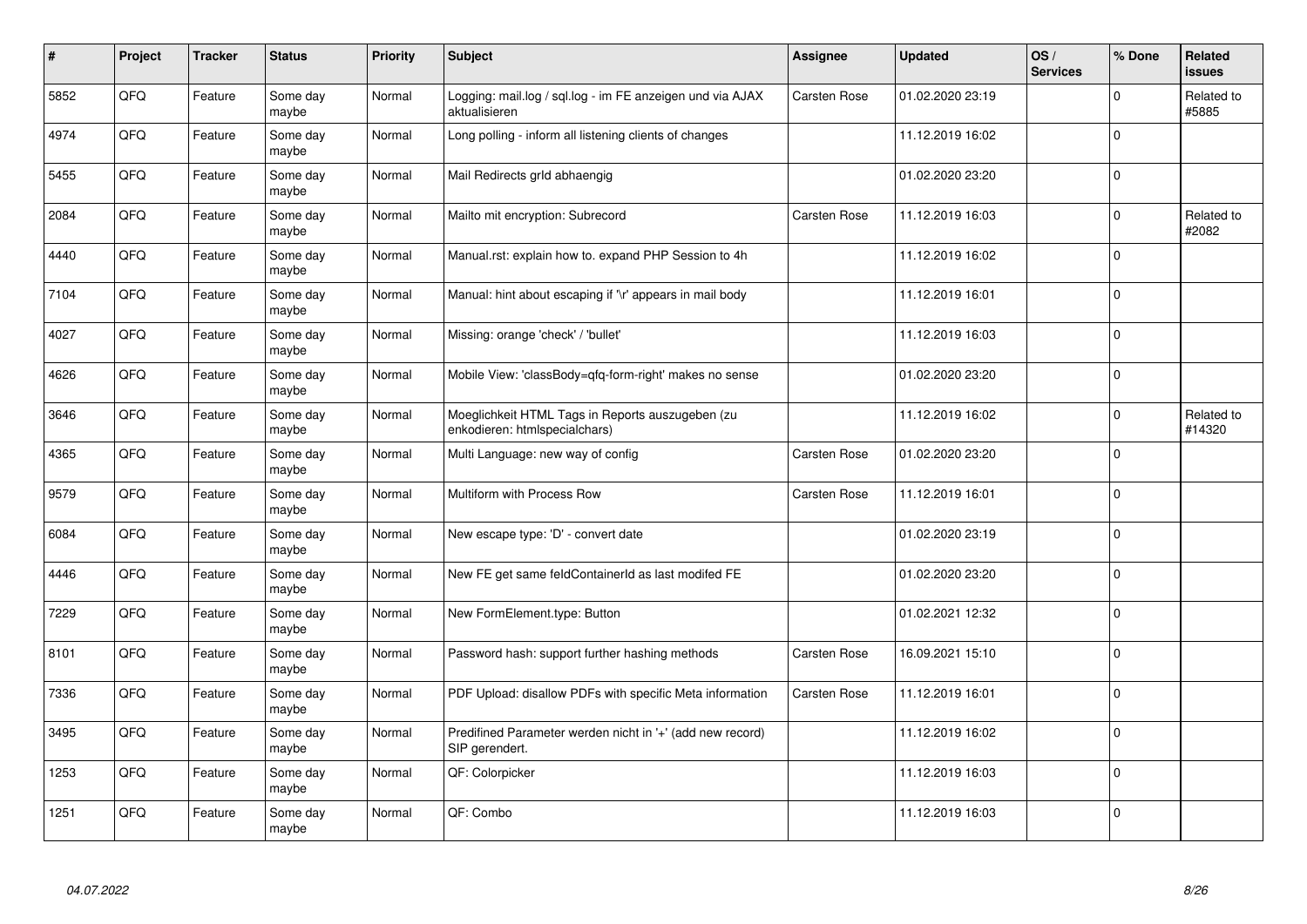| #     | Project | <b>Tracker</b> | <b>Status</b>     | <b>Priority</b> | <b>Subject</b>                                                                                               | Assignee            | <b>Updated</b>   | OS/<br><b>Services</b> | % Done       | Related<br>issues                                                     |
|-------|---------|----------------|-------------------|-----------------|--------------------------------------------------------------------------------------------------------------|---------------------|------------------|------------------------|--------------|-----------------------------------------------------------------------|
| 955   | QFQ     | Feature        | Some day<br>maybe | Normal          | QF: Notizen vor/nach dem Form                                                                                |                     | 01.02.2020 23:20 |                        | $\mathbf 0$  |                                                                       |
| 1234  | QFQ     | Feature        | Some day<br>maybe | Normal          | QF: Record numbering: Im Grid soll in Spalte 1 optional die<br>laufende Nummer der Records angezeigt werden. |                     | 01.02.2020 23:20 |                        | $\mathbf 0$  |                                                                       |
| 5160  | QFQ     | Feature        | Some day<br>maybe | Normal          | QFQ collaborative / together.js, ShareJS, y-js, collaborative,                                               |                     | 11.12.2019 16:02 |                        | $\mathbf 0$  |                                                                       |
| 5389  | QFQ     | Feature        | Some day<br>maybe | Normal          | QFQ Design: Multline label / note                                                                            | Benjamin Baer       | 01.02.2020 23:19 |                        | $\mathbf 0$  |                                                                       |
| 1635  | QFQ     | Feature        | Some day<br>maybe | Normal          | QFQ Extension content record: weitere Optionen<br>einblenden.                                                | Carsten Rose        | 11.12.2019 16:03 |                        | $\mathbf 0$  |                                                                       |
| 5892  | QFQ     | Feature        | Some day<br>maybe | Normal          | QFQ should use T3 API to manipulate FE GROUP<br>membership                                                   |                     | 01.02.2020 23:20 |                        | $\mathbf{0}$ |                                                                       |
| 3692  | QFQ     | Feature        | Some day<br>maybe | Normal          | QFQ Webseite                                                                                                 | Benjamin Baer       | 11.12.2019 16:02 |                        | $\mathbf 0$  | Related to<br>#5033                                                   |
| 7108  | QFQ     | Feature        | Some day<br>maybe | Normal          | QFQ Wrap Elements                                                                                            |                     | 11.12.2019 16:01 |                        | $\mathbf 0$  |                                                                       |
| 4839  | QFQ     | Feature        | Some day<br>maybe | Normal          | gfg-handle in <head> Abschnitt</head>                                                                        | <b>Carsten Rose</b> | 11.12.2019 16:02 |                        | $\mathbf 0$  |                                                                       |
| 5480  | QFQ     | Feature        | Some day<br>maybe | Normal          | QFQ: Dokumentation mit Screenshots versehen                                                                  | Carsten Rose        | 01.02.2020 23:20 |                        | $\mathbf 0$  | Related to<br>#9879                                                   |
| 8586  | QFQ     | Feature        | Some day<br>maybe | Normal          | QFQ: Enhance Error message for 'record not found'                                                            | <b>Carsten Rose</b> | 16.09.2021 15:10 |                        | $\mathbf 0$  |                                                                       |
| 5851  | QFQ     | Feature        | Some day<br>maybe | Normal          | Queue System implementieren: MQTT, RabbitMQ                                                                  |                     | 01.02.2020 23:20 |                        | $\mathbf 0$  | Related to<br>#5715                                                   |
| 1623  | QFQ     | Feature        | Some day<br>maybe | Normal          | RealURL                                                                                                      |                     | 11.12.2019 16:03 |                        | 30           |                                                                       |
| 12611 | QFQ     | Feature        | Some day<br>maybe | Normal          | Refactoring: Bootstrap with Lazy Loading                                                                     | <b>Carsten Rose</b> | 08.06.2022 10:37 |                        | $\mathbf 0$  | Related to<br>#12490,<br>Related to<br>#10013,<br>Related to<br>#7732 |
| 4640  | QFQ     | Feature        | Some day<br>maybe | Normal          | Rename System Forms                                                                                          |                     | 01.02.2020 23:20 |                        | $\Omega$     |                                                                       |
| 11323 | QFO     | Feature        | Some day<br>maybe | Normal          | Report Frontend Editor Modal + Codemirror                                                                    | Carsten Rose        | 16.09.2021 15:10 |                        | $\mathbf 0$  | Related to<br>#11036                                                  |
| 3967  | QFQ     | Feature        | Some day<br>maybe | High            | Report: Checkbox, Radio, Dropdown, Input welches ohne<br>Submit funktioniert - 'Inline-Form'                 | Carsten Rose        | 03.05.2021 21:14 |                        | $\mathbf 0$  |                                                                       |
| 3991  | QFO     | Feature        | Some day<br>maybe | Normal          | report: Columnname '_skipWrap' skips 'fbeg', 'fend'                                                          | Carsten Rose        | 11.12.2019 16:03 |                        | $\mathbf 0$  |                                                                       |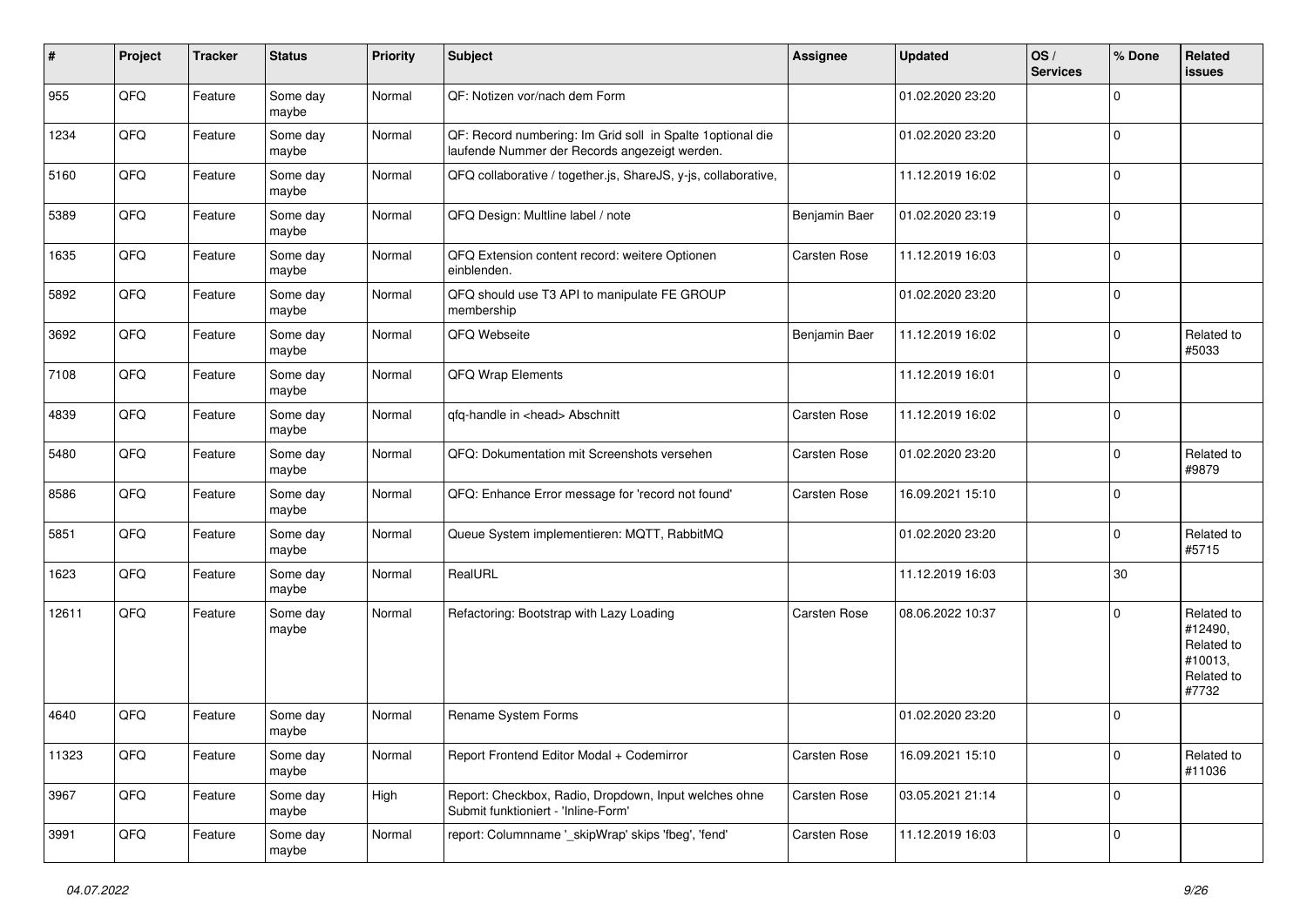| #     | Project | <b>Tracker</b> | <b>Status</b>     | <b>Priority</b> | <b>Subject</b>                                                                                 | Assignee            | <b>Updated</b>   | OS/<br><b>Services</b> | % Done       | Related<br><b>issues</b> |
|-------|---------|----------------|-------------------|-----------------|------------------------------------------------------------------------------------------------|---------------------|------------------|------------------------|--------------|--------------------------|
| 4435  | QFQ     | Feature        | Some day<br>maybe | Normal          | Report: striptags - specify allowed tags                                                       |                     | 01.02.2020 23:20 |                        | $\Omega$     |                          |
| 5129  | QFQ     | Feature        | Some day<br>maybe | Normal          | Reports: SQL fuer x Achse und y Achse                                                          |                     | 11.12.2019 16:02 |                        | $\Omega$     |                          |
| 7921  | QFQ     | Feature        | Some day<br>maybe | Normal          | Rest API Export: URL kuerzer machen                                                            |                     | 01.02.2020 23:19 |                        | $\mathbf 0$  |                          |
| 5428  | QFQ     | Feature        | Some day<br>maybe | Normal          | secure thumbnail: late render on access.                                                       | <b>Carsten Rose</b> | 01.02.2020 23:20 |                        | $\Omega$     |                          |
| 880   | QFQ     | Feature        | Some day<br>maybe | Urgent          | Security: PHP, SQL Injection, XSS                                                              |                     | 03.05.2021 21:14 |                        | $\Omega$     | Related to<br>#14320     |
| 4956  | QFQ     | Feature        | Some day<br>maybe | Normal          | Sendmail: Benutzerdefinierte Headers                                                           | Carsten Rose        | 11.12.2019 16:02 |                        | $\mathbf{0}$ |                          |
| 4551  | QFQ     | Feature        | Some day<br>maybe | Normal          | Set 'pills' via dynamicUpdate to show/hide/disabled                                            |                     | 01.02.2020 23:20 |                        | $\Omega$     | Related to<br>#3752      |
| 3537  | QFQ     | Feature        | Some day<br>maybe | Low             | SHOW COLUMNS FROM tableName - Extend '{{!'<br>definition                                       | Carsten Rose        | 11.12.2019 16:02 |                        | $\Omega$     |                          |
| 7107  | QFQ     | Feature        | Some day<br>maybe | Normal          | Showcase Registration Tool: Anmeldung / Administration :<br>Liste Anmeldungen / Emaileinaldung | <b>Carsten Rose</b> | 11.12.2019 16:01 |                        | $\Omega$     |                          |
| 4442  | QFQ     | Feature        | Some day<br>maybe | Normal          | Special Column Name: _link - new symbol G (Glyph) to<br>choose any available symbol            |                     | 11.12.2019 16:02 |                        | $\mathbf 0$  |                          |
| 3941  | QFQ     | Feature        | Some day<br>maybe | Normal          | sqlAfter: es sollten mehrere moeglich sein                                                     | Carsten Rose        | 11.12.2019 16:03 |                        | $\Omega$     | Related to<br>#3942      |
| 4026  | QFQ     | Feature        | Some day<br>maybe | Normal          | sglLog.sgl: log number of FE.id                                                                | <b>Carsten Rose</b> | 11.12.2019 16:03 |                        | $\Omega$     | Related to<br>#5458      |
| 3402  | QFQ     | Feature        | Some day<br>maybe | Normal          | Syntax Highlighting via CodeMirror                                                             | <b>Carsten Rose</b> | 11.12.2019 16:02 |                        | 100          | Related to<br>#3207      |
| 4258  | QFQ     | Feature        | Some day<br>maybe | High            | <b>System Defaults: Forms</b>                                                                  | Carsten Rose        | 03.05.2021 21:14 |                        | $\Omega$     |                          |
| 10745 | QFQ     | Feature        | Some day<br>maybe | Normal          | Tablesorter Excel Export                                                                       | Carsten Rose        | 16.09.2021 15:09 |                        | $\Omega$     |                          |
| 9130  | QFQ     | Feature        | Some day<br>maybe | Normal          | tablesorter: Automatic Row numbering / Zeilenummer                                             | Benjamin Baer       | 01.02.2020 23:22 |                        | $\Omega$     |                          |
| 6970  | QFQ     | Feature        | Some day<br>maybe | Normal          | tablesorter: default fuer 'sortReset' aendern von 'Ctrl' zu 'Alt'                              | Benjamin Baer       | 01.02.2020 23:21 |                        | $\Omega$     |                          |
| 4445  | QFQ     | Feature        | Some day<br>maybe | Normal          | template group: Option to simulate fieldset                                                    |                     | 28.06.2021 14:11 |                        | $\Omega$     |                          |
| 3385  | QFQ     | Feature        | Some day<br>maybe | Normal          | templateGroup: insert/update/delete non primary records                                        | Carsten Rose        | 11.12.2019 16:02 |                        | $\Omega$     |                          |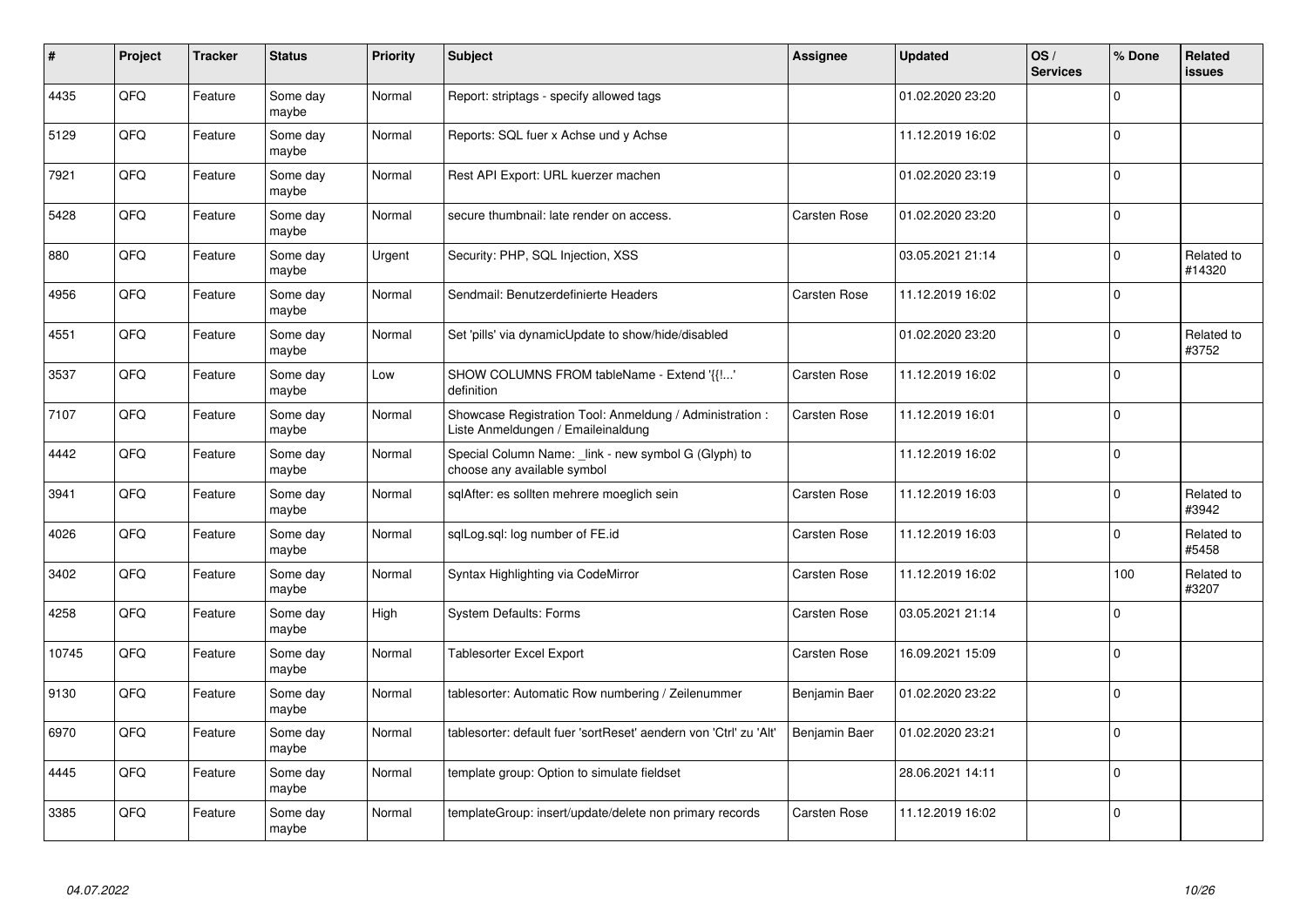| #     | Project | <b>Tracker</b> | <b>Status</b>     | <b>Priority</b> | <b>Subject</b>                                                                                | Assignee            | <b>Updated</b>   | OS/<br><b>Services</b> | % Done       | Related<br><b>issues</b>                    |
|-------|---------|----------------|-------------------|-----------------|-----------------------------------------------------------------------------------------------|---------------------|------------------|------------------------|--------------|---------------------------------------------|
| 4816  | QFQ     | Feature        | Some day<br>maybe | Normal          | Templates for QFQ Reports (Tables, Radios, )                                                  |                     | 01.02.2020 23:20 |                        | $\mathbf 0$  |                                             |
| 8056  | QFQ     | Feature        | Some day<br>maybe | Normal          | Termin Organisation (Reservation)                                                             |                     | 01.02.2020 23:19 |                        | $\mathbf 0$  | Related to<br>#8658                         |
| 4757  | QFQ     | Feature        | Some day<br>maybe | Normal          | Test subrecord: download links ok? Links ok?                                                  | <b>Carsten Rose</b> | 01.02.2020 23:20 |                        | $\mathbf 0$  |                                             |
| 5452  | QFQ     | Feature        | Some day<br>maybe | Normal          | Thumbnails from PDF: bad quality                                                              |                     | 01.02.2020 23:20 |                        | $\mathbf 0$  |                                             |
| 9704  | QFQ     | Feature        | Some day<br>maybe | Normal          | Thumbnails Generieren beim Splitten von PDF Files                                             | Carsten Rose        | 11.12.2019 16:01 |                        | $\mathbf 0$  |                                             |
| 5895  | QFQ     | Feature        | Some day<br>maybe | Normal          | Tutorial: List of all QFQ Features                                                            |                     | 01.02.2020 23:19 |                        | $\mathbf 0$  |                                             |
| 5805  | QFQ     | Feature        | Some day<br>maybe | Normal          | TypeAHead SQL value instead of key stored                                                     |                     | 01.02.2020 23:19 |                        | $\mathbf 0$  | Related to<br>#5444                         |
| 10116 | QFQ     | Feature        | Some day<br>maybe | Normal          | TypeAhead: Tag - show inside 'input' element                                                  | Carsten Rose        | 16.09.2021 15:09 |                        | $\mathbf 0$  |                                             |
| 4197  | QFQ     | Feature        | Some day<br>maybe | Normal          | Unit Test fuer JSON Stream von QuickFormQuery.php ><br>doForm()                               | Carsten Rose        | 11.12.2019 16:03 |                        | $\mathbf 0$  |                                             |
| 6704  | QFQ     | Feature        | Some day<br>maybe | Normal          | Upload Mode: Bilder in Notizen rechts sollen aktuellen<br>Upload repräsentieren.              |                     | 01.02.2020 23:19 |                        | $\mathbf 0$  | Related to<br>#3264                         |
| 3332  | QFQ     | Feature        | Some day<br>maybe | Normal          | Uploads: Thumbnails, Details zum hochgeladenen File                                           | <b>Carsten Rose</b> | 11.12.2019 16:02 |                        | $\mathbf 0$  | Related to<br>#3264,<br>Related to<br>#5333 |
| 4652  | QFQ     | Feature        | Some day<br>maybe | Normal          | UZH CD: Weiterleitung auf benutzerdefinierte 403/404 Seite                                    | Carsten Rose        | 01.02.2020 23:20 |                        | $\mathbf 0$  |                                             |
| 5665  | QFQ     | Feature        | Some day<br>maybe | Normal          | Versuch das '{{!' nicht mehr noetig ist.                                                      | Carsten Rose        | 01.02.2020 23:20 |                        | $\mathbf{0}$ | Related to<br>#7432,<br>Related to<br>#7434 |
| 3677  | QFQ     | Feature        | Some day<br>maybe | Normal          | wkhtmltopdf: FE User access prohibited, if client IP changes<br>\$TYPO3_CONF_VARS[FE][lockIP] | <b>Carsten Rose</b> | 11.12.2019 16:02 |                        | $\mathbf 0$  |                                             |
| 3285  | QFQ     | Feature        | Some day<br>maybe | Normal          | Zeichenlimit pro Feld: textarea / editor                                                      | Carsten Rose        | 11.12.2019 16:02 |                        | $\mathbf 0$  |                                             |
| 5342  | QFQ     | Feature        | Some day<br>maybe | Normal          | link - with HTML Attributes                                                                   |                     | 01.02.2020 23:20 |                        | $\mathbf 0$  | Related to<br>#14077                        |
| 4343  | QFQ     | Feature        | Some day<br>maybe | Normal          | Link: Classifier to add 'attributes'                                                          | Carsten Rose        | 01.02.2020 23:20 |                        | $\mathbf 0$  | Related to<br>#14077                        |
| 4606  | QFG     | Feature        | Some day<br>maybe | Normal          | link: qualifier to render bootstrap button                                                    | Carsten Rose        | 01.02.2020 23:19 |                        | $\mathbf 0$  |                                             |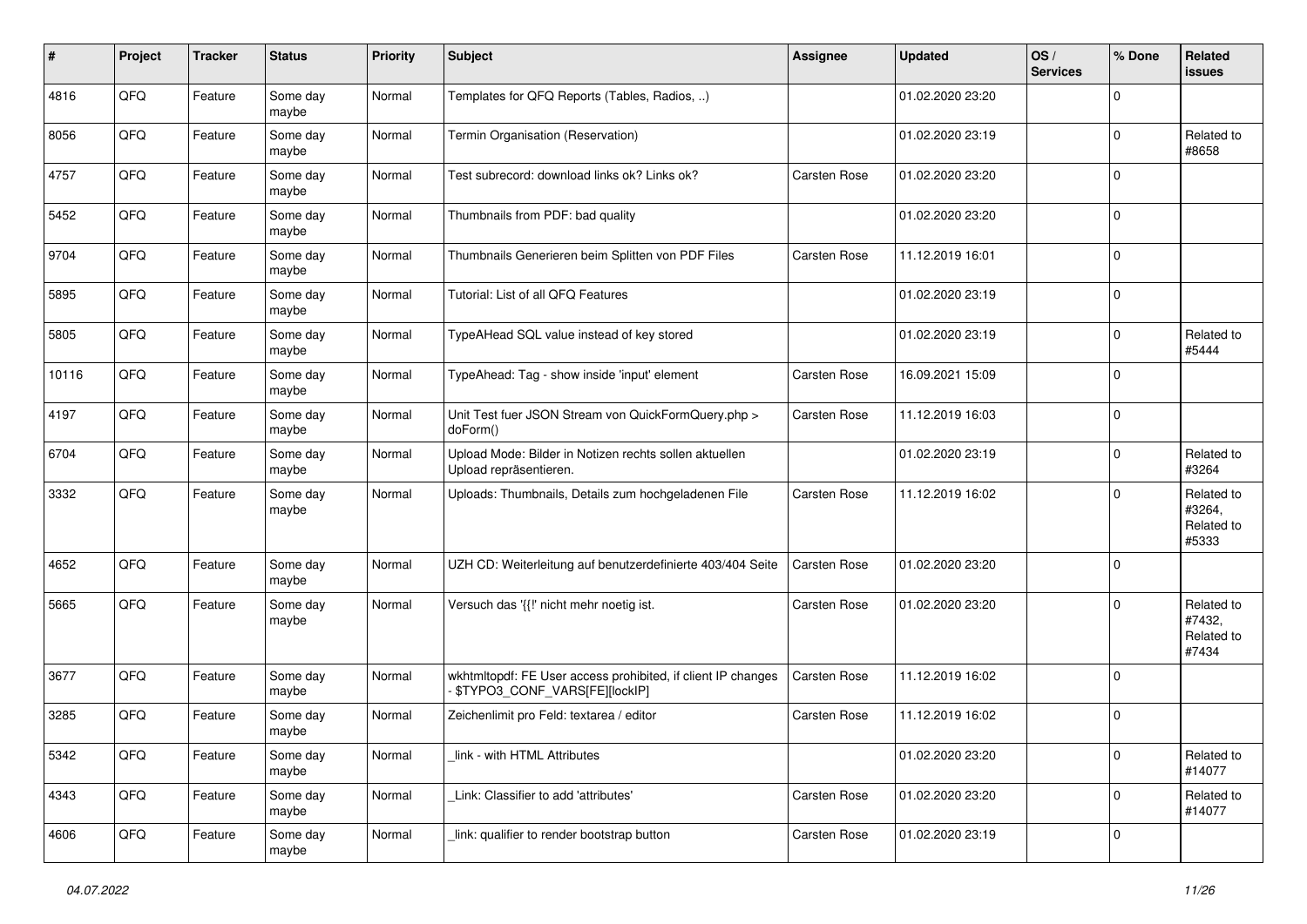| #     | Project | <b>Tracker</b> | <b>Status</b>              | <b>Priority</b> | Subject                                                                                                   | <b>Assignee</b>     | <b>Updated</b>   | OS/<br><b>Services</b> | % Done      | Related<br>issues                           |
|-------|---------|----------------|----------------------------|-----------------|-----------------------------------------------------------------------------------------------------------|---------------------|------------------|------------------------|-------------|---------------------------------------------|
| 4349  | QFQ     | Feature        | Some day<br>maybe          | Normal          | link download: downloaded external URL to<br>deliver/concatenate - check mimetipe and handle it correctly | Carsten Rose        | 11.12.2019 16:02 |                        | $\Omega$    |                                             |
| 11630 | QFQ     | <b>Bug</b>     | Feedback                   | High            | Bitte check ob CALL() in 20.11.0 noch so funktioniert wie in<br>20.4.1                                    | Enis Nuredini       | 28.05.2022 13:45 |                        | $\Omega$    | Related to<br>#11325                        |
| 12546 | QFQ     | Bug            | Feedback                   | Normal          | Branch 'Development' - Unit Tests mit dirty workaround<br>angepasst                                       | <b>Carsten Rose</b> | 19.03.2022 17:48 |                        | $\Omega$    |                                             |
| 13767 | QFQ     | <b>Bug</b>     | Feedback                   | Normal          | date/time-picker: required shows up/down button orange                                                    | Enis Nuredini       | 16.05.2022 23:16 |                        | $\Omega$    |                                             |
| 8316  | QFQ     | <b>Bug</b>     | Feedback                   | Normal          | Documentation/Behaviour for Nested Queries and<br>Record-Store confusing                                  | Nicola Chiapolini   | 20.11.2019 09:14 |                        | $\Omega$    |                                             |
| 9898  | QFQ     | Bug            | Feedback                   | Normal          | Formular trotz Timeout gespeichert                                                                        | Benjamin Baer       | 01.02.2020 15:56 |                        | $\mathbf 0$ |                                             |
| 11347 | QFQ     | <b>Bug</b>     | Feedback                   | Normal          | If Bedingungen funktionieren nicht korrekt                                                                | Christoph Fuchs     | 21.03.2021 20:37 |                        | $\Omega$    |                                             |
| 9535  | QFQ     | Bug            | Feedback                   | Normal          | Report:  AS '_vertical' - column to wide - vertical >> rot45,<br>rot90                                    | Benjamin Baer       | 01.02.2020 15:56 |                        | $\Omega$    |                                             |
| 13572 | QFQ     | Feature        | Feedback                   | Normal          | Form Load: misleading error message on trying to load non<br>existent primary record                      | Enis Nuredini       | 16.05.2022 23:16 |                        | 100         |                                             |
| 9548  | QFQ     | Feature        | Feedback                   | High            | FormElement: Pattern mismatch - optional report only on<br>focus lost                                     | Benjamin Baer       | 03.05.2021 21:14 |                        | $\Omega$    |                                             |
| 10124 | QFQ     | Feature        | Feedback                   | Normal          | qfq AAI-Login                                                                                             | Karin Niffeler      | 07.05.2020 09:36 |                        | $\Omega$    |                                             |
| 9052  | QFQ     | Feature        | Feedback                   | High            | Report: CodeMirror with SQL Syntax Highlight in FE                                                        | Enis Nuredini       | 08.06.2022 10:25 |                        | $\Omega$    |                                             |
| 12584 | QFQ     | Feature        | Feedback                   | Normal          | T3 v10 migration script: replace alias-patterns (v11)                                                     | <b>Carsten Rose</b> | 28.05.2022 11:12 |                        | 100         |                                             |
| 10782 | QFQ     | Feature        | Feedback                   | Normal          | Tiny MCE: Image Upload                                                                                    | Enis Nuredini       | 16.05.2022 23:16 |                        | $\Omega$    | Related to<br>#12452                        |
| 5894  | QFQ     | Feature        | Feedback                   | Normal          | Typeahead in Report: show/hide rows dynamically                                                           | Carsten Rose        | 18.02.2022 08:50 |                        | $\Omega$    | Related to<br>#5893.<br>Related to<br>#5885 |
| 13566 | QFQ     | Feature        | Ready to sync<br>(develop) | Normal          | Delete config-example.qfq.php file                                                                        | <b>Carsten Rose</b> | 23.12.2021 09:25 |                        | $\Omega$    |                                             |
| 9691  | QFQ     | Bug            | In Progress                | Normal          | Checkbox: dynamic update > readonly                                                                       | <b>Carsten Rose</b> | 01.02.2020 23:22 |                        | 50          | Related to<br>#9834                         |
| 14303 | QFQ     | Bug            | In Progress                | Normal          | datetime broken with picker                                                                               | Enis Nuredini       | 04.07.2022 08:52 |                        | $\Omega$    | Related to<br>#12630                        |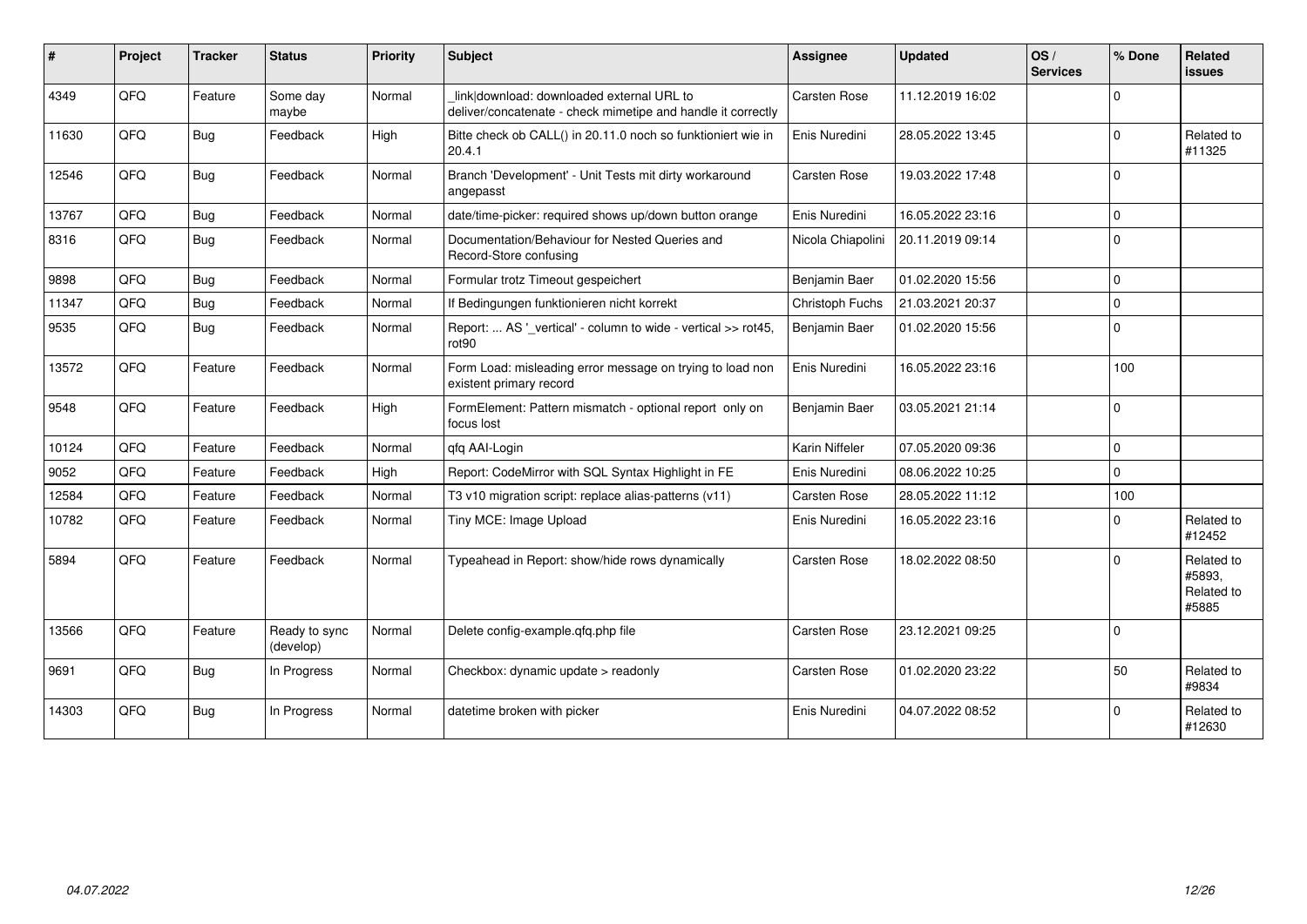| $\pmb{\#}$ | Project | <b>Tracker</b> | <b>Status</b> | <b>Priority</b> | <b>Subject</b>                                   | Assignee            | <b>Updated</b>   | OS/<br><b>Services</b> | % Done       | Related<br><b>issues</b>                                                                                                       |
|------------|---------|----------------|---------------|-----------------|--------------------------------------------------|---------------------|------------------|------------------------|--------------|--------------------------------------------------------------------------------------------------------------------------------|
| 11517      | QFQ     | <b>Bug</b>     | In Progress   | Normal          | extraButtonInfo Broken for multiple FormElements | Carsten Rose        | 12.05.2022 13:12 |                        | $\mathbf{0}$ | Related to<br>#7890,<br>Related to<br>#3811, Has<br>duplicate<br>#10905, Has<br>duplicate<br>#10553, Has<br>duplicate<br>#6779 |
| 14175      | QFQ     | <b>Bug</b>     | In Progress   | Normal          | Opening a form with no QFQ Session cookie fails  | Carsten Rose        | 03.06.2022 10:40 |                        | $\mathbf 0$  |                                                                                                                                |
| 12508      | QFQ     | <b>Bug</b>     | In Progress   | High            | qfq Form: sendMail                               | Karin Niffeler      | 19.03.2022 17:48 |                        | $\mathbf{0}$ |                                                                                                                                |
| 9789       | QFQ     | <b>Bug</b>     | In Progress   | High            | Record Lock: release to early on 'leave page'    | <b>Carsten Rose</b> | 10.01.2022 09:25 |                        | 100          | Related to<br>#10081,<br>Related to<br>#9173,<br>Related to<br>#8702                                                           |
| 14323      | QFQ     | Bug            | In Progress   | Normal          | Report: render=both single - no impact           | Carsten Rose        | 19.06.2022 18:31 |                        | $\mathbf 0$  |                                                                                                                                |
| 10661      | QFQ     | Bug            | In Progress   | Normal          | Typo3 Warnungen                                  | <b>Carsten Rose</b> | 07.09.2021 13:23 |                        | $\mathbf 0$  | Related to<br>#12440                                                                                                           |
| 4194       | QFQ     | Feature        | In Progress   | Normal          | Bootstrap 4 ist jetzt offiziel                   |                     | 03.05.2021 20:47 |                        | $\mathbf 0$  | Related to<br>#10114                                                                                                           |
| 6250       | QFQ     | Feature        | In Progress   | Normal          | Enhance layout: a) Subrecord, b) Subrecord-Title | <b>Carsten Rose</b> | 01.02.2020 23:22 |                        | $\mathbf 0$  | Related to<br>#5391                                                                                                            |
| 9517       | QFQ     | Feature        | In Progress   | High            | Input multiple tags with typeahead               | <b>Carsten Rose</b> | 03.05.2021 21:14 |                        | 40           | Related to<br>#10150                                                                                                           |
| 12630      | QFQ     | Feature        | In Progress   | Normal          | Input: date[time]: min / max values              | Enis Nuredini       | 20.06.2022 18:31 |                        | $\mathbf 0$  | Related to<br>#10096,<br>Related to<br>#14302,<br>Related to<br>#14303                                                         |
| 10443      | QFQ     | Feature        | In Progress   | Normal          | Konzept_api / _live                              | Carsten Rose        | 07.05.2020 09:39 |                        | $\pmb{0}$    |                                                                                                                                |
| 13330      | QFQ     | Feature        | In Progress   | Normal          | Multi Form: Upload                               | Carsten Rose        | 07.11.2021 12:40 |                        | 50           | Related to<br>#9706                                                                                                            |
| 5695       | QFQ     | Feature        | In Progress   | Normal          | Multiform                                        | Carsten Rose        | 02.01.2021 18:38 |                        | $\mathbf{0}$ |                                                                                                                                |
| 11980      | QFQ     | Feature        | In Progress   | Normal          | protected verzeichnis MUSS geschützt werden      | Carsten Rose        | 07.09.2021 13:30 |                        | $\pmb{0}$    |                                                                                                                                |
| 11076      | QFQ     | Feature        | In Progress   | Normal          | SELECT  AS _websocket                            | Carsten Rose        | 30.08.2020 17:49 |                        | $\pmb{0}$    |                                                                                                                                |
| 12439      | QFQ     | Feature        | In Progress   | Normal          | TinyMCE Paste from Word & Character Count/Limit  | <b>Carsten Rose</b> | 05.05.2021 22:15 |                        | $\mathbf{0}$ |                                                                                                                                |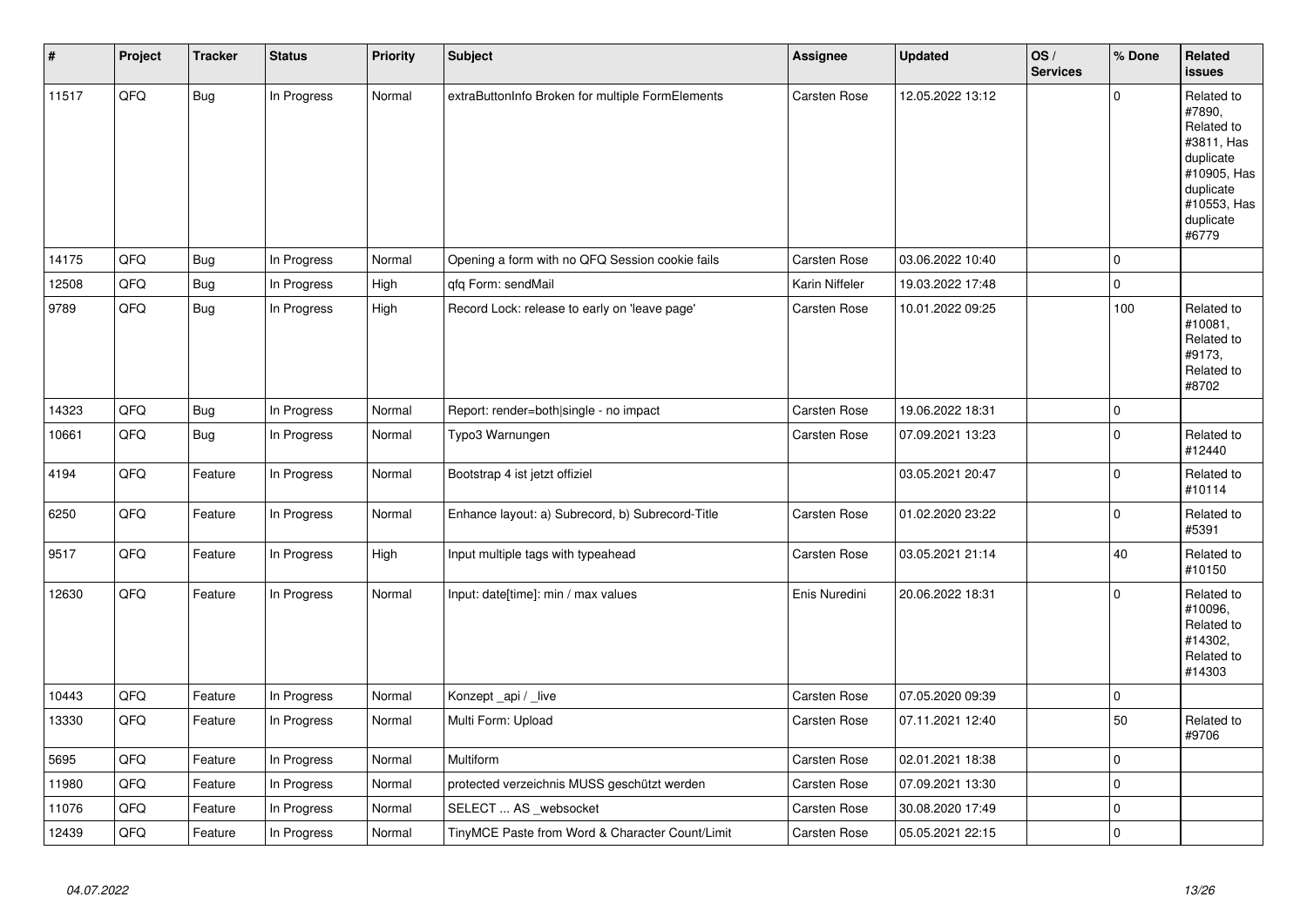| $\sharp$ | Project | <b>Tracker</b> | <b>Status</b> | <b>Priority</b> | <b>Subject</b>                                                                                      | <b>Assignee</b>     | <b>Updated</b>   | OS/<br><b>Services</b> | % Done      | Related<br><b>issues</b>                                                                                                                                              |
|----------|---------|----------------|---------------|-----------------|-----------------------------------------------------------------------------------------------------|---------------------|------------------|------------------------|-------------|-----------------------------------------------------------------------------------------------------------------------------------------------------------------------|
| 12440    | QFQ     | Feature        | In Progress   | Normal          | Typo3 V10 upgrade (durchfuehren und testen)                                                         | <b>Carsten Rose</b> | 21.03.2022 09:53 |                        | 50          | Related to<br>#12357,<br>Related to<br>#12067,<br>Related to<br>#10661                                                                                                |
| 10793    | QFQ     | Feature        | In Progress   | Normal          | Update NPM Packages                                                                                 | <b>Carsten Rose</b> | 07.09.2021 13:25 |                        | $30\,$      |                                                                                                                                                                       |
| 12463    | QFQ     | <b>Bug</b>     | ToDo          | High            | QFQ Function: 'function' and 'sql' on same level - output of<br>sql is shown two times.             | <b>Carsten Rose</b> | 15.12.2021 16:31 |                        | $\Omega$    |                                                                                                                                                                       |
| 12395    | QFQ     | Bug            | ToDo          | High            | QFQ Function: Result two times shown                                                                | <b>Carsten Rose</b> | 18.02.2022 08:59 |                        | $\pmb{0}$   |                                                                                                                                                                       |
| 13899    | QFQ     | Bug            | ToDo          | Normal          | Selenium: zum laufen bringen                                                                        | Enis Nuredini       | 25.03.2022 10:24 |                        | $\pmb{0}$   |                                                                                                                                                                       |
| 14320    | QFQ     | Feature        | ToDo          | Normal          | Allow specific HTML Tags and Attributes: general, TinyMCE                                           | Enis Nuredini       | 17.06.2022 10:44 |                        | $\Omega$    | Related to<br>#12664,<br>Related to<br>#12039,<br>Related to<br>#11702,<br>Related to<br>#7239,<br>Related to<br>#3708,<br>Related to<br>#3646,<br>Related to<br>#880 |
| 12262    | QFQ     | Feature        | ToDo          | Normal          | Form buttons on top: more customable                                                                | Enis Nuredini       | 17.06.2022 10:44 |                        | $\Omega$    | Related to<br>#13945, Has<br>duplicate<br>#4046, Has<br>duplicate<br>#10080                                                                                           |
| 7602     | QFQ     | Feature        | ToDo          | High            | Multi Select: with checkboxes                                                                       | Benjamin Baer       | 22.03.2022 09:07 |                        | $\mathbf 0$ |                                                                                                                                                                       |
| 3782     | QFQ     | <b>Bug</b>     | Priorize      | Normal          | Bei fehlerhafter Eingabe (z.B. Datum) sollte das erwartete<br>Format angezeigt werden               | <b>Carsten Rose</b> | 01.02.2020 10:13 |                        | $\mathbf 0$ |                                                                                                                                                                       |
| 9958     | QFQ     | Bug            | Priorize      | Normal          | Broken subrecord query: no error message                                                            | <b>Carsten Rose</b> | 05.02.2021 15:15 |                        | $\pmb{0}$   |                                                                                                                                                                       |
| 9975     | QFQ     | Bug            | Priorize      | Normal          | Dropdown Menu: 'r:3' broken                                                                         | Carsten Rose        | 01.02.2020 10:13 |                        | $\pmb{0}$   |                                                                                                                                                                       |
| 2665     | QFQ     | <b>Bug</b>     | Priorize      | Normal          | Dynamic Update funktioniert nicht, wenn beim<br>entsprechenden FormElement eine size angegeben ist. | Benjamin Baer       | 03.01.2022 08:12 |                        | 30          |                                                                                                                                                                       |
| 9862     | QFQ     | Bug            | Priorize      | Normal          | Failed writing to sql mail qfq.log should throw an exception                                        | Carsten Rose        | 01.02.2020 10:13 |                        | $\mathbf 0$ |                                                                                                                                                                       |
| 7656     | QFQ     | <b>Bug</b>     | Priorize      | Normal          | FE with required, 'pattern' and 'extraButtonLock': always<br>complain about missing value           | Carsten Rose        | 01.02.2020 10:13 |                        | $\mathbf 0$ |                                                                                                                                                                       |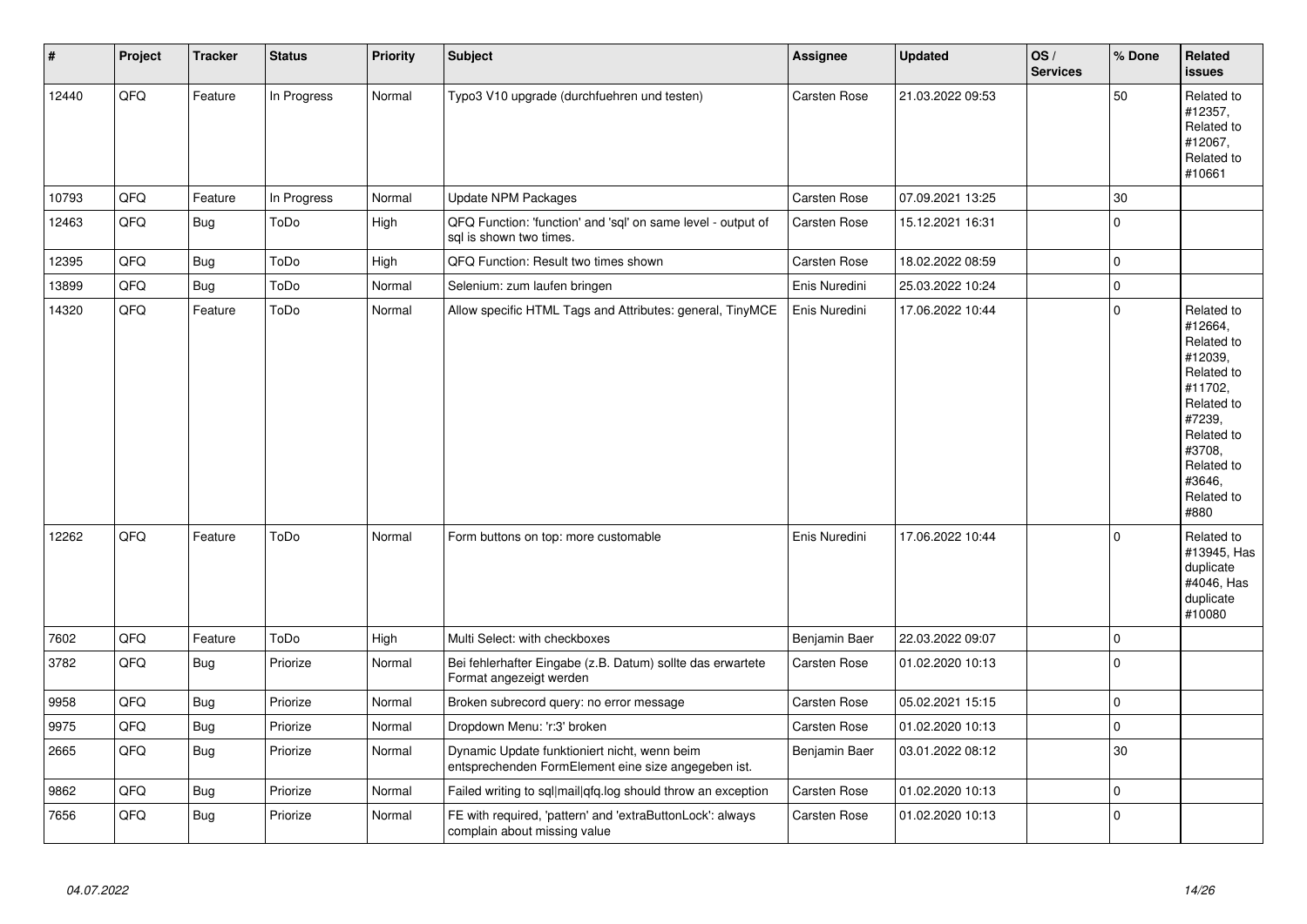| #     | Project        | <b>Tracker</b> | <b>Status</b> | <b>Priority</b> | <b>Subject</b>                                                                                           | <b>Assignee</b> | <b>Updated</b>   | OS/<br><b>Services</b> | % Done       | Related<br>issues                                                       |
|-------|----------------|----------------|---------------|-----------------|----------------------------------------------------------------------------------------------------------|-----------------|------------------|------------------------|--------------|-------------------------------------------------------------------------|
| 8037  | QFQ            | <b>Bug</b>     | Priorize      | Normal          | FE.type=upload (advanced mode): {{slaveId:V}} missing<br>during dynamic update                           | Carsten Rose    | 01.02.2020 10:13 |                        | $\Omega$     |                                                                         |
| 9534  | QFQ            | Bug            | Priorize      | Urgent          | FE.type=upload: 'Unknown Mode: ID"                                                                       | Carsten Rose    | 03.05.2021 21:14 |                        | $\mathbf 0$  | Related to<br>#9532                                                     |
| 14283 | QFQ            | <b>Bug</b>     | Priorize      | Normal          | HEIC / HEIF convert doesn't trigger                                                                      | Carsten Rose    | 19.06.2022 16:37 |                        | $\mathbf 0$  |                                                                         |
| 9834  | QFQ            | Bug            | Priorize      | Normal          | Input elements with tag 'disabled' are missing on<br>form-submit: server option 'processReadOnly' broken | Carsten Rose    | 07.12.2021 16:43 |                        | $\mathbf 0$  | Related to<br>#9691,<br>Related to<br>#5305, Has<br>duplicate<br>#12331 |
| 6566  | QFQ            | Bug            | Priorize      | Normal          | Link Function 'delete': provided parameter missing on page<br>reload                                     | Benjamin Baer   | 03.01.2022 08:08 |                        | $\mathbf 0$  |                                                                         |
| 12325 | QFQ            | <b>Bug</b>     | Priorize      | Normal          | MultiDB form.dblndex not working for report syntax                                                       | Carsten Rose    | 07.09.2021 13:37 |                        | $\Omega$     | Related to<br>#12145,<br>Related to<br>#12314                           |
| 6140  | QFQ            | <b>Bug</b>     | Priorize      | Normal          | QFQ DnD Sort: Locked fields                                                                              | Benjamin Baer   | 21.03.2022 09:56 |                        | $\mathbf 0$  |                                                                         |
| 6574  | QFQ            | Bug            | Priorize      | Normal          | gfg.log: Fehlermeldung wurde angezeigt, aber nicht geloggt                                               | Carsten Rose    | 01.02.2020 10:13 |                        | $\mathbf 0$  |                                                                         |
| 7616  | QFQ            | Bug            | Priorize      | Normal          | Selectlist with Enum & Dynamic Update                                                                    | Carsten Rose    | 01.02.2020 10:13 |                        | $\mathbf 0$  |                                                                         |
| 9121  | QFQ            | Bug            | Priorize      | High            | sip links have r and __dbIndexData set                                                                   | Carsten Rose    | 12.06.2021 10:41 |                        | $\mathbf 0$  |                                                                         |
| 9173  | QFQ            | Bug            | Priorize      | Urgent          | Stale Record Lock: Firefox                                                                               | Carsten Rose    | 03.05.2021 21:14 |                        | $\mathbf 0$  | Related to<br>#9789                                                     |
| 4457  | QFQ            | <b>Bug</b>     | Priorize      | Normal          | typeahead: pressing return to select an item, saves the form<br>and closes the form.                     | Benjamin Baer   | 03.01.2022 08:01 |                        | $\mathbf 0$  | Related to<br>#4398                                                     |
| 13943 | QFQ            | <b>Bug</b>     | Priorize      | Normal          | unable to find formgroup                                                                                 | Enis Nuredini   | 28.05.2022 11:03 |                        | $\mathbf 0$  |                                                                         |
| 9947  | QFQ            | Bug            | Priorize      | Normal          | Unwanted error message if missing 'typeAheadSqlPrefetch'                                                 | Carsten Rose    | 01.02.2020 10:13 |                        | $\mathbf 0$  |                                                                         |
| 6116  | QFQ            | Bug            | Priorize      | High            | value of checkbox not saved                                                                              | Carsten Rose    | 07.12.2021 17:19 |                        | $\mathbf 0$  |                                                                         |
| 5942  | QFQ            | Feature        | Priorize      | Normal          | 'L' and 'type': append to links, generate via '_link' by using 'u:'                                      | Carsten Rose    | 01.02.2020 10:13 |                        | $\Omega$     |                                                                         |
| 12452 | QFQ            | Feature        | Priorize      | Normal          | BaseURL: alsways with '/' at the end                                                                     | Carsten Rose    | 19.06.2022 13:45 |                        | $\mathbf 0$  | Related to<br>#10782                                                    |
| 9346  | QFG            | Feature        | Priorize      | Normal          | beforeSave: check if an upload is given                                                                  | Carsten Rose    | 11.06.2021 21:18 |                        | $\mathbf{0}$ |                                                                         |
| 6870  | QFQ            | Feature        | Priorize      | Normal          | Click on '_link' triggers an API call                                                                    | Benjamin Baer   | 03.01.2022 08:25 |                        | $\mathbf 0$  |                                                                         |
| 8082  | QFQ            | Feature        | Priorize      | High            | Contact form without saving record                                                                       | Carsten Rose    | 07.12.2021 15:20 |                        | $\mathbf 0$  | Related to<br>#8587,<br><b>Blocks</b><br>#11850                         |
| 7630  | $\mathsf{QFQ}$ | Feature        | Priorize      | Normal          | detailed error message for simple upload                                                                 | Carsten Rose    | 01.02.2020 10:13 |                        | $\mathbf 0$  |                                                                         |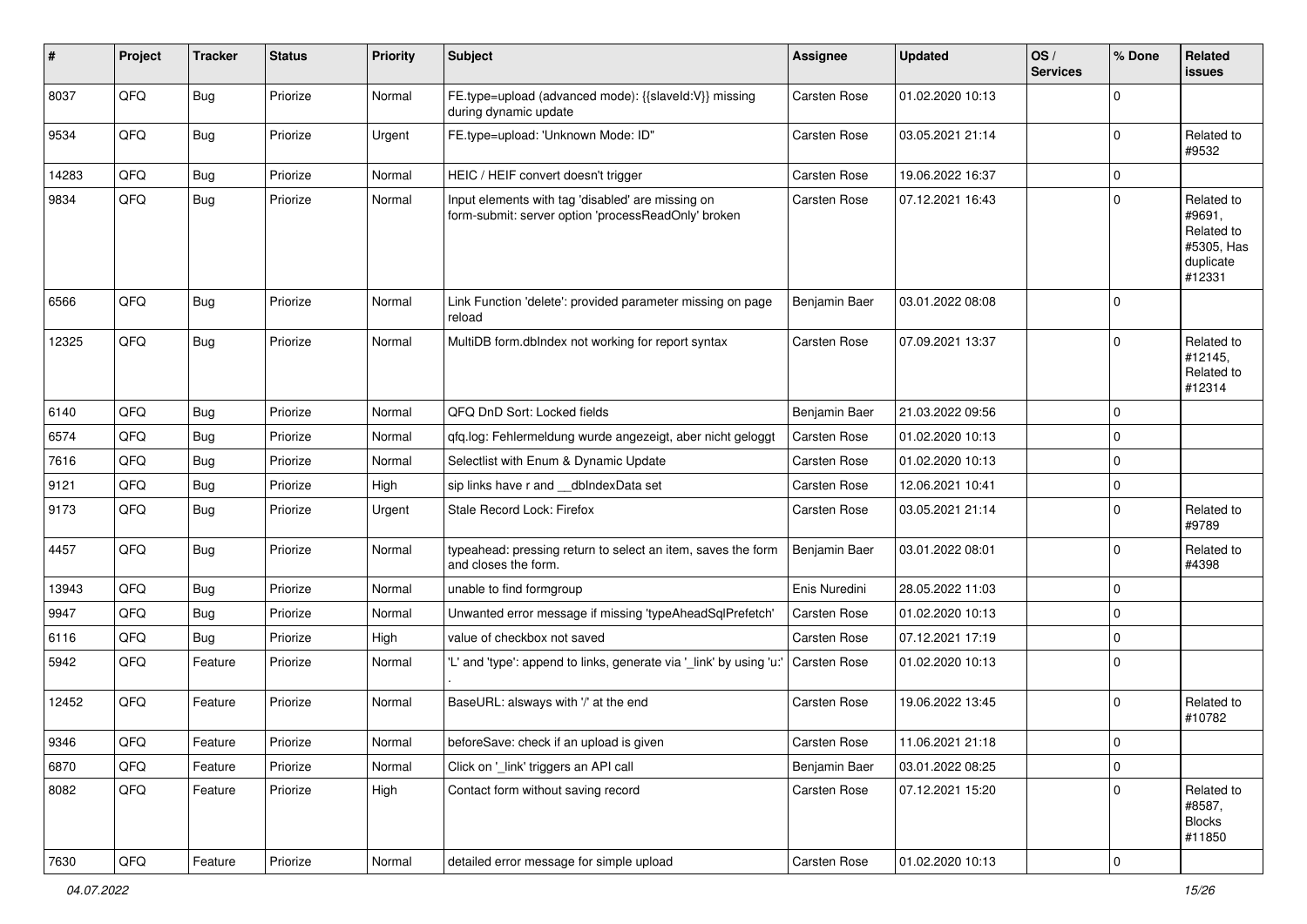| $\vert$ # | Project | <b>Tracker</b> | <b>Status</b> | <b>Priority</b> | <b>Subject</b>                                                            | Assignee            | <b>Updated</b>   | OS/<br><b>Services</b> | % Done       | Related<br><b>issues</b>                      |
|-----------|---------|----------------|---------------|-----------------|---------------------------------------------------------------------------|---------------------|------------------|------------------------|--------------|-----------------------------------------------|
| 12503     | QFQ     | Feature        | Priorize      | Normal          | Detect dangerous UPDATE statement with missing WHERE                      | Carsten Rose        | 05.05.2021 22:09 |                        | $\Omega$     |                                               |
| 7217      | QFQ     | Feature        | Priorize      | Normal          | Download: notice User if `_sip=?` is missing                              | Carsten Rose        | 01.02.2020 10:13 |                        | $\mathbf 0$  |                                               |
| 5562      | QFQ     | Feature        | Priorize      | Normal          | Drag'n'Drop fuer Uploads                                                  | Benjamin Baer       | 21.03.2022 09:52 |                        | $\Omega$     | Related to<br>#9706                           |
| 6224      | QFQ     | Feature        | Priorize      | Normal          | Dynamic update: fade in/out fields                                        | Benjamin Baer       | 21.03.2022 09:50 |                        | $\mathbf 0$  |                                               |
| 8585      | QFQ     | Feature        | Priorize      | Normal          | Enhance Error message for 'unknown form'                                  | Carsten Rose        | 01.02.2020 10:13 |                        | $\Omega$     |                                               |
| 6801      | QFQ     | Feature        | Priorize      | Normal          | Fabric: Maximize / FullIscreen                                            | Benjamin Baer       | 21.03.2022 09:56 |                        | $\Omega$     |                                               |
| 8584      | QFQ     | Feature        | Priorize      | Normal          | FE 'Action' - never assign to Container (except Template)<br>Group)       | Carsten Rose        | 01.02.2020 10:13 |                        | $\Omega$     |                                               |
| 8277      | QFQ     | Feature        | Priorize      | Normal          | fe.parameter.default=                                                     | Carsten Rose        | 01.02.2020 23:17 |                        | $\Omega$     | Related to<br>#8113                           |
| 10003     | QFQ     | Feature        | Priorize      | Normal          | fieldset: stronger visualize group                                        | Benjamin Baer       | 12.02.2020 08:13 |                        | $\mathbf 0$  |                                               |
| 9668      | QFQ     | Feature        | Priorize      | Normal          | Form.mode: rename 'hidden' to 'hide'                                      | Carsten Rose        | 05.05.2021 22:14 |                        | $\Omega$     | Related to<br>#6437                           |
| 6998      | QFQ     | Feature        | Priorize      | Normal          | Form: with debug=on show column information as tooltip of<br>column label | <b>Carsten Rose</b> | 01.02.2020 10:13 |                        | $\mathbf 0$  |                                               |
| 14290     | QFQ     | Feature        | Priorize      | Normal          | FormEditor: Show Table Definition                                         | Carsten Rose        | 19.06.2022 16:37 |                        | $\mathbf{0}$ |                                               |
| 7290      | QFQ     | Feature        | Priorize      | Normal          | FormEditor: title as textarea if LEN(title)>60                            | Carsten Rose        | 01.02.2020 10:13 |                        | $\mathbf 0$  | Blocked by<br>#7682                           |
| 8034      | QFQ     | Feature        | Priorize      | Normal          | FormElement 'data': 22.22.2222 should not be accepted                     | Carsten Rose        | 01.02.2020 10:13 |                        | $\mathbf 0$  |                                               |
| 9900      | QFQ     | Feature        | Priorize      | Normal          | Generic API Call: tt-content record >> JSON                               | Carsten Rose        | 01.02.2020 10:13 |                        | $\mathbf 0$  |                                               |
| 7965      | QFQ     | Feature        | Priorize      | Normal          | Input type 'text' with visual format - currency                           | Benjamin Baer       | 03.01.2022 07:45 |                        | $\Omega$     |                                               |
| 7522      | QFQ     | Feature        | Priorize      | Normal          | Inserting default index.html to folder (Avoid Apache Indexing)            | Carsten Rose        | 01.02.2020 10:13 |                        | $\Omega$     |                                               |
| 14371     | QFQ     | Feature        | Priorize      | Normal          | LDAP via REPORT                                                           | Carsten Rose        | 19.06.2022 16:37 |                        | $\Omega$     |                                               |
| 10569     | QFQ     | Feature        | Priorize      | Normal          | link blank more safe                                                      | Enis Nuredini       | 25.03.2022 12:44 |                        | $\Omega$     |                                               |
| 10015     | QFQ     | Feature        | Priorize      | Normal          | Monospace in Textarea                                                     | Carsten Rose        | 03.02.2020 13:40 |                        | $\Omega$     |                                               |
| 10011     | QFQ     | Feature        | Priorize      | Normal          | Offer new STORE_TYPO3 Variable 'beUser', 'beEmail'                        | Carsten Rose        | 08.05.2021 09:51 |                        | $\mathbf 0$  | Related to<br>#10012,<br>Related to<br>#12511 |
| 8204      | QFQ     | Feature        | Priorize      | High            | Position 'required mark'                                                  | Carsten Rose        | 16.06.2021 13:44 |                        | $\Omega$     |                                               |
| 9135      | QFQ     | Feature        | Priorize      | Normal          | Progress Bar generic / replace old hourglass download<br>popup            | Benjamin Baer       | 03.01.2022 07:43 |                        | $\Omega$     |                                               |
| 3867      | QFQ     | Feature        | Priorize      | Normal          | Readonly Formular: Template Groups add/delete<br>ausbeldnen               | Carsten Rose        | 05.05.2021 22:12 |                        | $\Omega$     |                                               |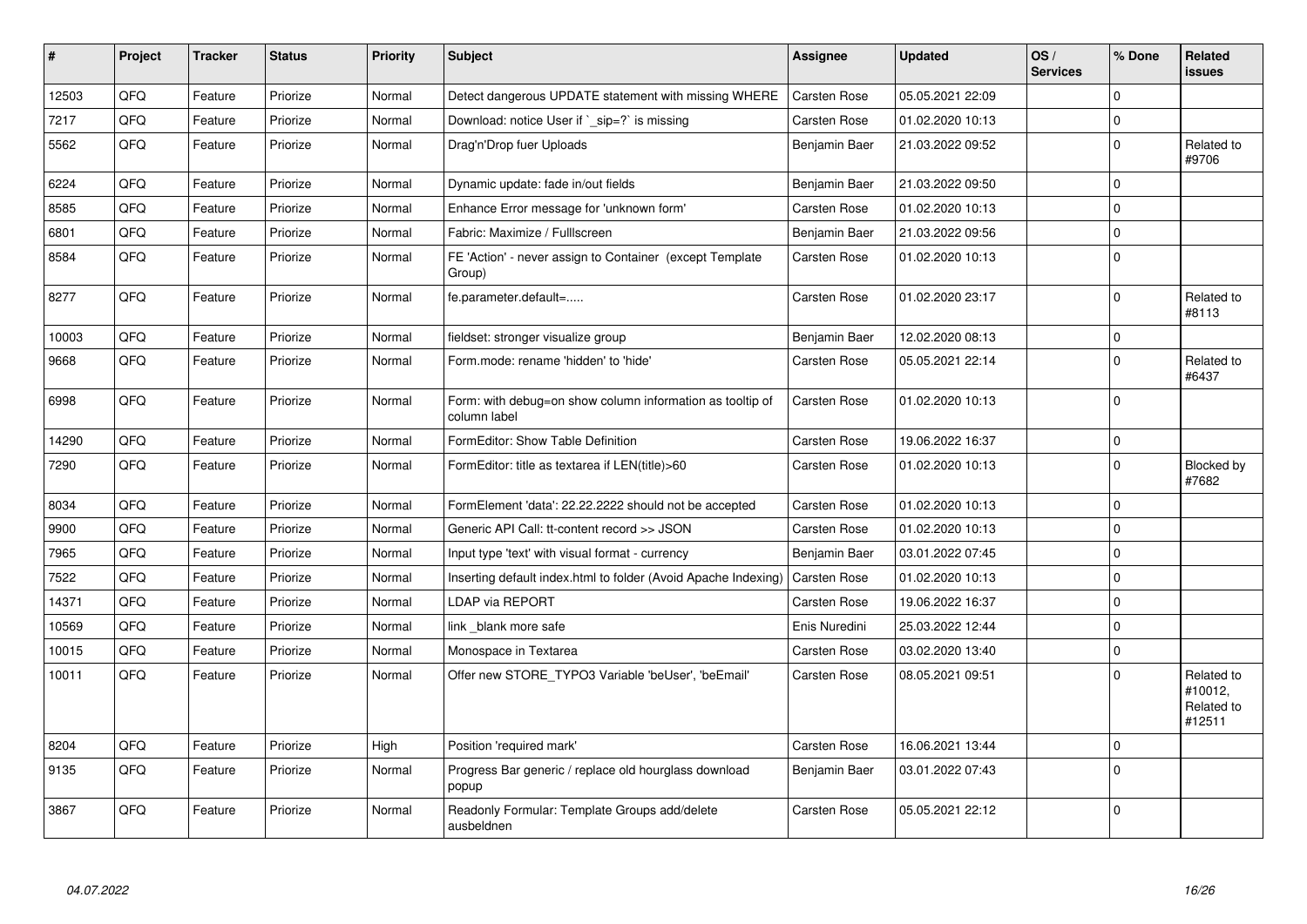| #     | Project | <b>Tracker</b> | <b>Status</b> | <b>Priority</b> | Subject                                                                                           | Assignee            | <b>Updated</b>   | OS/<br><b>Services</b> | % Done       | Related<br><b>issues</b>                                               |
|-------|---------|----------------|---------------|-----------------|---------------------------------------------------------------------------------------------------|---------------------|------------------|------------------------|--------------|------------------------------------------------------------------------|
| 10012 | QFQ     | Feature        | Priorize      | Normal          | redirectAllMailTo: {{beEmail:T}}                                                                  | Carsten Rose        | 08.05.2021 09:54 |                        | $\Omega$     | Related to<br>#12412,<br>Related to<br>#12413.<br>Related to<br>#10011 |
| 10005 | QFQ     | Feature        | Priorize      | Normal          | Report / special column name:  AS _calendar                                                       | Carsten Rose        | 03.06.2020 17:28 |                        | $\mathbf 0$  |                                                                        |
| 9394  | QFQ     | Feature        | Priorize      | Normal          | REST: allow for non numerical ids in get requests                                                 | <b>Carsten Rose</b> | 05.05.2021 22:10 |                        | $\mathbf{0}$ |                                                                        |
| 5366  | QFQ     | Feature        | Priorize      | Normal          | Saving with keyboard shortcuts                                                                    | Benjamin Baer       | 21.03.2022 09:47 |                        | $\pmb{0}$    |                                                                        |
| 7730  | QFQ     | Feature        | Priorize      | Normal          | SELECT Box: title in between                                                                      | Benjamin Baer       | 01.02.2020 23:22 |                        | $\mathbf 0$  |                                                                        |
| 13900 | QFQ     | Feature        | Priorize      | Normal          | Selenium: Check das Cookie/PDF funktioniert                                                       | Enis Nuredini       | 25.03.2022 12:45 |                        | $\mathbf 0$  |                                                                        |
| 8963  | QFQ     | Feature        | Priorize      | Normal          | Setting values in a store: flexible way                                                           | Carsten Rose        | 05.05.2021 22:10 |                        | $\mathbf{0}$ | Related to<br>#8975                                                    |
| 9928  | QFQ     | Feature        | Priorize      | Normal          | SpecialColumnName: a) Deprecated: ' AS "_+tag " ', b)<br>New: ' AS "_ <tag1><tag2>"</tag2></tag1> | <b>Carsten Rose</b> | 01.02.2020 23:17 |                        | $\pmb{0}$    | Related to<br>#9929                                                    |
| 12504 | QFQ     | Feature        | Priorize      | Normal          | sgl.log: report fe.id                                                                             | Carsten Rose        | 05.05.2021 22:09 |                        | $\mathbf 0$  |                                                                        |
| 9968  | QFQ     | Feature        | Priorize      | Normal          | Tooltip in Links for Developer                                                                    | Carsten Rose        | 01.02.2020 23:17 |                        | $\mathbf 0$  |                                                                        |
| 8044  | QFQ     | Feature        | Priorize      | Normal          | Transaction: a) Form, b) Report                                                                   | <b>Carsten Rose</b> | 05.05.2021 22:14 |                        | $\mathbf{0}$ | Related to<br>#8043                                                    |
| 11320 | QFQ     | Feature        | Priorize      | Normal          | Typo3 Version 10 support                                                                          | <b>Carsten Rose</b> | 05.05.2021 22:09 |                        | $\mathbf 0$  |                                                                        |
| 14464 | QFQ     | Support        | <b>New</b>    | Normal          | Exception: Missing button to edit FormElement with broken<br>sqlValidate / beforeLoad             | <b>Carsten Rose</b> | 04.07.2022 00:13 |                        | $\mathbf 0$  |                                                                        |
| 14395 | QFO     | Support        | <b>New</b>    | Normal          | FormEditor: Virtual table columns                                                                 | Enis Nuredini       | 21.06.2022 16:09 |                        | $\mathbf{0}$ |                                                                        |
| 14455 | QFQ     | Support        | <b>New</b>    | Normal          | TinyMCE: Activate save button after upload picture over<br>drag&drop                              | Enis Nuredini       | 03.07.2022 17:53 |                        | $\mathbf 0$  | Related to<br>#14463                                                   |
| 14463 | QFQ     | Support        | <b>New</b>    | Normal          | TinyMCE: FormElement.size = <width>,<height></height></width>                                     | Enis Nuredini       | 03.07.2022 17:52 |                        | $\mathbf 0$  | Related to<br>#14455                                                   |
| 5576  | QFQ     | Bug            | <b>New</b>    | Normal          | Using MySQL 'DROP' requires privilege - wich is not really<br>necessarv.                          | <b>Carsten Rose</b> | 01.02.2020 23:21 |                        | $\mathbf 0$  |                                                                        |
| 11715 | QFQ     | Bug            | <b>New</b>    | Normal          | acceptZeroAsRequired and requiredOffButMark do not<br>coincide                                    |                     | 08.12.2020 12:13 |                        | $\mathbf 0$  |                                                                        |
| 14077 | QFQ     | Bug            | <b>New</b>    | Normal          | As link: Attribute 'class' missing by r:1 and r:3 - but should<br>set                             | <b>Carsten Rose</b> | 28.05.2022 11:02 |                        | $\mathbf 0$  | Related to<br>#5342.<br>Related to<br>#4343                            |
| 14233 | QFQ     | Bug            | <b>New</b>    | Normal          | AS link: question - HTML is not rendered                                                          | <b>Carsten Rose</b> | 28.05.2022 11:02 |                        | $\mathbf{0}$ |                                                                        |
| 11522 | QFQ     | <b>Bug</b>     | <b>New</b>    | Normal          | Aus/Einblenden von Reitern                                                                        |                     | 13.11.2020 14:58 |                        | $\mathbf 0$  |                                                                        |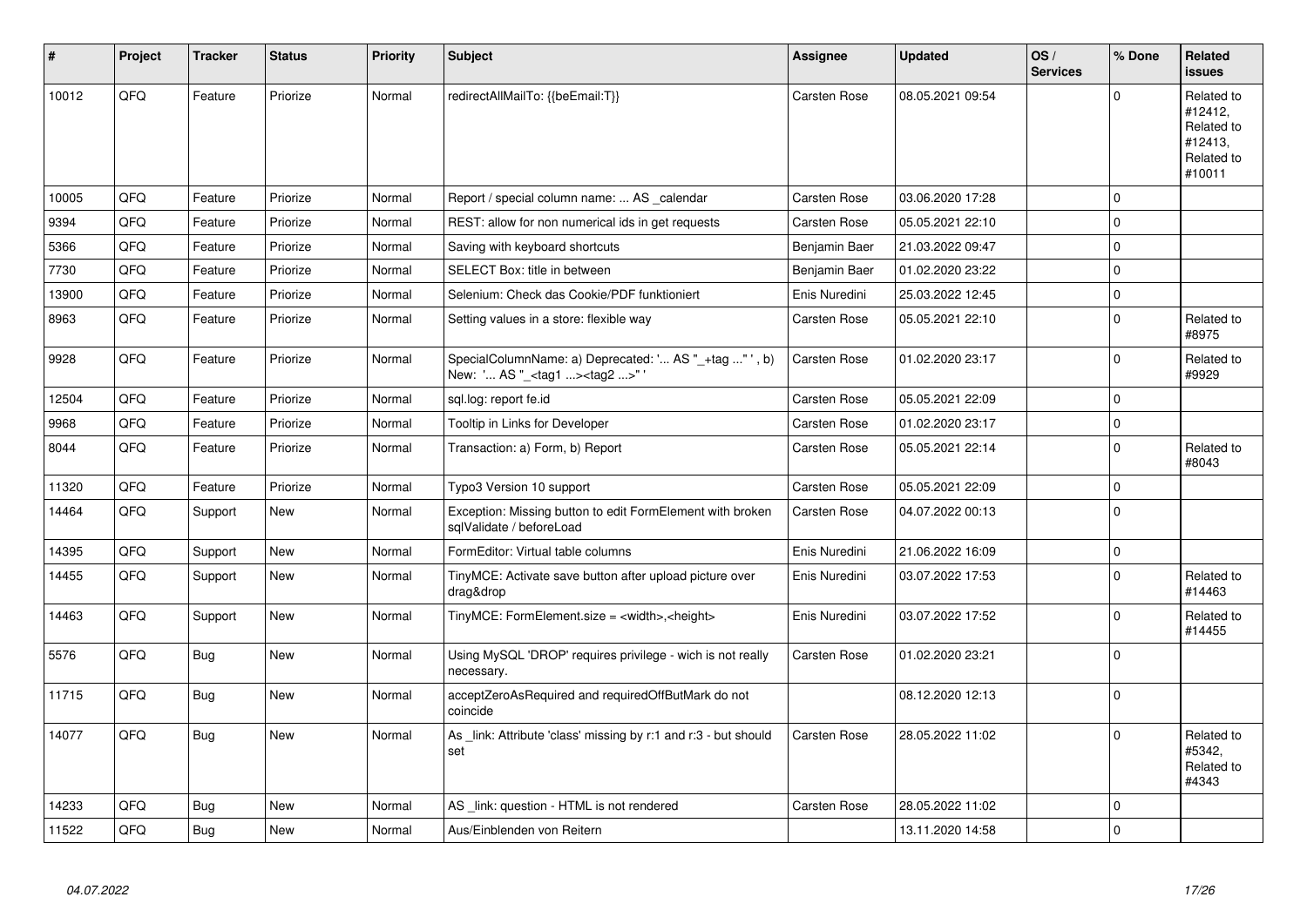| #     | Project | <b>Tracker</b> | <b>Status</b> | <b>Priority</b> | Subject                                                                          | <b>Assignee</b>     | <b>Updated</b>   | OS/<br><b>Services</b> | % Done         | Related<br><b>issues</b>                         |
|-------|---------|----------------|---------------|-----------------|----------------------------------------------------------------------------------|---------------------|------------------|------------------------|----------------|--------------------------------------------------|
| 9275  | QFQ     | Bug            | New           | Normal          | autcron: t3 page, which takes to long to respond, is not<br>reported properly    | <b>Carsten Rose</b> | 01.02.2020 23:22 |                        | 100            |                                                  |
| 10890 | QFQ     | <b>Bug</b>     | <b>New</b>    | Normal          | AutoCron hangs                                                                   |                     | 20.07.2020 13:56 |                        | $\mathbf 0$    |                                                  |
| 8431  | QFQ     | Bug            | New           | High            | autocron.php with wrong path                                                     | <b>Carsten Rose</b> | 03.05.2021 21:14 |                        | $\mathbf{0}$   |                                                  |
| 13647 | QFQ     | Bug            | New           | Normal          | Autofocus funktioniert nicht auf Chrome                                          | Benjamin Baer       | 19.03.2022 17:44 |                        | $\mathbf{0}$   |                                                  |
| 9177  | QFQ     | <b>Bug</b>     | New           | Normal          | Bug? QFQ tries to save an action FE, which has real<br>existing column name      | <b>Carsten Rose</b> | 01.02.2020 23:22 |                        | $\overline{0}$ |                                                  |
| 13451 | QFQ     | Bug            | New           | Normal          | Character Counter / Max Character: Problem in Safari                             | Carsten Rose        | 15.04.2022 17:18 |                        | $\mathbf{0}$   |                                                  |
| 11752 | QFQ     | <b>Bug</b>     | New           | Normal          | checkbox renders multiple input elements with same name                          | <b>Carsten Rose</b> | 17.12.2020 14:58 |                        | $\Omega$       | Related to<br>#11750                             |
| 11057 | QFQ     | <b>Bug</b>     | New           | High            | Checkboxes ohne span.checkmark im Report werden<br>ausgeblendet                  | Benjamin Baer       | 03.05.2021 21:12 |                        | $\Omega$       | Related to<br>#11039                             |
| 12714 | QFQ     | Bug            | New           | Normal          | Conversion of GIF to PDF broken when GIF contains Alpha.                         | <b>Carsten Rose</b> | 19.03.2022 17:49 |                        | $\Omega$       |                                                  |
| 12327 | QFQ     | <b>Bug</b>     | New           | Normal          | Copy to clipboard: Glyphicon can not be changed                                  | Carsten Rose        | 27.12.2021 17:59 |                        | $\mathbf{0}$   |                                                  |
| 13460 | QFQ     | <b>Bug</b>     | New           | Normal          | Doc: Password set/reset  password should not processed<br>with 'html encode'     | <b>Carsten Rose</b> | 19.03.2022 17:46 |                        | $\Omega$       |                                                  |
| 14377 | QFQ     | <b>Bug</b>     | New           | Normal          | Documentation > General Tips: white page after migration                         | Enis Nuredini       | 19.06.2022 16:37 |                        | $\mathbf{0}$   |                                                  |
| 5221  | QFQ     | Bug            | New           | High            | Download Dialog: Bleibt stehen in FF wenn Datei<br>automatisch gespeichert wird. | Carsten Rose        | 03.05.2021 21:14 |                        | $\overline{0}$ |                                                  |
| 12670 | QFQ     | <b>Bug</b>     | New           | High            | Dropdown-Menu classes können nicht mehr angegeben<br>werden                      | <b>Carsten Rose</b> | 07.12.2021 17:19 |                        | $\overline{0}$ |                                                  |
| 11195 | QFQ     | Bug            | New           | Low             | Dynamic Update: Note not updated if new text is empty<br>(v20.4)                 |                     | 25.09.2020 11:14 |                        | $\overline{0}$ |                                                  |
| 7002  | QFQ     | <b>Bug</b>     | <b>New</b>    | Normal          | Dynamic Update: row does not disappear / appear                                  | <b>Carsten Rose</b> | 01.02.2020 23:22 |                        | $\mathbf{0}$   |                                                  |
| 9783  | QFQ     | <b>Bug</b>     | New           | Normal          | Email with special characters                                                    | Carsten Rose        | 01.02.2020 23:22 |                        | $\Omega$       |                                                  |
| 12989 | QFQ     | Bug            | New           | Normal          | empty string does not trigger dynamic update                                     | Enis Nuredini       | 28.05.2022 11:09 |                        | $\mathbf 0$    |                                                  |
| 10759 | QFQ     | Bug            | New           | Normal          | emptyMeansNull - Feld falsch aktualisiert                                        |                     | 12.11.2020 23:45 |                        | $\Omega$       |                                                  |
| 13689 | QFQ     | <b>Bug</b>     | New           | Normal          | Enter auf Eingabefeld mit ungültigem Wert führt zu blurry<br>Seite               | Enis Nuredini       | 28.05.2022 10:53 |                        | $\Omega$       | Related to<br>#14245, Has<br>duplicate<br>#11891 |
| 12066 | QFQ     | Bug            | New           | High            | enterAsSubmit: Forward wird nicht ausgeführt                                     | Enis Nuredini       | 29.05.2022 09:23 |                        | $\overline{0}$ |                                                  |
| 9013  | QFQ     | <b>Bug</b>     | New           | Normal          | Error in Twig template not handled                                               | Carsten Rose        | 20.10.2021 13:43 |                        | $\mathbf 0$    |                                                  |
| 6677  | QFQ     | Bug            | New           | Normal          | Error message FE Action Element: no/wrong FE reference<br>who cause the problem. | Carsten Rose        | 01.02.2020 23:21 |                        | $\mathbf{0}$   |                                                  |
| 7547  | QFQ     | <b>Bug</b>     | New           | Normal          | Error Message in afterSave: wrong parameter column<br>reported                   | Carsten Rose        | 01.02.2020 23:22 |                        | $\overline{0}$ |                                                  |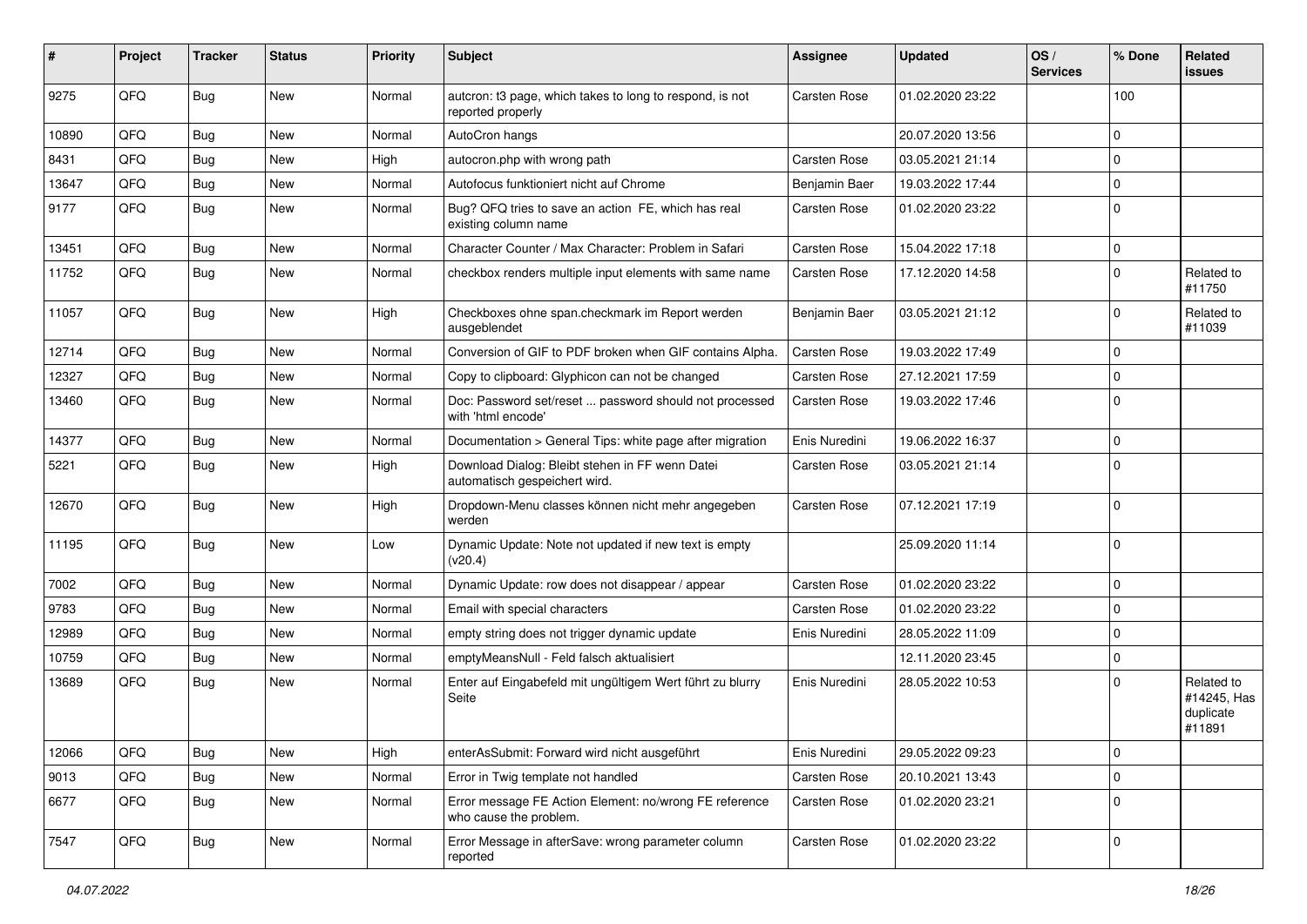| #     | Project | <b>Tracker</b> | <b>Status</b> | <b>Priority</b> | <b>Subject</b>                                                                                                   | Assignee            | <b>Updated</b>   | OS/<br><b>Services</b> | % Done      | <b>Related</b><br><b>issues</b>              |
|-------|---------|----------------|---------------|-----------------|------------------------------------------------------------------------------------------------------------------|---------------------|------------------|------------------------|-------------|----------------------------------------------|
| 6912  | QFQ     | Bug            | <b>New</b>    | Normal          | error Message Var 'deadline' already set in SIP - in Form<br>with FE.value={{deadline:R:::{{deadlinePeriod:Y}}}} | Carsten Rose        | 01.02.2020 23:21 |                        | $\Omega$    |                                              |
| 9127  | QFQ     | <b>Bug</b>     | <b>New</b>    | Normal          | Error Message: change 'roll over' color - text not readable                                                      | Carsten Rose        | 01.02.2020 23:22 |                        | $\mathbf 0$ |                                              |
| 10324 | QFQ     | <b>Bug</b>     | <b>New</b>    | Normal          | Excel Export mit Template funktioniert nur, wenn Template<br>vor uid kommt                                       |                     | 30.03.2020 11:20 |                        | $\Omega$    | Related to<br>#10257                         |
| 9531  | QFQ     | <b>Bug</b>     | <b>New</b>    | High            | FE File: Dynamic Update / modeSql / required detected even<br>it not set                                         | <b>Carsten Rose</b> | 11.06.2021 20:32 |                        | $\Omega$    | Related to<br>#12398                         |
| 12040 | QFQ     | Bug            | <b>New</b>    | Normal          | FE Mode 'hidden' für zwei FEs auf einer Zeile                                                                    | <b>Carsten Rose</b> | 18.02.2021 10:13 |                        | $\mathbf 0$ |                                              |
| 3547  | QFQ     | <b>Bug</b>     | <b>New</b>    | Normal          | FE of type 'note' causes writing of empty fields.                                                                | <b>Carsten Rose</b> | 01.02.2020 23:21 |                        | $\Omega$    |                                              |
| 5559  | QFQ     | <b>Bug</b>     | <b>New</b>    | Normal          | FE.type = Upload: 'accept' might contain variables                                                               | <b>Carsten Rose</b> | 11.05.2020 21:23 |                        | $\Omega$    |                                              |
| 8049  | QFQ     | <b>Bug</b>     | New           | Normal          | FE.type=note, column 'value': text moves some pixel to top<br>after save                                         | Carsten Rose        | 01.02.2020 23:22 |                        | $\Omega$    |                                              |
| 9317  | QFQ     | <b>Bug</b>     | New           | Normal          | FE.type=note: with dynamic show/hidden an empty label<br>causes trouble                                          | Carsten Rose        | 01.02.2020 23:22 |                        | $\Omega$    |                                              |
| 7899  | QFQ     | <b>Bug</b>     | <b>New</b>    | High            | Fe.type=password / retype / required: always complain about  <br>missing value                                   | <b>Carsten Rose</b> | 03.05.2021 21:14 |                        | $\Omega$    |                                              |
| 10082 | QFQ     | <b>Bug</b>     | New           | Normal          | FE.type=SELECT - 'sanatize' Class                                                                                | Carsten Rose        | 07.05.2020 09:36 |                        | $\Omega$    | Related to<br>#10081                         |
| 9347  | QFQ     | <b>Bug</b>     | <b>New</b>    | High            | FE.type=upload with dynamic show/hidden: required not<br>detected                                                | <b>Carsten Rose</b> | 12.06.2021 10:40 |                        | $\Omega$    | Related to<br>#5305.<br>Related to<br>#12398 |
| 9533  | QFQ     | <b>Bug</b>     | <b>New</b>    | Normal          | FE.type=upload: Check in 'beforeSave' if upload is given                                                         | Carsten Rose        | 01.02.2020 23:22 |                        | $\Omega$    | Related to<br>#11523                         |
| 7512  | QFQ     | <b>Bug</b>     | <b>New</b>    | Normal          | FE: inputType=number >> 'pattern' is not respected                                                               | <b>Carsten Rose</b> | 01.02.2020 23:22 |                        | $\Omega$    |                                              |
| 10937 | QFQ     | Bug            | New           | Normal          | Fehler mit abhängigen Select- Feldern beim Positionieren                                                         | Carsten Rose        | 12.11.2020 23:45 |                        | $\Omega$    |                                              |
| 6462  | QFQ     | <b>Bug</b>     | New           | Normal          | File Upload: Nutzlose Fehlermeldung wenn Datei zu gross                                                          | Carsten Rose        | 01.02.2020 23:21 |                        | $\Omega$    | Related to<br>#6139                          |
| 13716 | QFQ     | Bug            | New           | High            | Firefox ask to store username/password                                                                           | Enis Nuredini       | 30.05.2022 09:31 |                        | $\Omega$    | Related to<br>#13827                         |
| 4756  | QFQ     | <b>Bug</b>     | New           | Normal          | Form dirty even nothing changes                                                                                  | Carsten Rose        | 11.12.2019 16:16 |                        | $\mathbf 0$ |                                              |
| 14322 | QFQ     | <b>Bug</b>     | <b>New</b>    | Normal          | Form Load: by default no scroll (save & close should be<br>visible)                                              | Enis Nuredini       | 15.06.2022 14:12 |                        | $\Omega$    | Related to<br>#14321,<br>Related to<br>#6232 |
| 14245 | QFQ     | <b>Bug</b>     | <b>New</b>    | Normal          | Form Save Btn bleibt disabled wenn Datumsfeld über<br>Datepicker geändert                                        | Enis Nuredini       | 27.05.2022 13:45 |                        | $\Omega$    | Related to<br>#13689                         |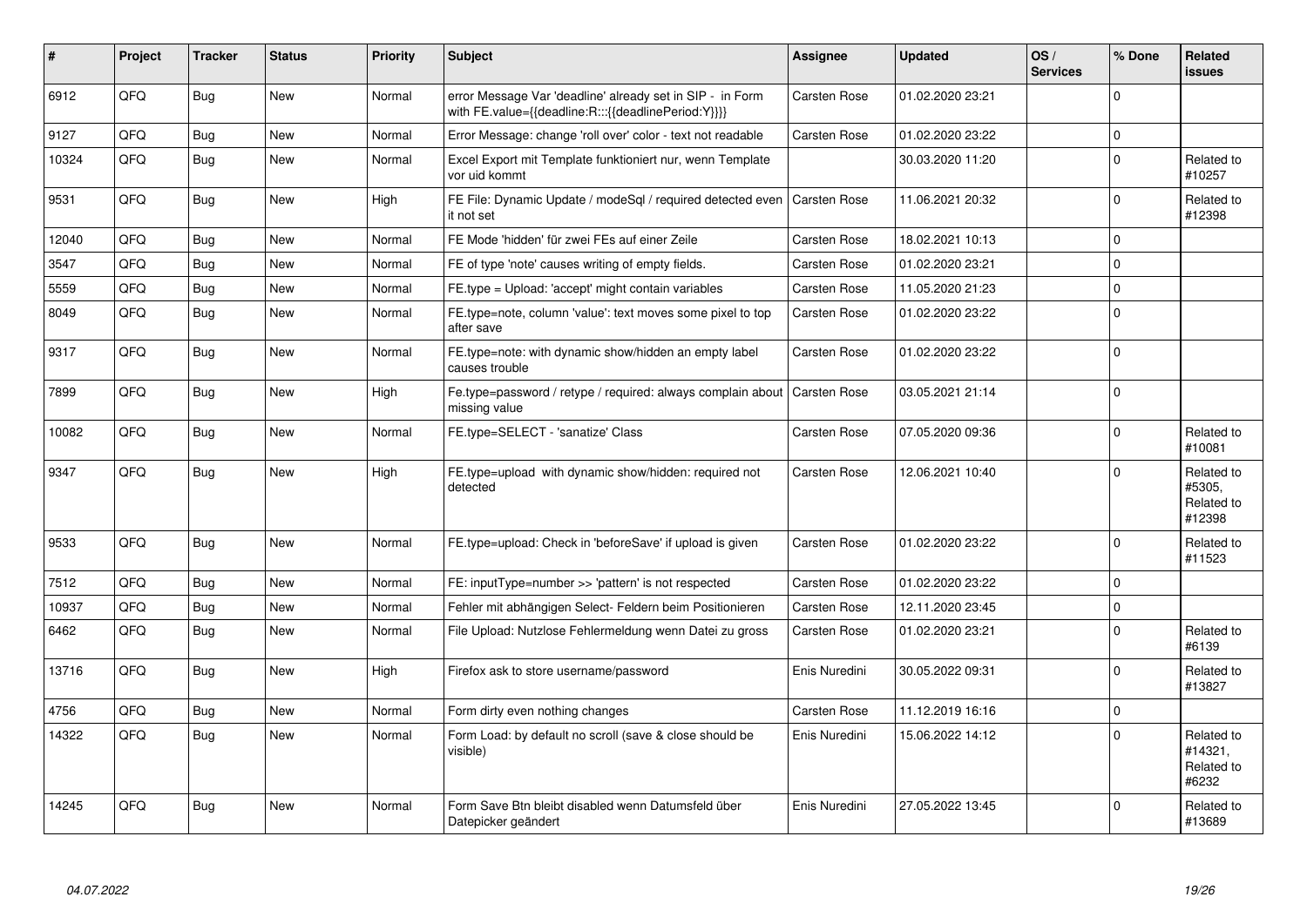| #     | Project | <b>Tracker</b> | <b>Status</b> | Priority | <b>Subject</b>                                                                                                                                      | <b>Assignee</b>     | <b>Updated</b>   | OS/<br><b>Services</b> | % Done      | Related<br><b>issues</b>  |
|-------|---------|----------------|---------------|----------|-----------------------------------------------------------------------------------------------------------------------------------------------------|---------------------|------------------|------------------------|-------------|---------------------------|
| 12581 | QFQ     | Bug            | New           | Normal   | Form.forward=close: Record 'new' in new browser tab ><br>save (& close) >> Form is not reloaded with new created<br>record id and stays in mode=new | <b>Carsten Rose</b> | 19.03.2022 17:48 |                        | $\mathbf 0$ |                           |
| 9773  | QFQ     | Bug            | New           | Normal   | form.parameter.formModeGlobal=requiredOff                                                                                                           | <b>Carsten Rose</b> | 01.02.2020 15:56 |                        | $\mathbf 0$ |                           |
| 12468 | QFQ     | <b>Bug</b>     | New           | Urgent   | Form: update Form.title after save                                                                                                                  | <b>Carsten Rose</b> | 03.05.2021 21:12 |                        | $\Omega$    |                           |
| 8083  | QFQ     | Bug            | New           | High     | FormEditor: primary table list does not respect<br>'indexDb={{indexData:Y}}'                                                                        | <b>Carsten Rose</b> | 03.05.2021 21:14 |                        | $\Omega$    | Has<br>duplicate<br>#6678 |
| 7890  | QFQ     | Bug            | <b>New</b>    | Normal   | FormElement 'required': extraButtonInfo not aligned                                                                                                 | <b>Carsten Rose</b> | 11.06.2021 21:17 |                        | $\Omega$    | Related to<br>#11517      |
| 10322 | QFQ     | Bug            | <b>New</b>    | Normal   | FormElement / Radio: missing column 'enum' >> FE not<br>reported                                                                                    | <b>Carsten Rose</b> | 07.05.2020 09:37 |                        | $\Omega$    |                           |
| 8891  | QFQ     | Bug            | New           | High     | formSubmitLog: do not log passwords                                                                                                                 | Enis Nuredini       | 25.03.2022 09:06 |                        | $\mathbf 0$ |                           |
| 12513 | QFQ     | <b>Bug</b>     | New           | High     | Implement server side check of maxlength                                                                                                            | <b>Carsten Rose</b> | 07.12.2021 17:19 |                        | $\mathbf 0$ |                           |
| 14091 | QFQ     | <b>Bug</b>     | <b>New</b>    | Normal   | inconsistent template path for twig                                                                                                                 | <b>Carsten Rose</b> | 19.04.2022 18:36 |                        | $\mathbf 0$ |                           |
| 14305 | QFQ     | <b>Bug</b>     | New           | Normal   | Inline Report editing does not create history entries                                                                                               | <b>Carsten Rose</b> | 10.06.2022 11:55 |                        | $\Omega$    |                           |
| 5459  | QFQ     | Bug            | New           | High     | Multi DB: spread system tables between 'QFQ' and<br>'Data'-DB                                                                                       | Carsten Rose        | 03.05.2021 21:14 |                        | $\Omega$    | Related to<br>#4720       |
| 10508 | QFQ     | <b>Bug</b>     | <b>New</b>    | High     | Multi Form broken on Multi DB Instance                                                                                                              | <b>Carsten Rose</b> | 03.05.2021 21:12 |                        | $\mathbf 0$ |                           |
| 13331 | QFQ     | <b>Bug</b>     | New           | Normal   | Multi Form: Clear Icon misplaced                                                                                                                    | <b>Carsten Rose</b> | 19.03.2022 17:47 |                        | $\mathbf 0$ |                           |
| 13332 | QFQ     | <b>Bug</b>     | New           | Normal   | Multi Form: Required Felder werden visuell nicht markiert.                                                                                          | Carsten Rose        | 19.03.2022 17:47 |                        | $\mathbf 0$ |                           |
| 11695 | QFQ     | <b>Bug</b>     | New           | Normal   | MultiForm required FE Error                                                                                                                         | <b>Carsten Rose</b> | 04.12.2020 13:34 |                        | $\mathbf 0$ |                           |
| 11667 | QFQ     | <b>Bug</b>     | <b>New</b>    | Normal   | MySQL mariadb-server-10.3: Incorrect datetime value                                                                                                 | <b>Carsten Rose</b> | 03.05.2021 20:48 |                        | $\Omega$    |                           |
| 12133 | QFQ     | <b>Bug</b>     | New           | Normal   | NPM, phpSpreadSheet aktualisieren                                                                                                                   | <b>Carsten Rose</b> | 15.03.2021 09:04 |                        | $\Omega$    |                           |
| 7685  | QFQ     | Bug            | New           | Normal   | Open FormElement from QFQ error message and save<br>modified record: error about missing {{formId:F}}                                               | <b>Carsten Rose</b> | 01.02.2020 23:22 |                        | $\Omega$    |                           |
| 7650  | QFQ     | <b>Bug</b>     | <b>New</b>    | High     | Optional do not show 'required' sign on FormElement                                                                                                 | <b>Carsten Rose</b> | 03.05.2021 21:14 |                        | $\mathbf 0$ |                           |
| 8668  | QFQ     | <b>Bug</b>     | New           | High     | Pill disabled: dyamic mode 'hidden' not respected - FE is still<br>required                                                                         | <b>Carsten Rose</b> | 03.05.2021 21:14 |                        | $\mathbf 0$ |                           |
| 11668 | QFQ     | <b>Bug</b>     | New           | Normal   | Play function.sql - problem with mysql                                                                                                              | <b>Carsten Rose</b> | 03.05.2021 20:48 |                        | $\mathbf 0$ |                           |
| 10658 | QFQ     | <b>Bug</b>     | New           | Normal   | processReadOnly broken                                                                                                                              | <b>Carsten Rose</b> | 27.05.2020 17:55 |                        | $\mathbf 0$ |                           |
| 13592 | QFQ     | <b>Bug</b>     | New           | Normal   | QFQ Build Queue: das vergeben von Tags klappt nicht. Es<br>werden keine Releases gebaut.                                                            | Carsten Rose        | 19.03.2022 17:45 |                        | $\mathbf 0$ |                           |
| 7524  | QFQ     | Bug            | New           | Normal   | QFQ throws a 'General Error' if 'fileadmin/protected/log/' is<br>not writeable                                                                      | Carsten Rose        | 01.02.2020 23:22 |                        | $\mathbf 0$ |                           |
| 13528 | QFQ     | Bug            | New           | Normal   | qfq.io > releases: es wird kein neues Release angelegt                                                                                              | Benjamin Baer       | 19.03.2022 17:46 |                        | $\pmb{0}$   |                           |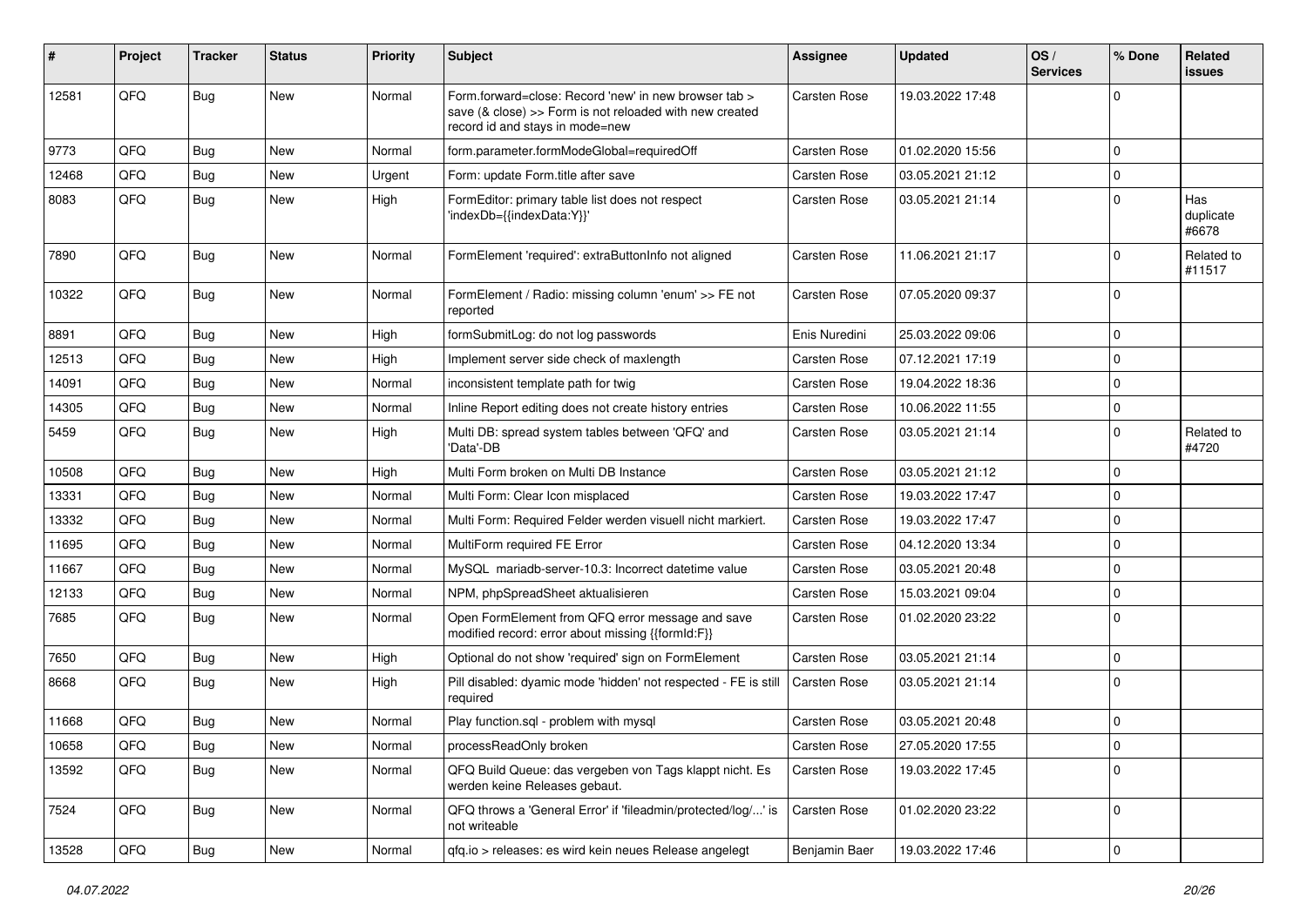| #     | Project | <b>Tracker</b> | <b>Status</b> | <b>Priority</b> | <b>Subject</b>                                                                      | <b>Assignee</b>     | <b>Updated</b>   | OS/<br><b>Services</b> | % Done      | Related<br><b>issues</b>                     |
|-------|---------|----------------|---------------|-----------------|-------------------------------------------------------------------------------------|---------------------|------------------|------------------------|-------------|----------------------------------------------|
| 6483  | QFQ     | <b>Bug</b>     | New           | Normal          | R Store funktioniert nicht bei 'Report Notation' im FE                              | <b>Carsten Rose</b> | 01.02.2020 23:21 |                        | $\Omega$    |                                              |
| 11239 | QFQ     | <b>Bug</b>     | New           | Normal          | Radiobutton (plain): horizontales Rendern abhängig vom<br>Datentyp in der Datenbank | <b>Carsten Rose</b> | 30.09.2020 18:37 |                        | $\Omega$    |                                              |
| 11237 | QFQ     | <b>Bug</b>     | New           | High            | Radiobutton / parameter.buttonClass= btn-default - kein dirty<br>Trigger            | Benjamin Baer       | 03.05.2021 21:12 |                        | $\Omega$    | Related to<br>#10766                         |
| 10766 | QFQ     | <b>Bug</b>     | New           | High            | Radiobutton / parameter.buttonClass=btn-default: dynamic<br>update                  |                     | 03.05.2021 21:12 |                        | $\Omega$    | Related to<br>#11237                         |
| 7513  | QFQ     | <b>Bug</b>     | New           | Normal          | Radios not correct aligned                                                          | Carsten Rose        | 01.02.2020 23:22 |                        | $\Omega$    |                                              |
| 7795  | QFQ     | <b>Bug</b>     | New           | Normal          | Readonly Form: Typeahead-Felder                                                     | <b>Carsten Rose</b> | 01.02.2020 23:22 |                        | $\Omega$    | Related to<br>#10640                         |
| 7261  | QFQ     | <b>Bug</b>     | <b>New</b>    | Normal          | Report pathFilename for user without path, only the filename                        | <b>Carsten Rose</b> | 01.02.2020 23:21 |                        | $\Omega$    |                                              |
| 9855  | QFQ     | <b>Bug</b>     | New           | Normal          | <b>Required Check</b>                                                               |                     | 01.02.2020 15:56 |                        | $\Omega$    |                                              |
| 12974 | QFQ     | <b>Bug</b>     | New           | High            | Sanitize Queries in Action-Elements                                                 | <b>Carsten Rose</b> | 07.12.2021 17:19 |                        | $\Omega$    |                                              |
| 7014  | QFQ     | Bug            | New           | Normal          | Sending invalid emails succeeds when<br>debug.redirectAllMailTo is set              | Carsten Rose        | 01.02.2020 23:21 |                        | $\Omega$    |                                              |
| 12512 | QFQ     | <b>Bug</b>     | New           | Normal          | Some MySQL Installation can't use 'stored procedures'                               | <b>Carsten Rose</b> | 19.03.2022 17:48 |                        | $\Omega$    |                                              |
| 12545 | QFQ     | <b>Bug</b>     | <b>New</b>    | Urgent          | sql.log not created / updated                                                       | <b>Carsten Rose</b> | 14.12.2021 16:02 |                        | $\Omega$    |                                              |
| 10081 | QFQ     | <b>Bug</b>     | New           | High            | Stale record lock after 'forbidden' character                                       | <b>Carsten Rose</b> | 03.05.2021 21:12 |                        | $\Omega$    | Related to<br>#10082,<br>Related to<br>#9789 |
| 7574  | QFQ     | Bug            | New           | Normal          | Substitute error: form element not reported / dont parse<br>Form.note               | <b>Carsten Rose</b> | 01.02.2020 23:21 |                        | $\Omega$    |                                              |
| 12520 | QFQ     | <b>Bug</b>     | <b>New</b>    | Normal          | Switch FE User: still active even FE User session expired                           | <b>Carsten Rose</b> | 19.03.2022 17:48 |                        | $\Omega$    |                                              |
| 14304 | QFQ     | <b>Bug</b>     | New           | Normal          | table sorter view safer does not work                                               | Carsten Rose        | 10.06.2022 11:49 |                        | $\mathbf 0$ |                                              |
| 10506 | QFQ     | <b>Bug</b>     | New           | High            | Template Group broken on MultiDB instance                                           | <b>Carsten Rose</b> | 03.05.2021 21:12 |                        | $\Omega$    | Related to<br>#10505                         |
| 12716 | QFQ     | <b>Bug</b>     | <b>New</b>    | Normal          | template group: Pattern only applied to first instance                              | <b>Carsten Rose</b> | 19.03.2022 17:47 |                        | $\Omega$    |                                              |
| 12045 | QFQ     | Bug            | New           | Normal          | templateGroup afterSave FE: Aufruf ohne<br>sqlHonorFormElements funktioniert nicht  | Carsten Rose        | 18.02.2021 16:33 |                        | $\Omega$    |                                              |
| 12702 | QFQ     | Bug            | New           | High            | templateGroup: broken in multiDb Setup                                              | <b>Carsten Rose</b> | 14.12.2021 16:02 |                        | $\mathbf 0$ |                                              |
| 12187 | QFQ     | <b>Bug</b>     | New           | Normal          | Trigger FormAsFile() via Report: probably problem with multi<br>DB setup            | <b>Carsten Rose</b> | 20.03.2021 21:20 |                        | $\mathbf 0$ |                                              |
| 10640 | QFQ     | <b>Bug</b>     | New           | High            | TypeAhead Tag: FE editierbar trotz readOnly                                         | Carsten Rose        | 03.05.2021 21:12 |                        | $\mathbf 0$ | Related to<br>#7795                          |
| 9077  | QFQ     | Bug            | New           | Normal          | typeAheadSql: report broken SQL                                                     | Carsten Rose        | 29.06.2022 22:35 |                        | $\mathbf 0$ | Related to<br>#4018                          |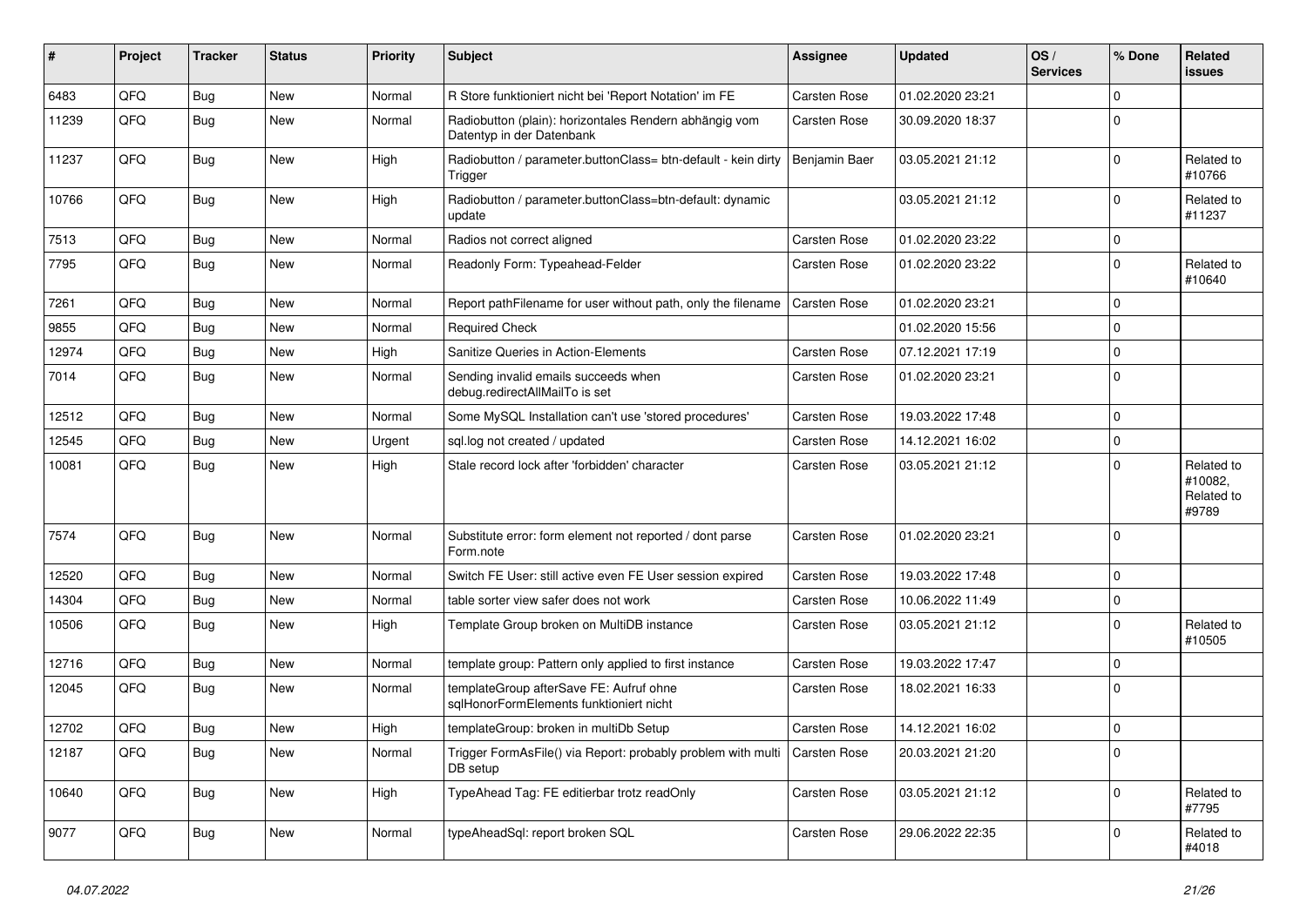| #     | Project | <b>Tracker</b> | <b>Status</b> | <b>Priority</b> | <b>Subject</b>                                                                                                                        | Assignee            | <b>Updated</b>   | OS/<br><b>Services</b> | % Done       | <b>Related</b><br><b>issues</b>                                      |
|-------|---------|----------------|---------------|-----------------|---------------------------------------------------------------------------------------------------------------------------------------|---------------------|------------------|------------------------|--------------|----------------------------------------------------------------------|
| 10588 | QFQ     | <b>Bug</b>     | New           | Normal          | typeahed Tag: Doku anpassen                                                                                                           | Carsten Rose        | 12.11.2020 23:45 |                        | $\Omega$     |                                                                      |
| 7219  | QFQ     | <b>Bug</b>     | <b>New</b>    | Normal          | typeSheadSql / typeAheadSqlPrefetch: change to curly<br>braces                                                                        | Carsten Rose        | 01.02.2020 23:21 |                        | $\Omega$     |                                                                      |
| 5305  | QFQ     | Bug            | New           | Normal          | Upload FormElement: nicht disabled by readonly Form                                                                                   | <b>Carsten Rose</b> | 16.06.2021 13:43 |                        | $\Omega$     | Related to<br>#9347,<br>Related to<br>#9834                          |
| 10704 | QFQ     | <b>Bug</b>     | New           | Normal          | wkhtml problem rendering fullCalendar.js / fabric.js >><br>successor: puppeteer                                                       | Carsten Rose        | 12.11.2020 23:45 |                        | $\Omega$     | Related to<br>#5024,<br>Related to<br>#4650.<br>Related to<br>#10715 |
| 13706 | QFQ     | Bug            | New           | Normal          | Wrong CheckType in FieldElement LastStatus of Form Cron                                                                               | <b>Carsten Rose</b> | 21.01.2022 18:20 |                        | $\mathbf 0$  |                                                                      |
| 13659 | QFQ     | <b>Bug</b>     | <b>New</b>    | Normal          | wrong sanitize class applied to R-store                                                                                               | Carsten Rose        | 15.01.2022 14:23 |                        | $\Omega$     |                                                                      |
| 12269 | QFQ     | Feature        | <b>New</b>    | Normal          | 2FA - Login                                                                                                                           | Carsten Rose        | 03.05.2021 20:45 |                        | $\Omega$     |                                                                      |
| 12544 | QFQ     | Feature        | New           | High            | a) ' AS _link' new also as ' AS _format', b) sortierung via<br>'display: none;', c) '_format' benoeitgt nicht zwingend<br>u/U/p/m/z/d | <b>Carsten Rose</b> | 14.12.2021 16:03 |                        | $\Omega$     |                                                                      |
| 12038 | QFQ     | Feature        | New           | Normal          | a) STORE_VAR: filenameOnlyStripUniq, b) SP:<br>QSTRIPUNIQ()                                                                           |                     | 17.02.2021 23:55 |                        | $\Omega$     |                                                                      |
| 11535 | QFQ     | Feature        | <b>New</b>    | Normal          | Ability to create SQL columns in frontend QFQ forms                                                                                   |                     | 17.11.2020 12:11 |                        | $\mathbf 0$  |                                                                      |
| 12412 | QFQ     | Feature        | New           | Normal          | Action/Escape qualifier 'e' (empty), '0': if given, an empty<br>string (or '0') will be treated as 'not found'                        | <b>Carsten Rose</b> | 08.05.2021 09:40 |                        | $\Omega$     | Related to<br>#12413,<br>Related to<br>#10012                        |
| 5131  | QFQ     | Feature        | <b>New</b>    | Normal          | Activate Spin Gear ('wait/busy' indicator) via LINK attribute                                                                         | <b>Carsten Rose</b> | 01.02.2020 23:21 |                        | $\Omega$     |                                                                      |
| 7342  | QFQ     | Feature        | New           | Normal          | add content = hide this                                                                                                               | <b>Carsten Rose</b> | 01.02.2020 23:21 |                        | $\mathbf 0$  |                                                                      |
| 10979 | QFQ     | Feature        | New           | Normal          | Ajax Calls an API - dataReport                                                                                                        | <b>Carsten Rose</b> | 11.05.2022 12:15 |                        | $\mathbf 0$  |                                                                      |
| 8962  | QFQ     | Feature        | New           | High            | allow for form fields with identical names                                                                                            | Carsten Rose        | 03.05.2021 21:14 |                        | $\mathbf{0}$ |                                                                      |
| 12119 | QFQ     | Feature        | New           | Normal          | AS paged: error message missing if there ist no 'r' argument.                                                                         | Carsten Rose        | 03.05.2021 20:51 |                        | $\pmb{0}$    |                                                                      |
| 13945 | QFQ     | Feature        | New           | Normal          | As _link: content before/after link                                                                                                   | Enis Nuredini       | 28.05.2022 11:01 |                        | $\Omega$     | Related to<br>#12262                                                 |
| 4250  | QFQ     | Feature        | <b>New</b>    | Normal          | AutoCron in QFQ via PHP                                                                                                               | <b>Carsten Rose</b> | 01.02.2020 23:21 |                        | $\Omega$     | Related to<br>#3292,<br>Related to<br>#3291                          |
| 12146 | QFQ     | Feature        | <b>New</b>    | Normal          | Autocron Job: Anzeigen wann der naechste Job ausgefuehrt<br>wird, resp das er nicht ausgefuehrt wird                                  | <b>Carsten Rose</b> | 15.03.2021 15:23 |                        | $\Omega$     |                                                                      |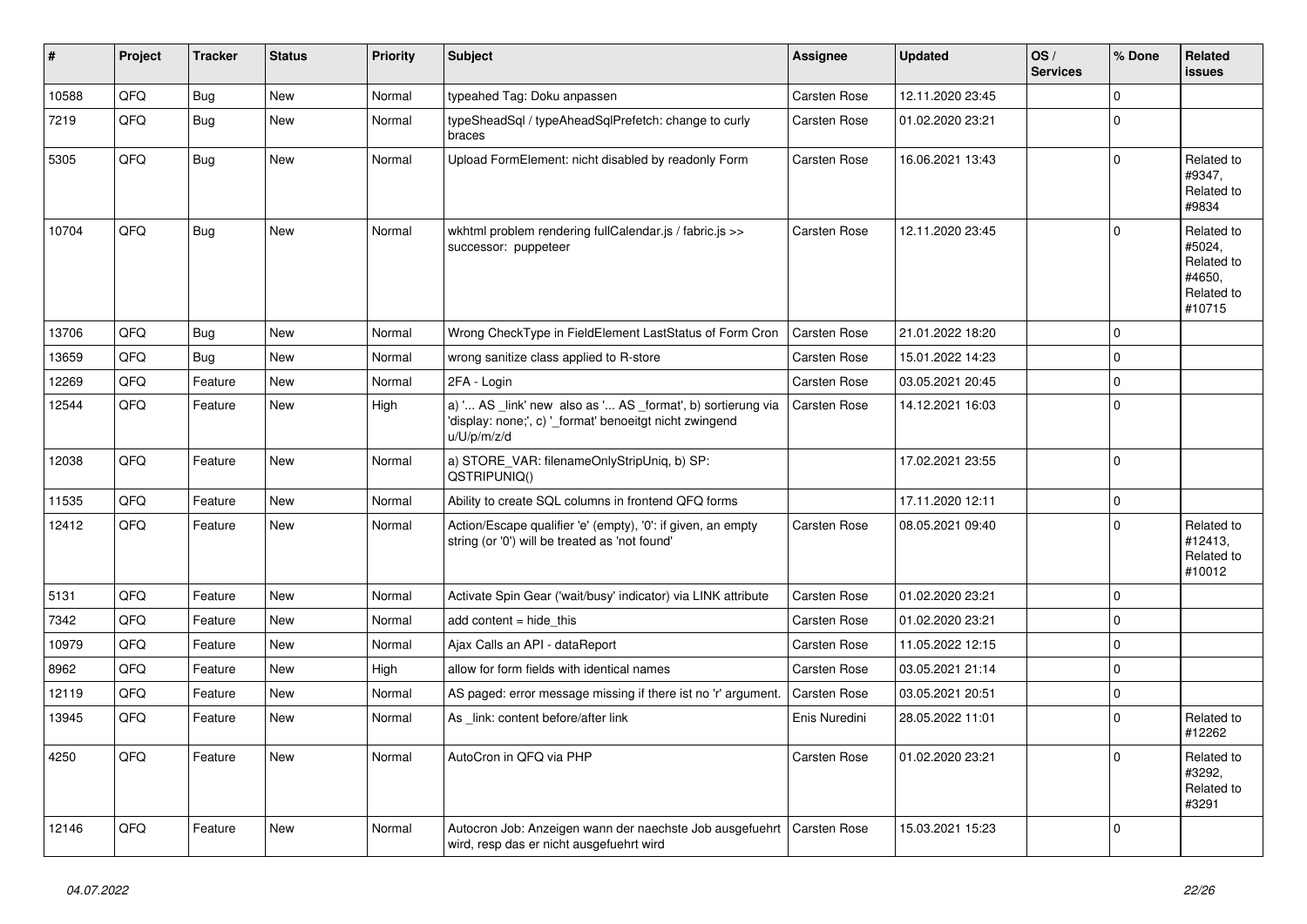| ∦     | Project | <b>Tracker</b> | <b>Status</b> | <b>Priority</b> | <b>Subject</b>                                                                                        | Assignee            | <b>Updated</b>   | OS/<br><b>Services</b> | % Done       | <b>Related</b><br><b>issues</b>               |
|-------|---------|----------------|---------------|-----------------|-------------------------------------------------------------------------------------------------------|---------------------|------------------|------------------------|--------------|-----------------------------------------------|
| 11893 | QFQ     | Feature        | <b>New</b>    | High            | Broken SIP: a) only report one time, b) only report in main<br>column                                 | <b>Carsten Rose</b> | 12.05.2021 12:13 |                        | $\Omega$     | Related to<br>#12532,<br>Related to<br>#14187 |
| 9781  | QFQ     | Feature        | <b>New</b>    | Normal          | Button: CSS class to make buttons smaller                                                             | Carsten Rose        | 01.02.2020 23:22 |                        | $\mathbf 0$  |                                               |
| 13467 | QFQ     | Feature        | <b>New</b>    | Normal          | ChangeLog Generator                                                                                   | Carsten Rose        | 19.03.2022 17:46 |                        | $\mathbf{0}$ | Related to<br>#11460                          |
| 12474 | QFQ     | Feature        | New           | Normal          | Check BaseConfigURL if it is given and the the last char is '/                                        | Carsten Rose        | 03.05.2021 20:45 |                        | $\mathbf 0$  |                                               |
| 9853  | QFQ     | Feature        | New           | Normal          | Check das SQL / QFQ / Mail Logfile geschrieben wird                                                   |                     | 09.01.2020 11:15 |                        | $\mathbf 0$  |                                               |
| 12163 | QFQ     | Feature        | New           | Normal          | Checkbox: table wrap                                                                                  | Carsten Rose        | 03.05.2021 20:51 |                        | $\mathbf 0$  |                                               |
| 12476 | QFQ     | Feature        | New           | Normal          | clearMe: a) should trigger 'dirty', b) sticky on textarea resize                                      | Benjamin Baer       | 04.01.2022 08:40 |                        | $\mathbf 0$  | Related to<br>#9528                           |
| 7102  | QFQ     | Feature        | <b>New</b>    | Normal          | Comment sign in report: '#' and '--'                                                                  | Carsten Rose        | 01.02.2020 23:21 |                        | $\mathbf 0$  |                                               |
| 12330 | QFQ     | Feature        | <b>New</b>    | Normal          | Copy to input field / text area / TinyMCE                                                             | Carsten Rose        | 07.04.2021 09:01 |                        | $\mathbf{0}$ |                                               |
| 8089  | QFQ     | Feature        | <b>New</b>    | Normal          | Copy/Paste for FormElements                                                                           | Carsten Rose        | 01.02.2020 23:22 |                        | $\mathbf 0$  |                                               |
| 13843 | QFQ     | Feature        | New           | Normal          | Create JWT via QFQ                                                                                    | Carsten Rose        | 19.03.2022 17:42 |                        | $\mathbf 0$  |                                               |
| 13841 | QFQ     | Feature        | <b>New</b>    | Normal          | Create PDF via iText - evaluate                                                                       | Carsten Rose        | 19.03.2022 17:42 |                        | $\mathbf 0$  |                                               |
| 9136  | QFQ     | Feature        | New           | Normal          | Create ZIP files with dynamic PDFs                                                                    | Carsten Rose        | 01.02.2020 23:22 |                        | $\pmb{0}$    |                                               |
| 9348  | QFQ     | Feature        | <b>New</b>    | Normal          | defaultThumbnailSize: pre render thumbnails                                                           | <b>Carsten Rose</b> | 12.06.2021 09:05 |                        | $\mathbf 0$  |                                               |
| 7481  | QFQ     | Feature        | New           | Normal          | Detect 'BaseUrl' automatically                                                                        | Carsten Rose        | 01.02.2020 23:21 |                        | $\mathbf 0$  |                                               |
| 12109 | QFQ     | Feature        | <b>New</b>    | Normal          | Donwload Link: Plain, SIP, Persistent Link, Peristent SIP -<br>new notation                           | Carsten Rose        | 03.05.2021 20:45 |                        | $\mathbf 0$  | Related to<br>#12085                          |
| 10996 | QFQ     | Feature        | <b>New</b>    | Normal          | Download video via sip: no seek                                                                       | <b>Carsten Rose</b> | 12.08.2020 14:18 |                        | $\mathbf 0$  |                                               |
| 6292  | QFQ     | Feature        | New           | Normal          | Download: File speichern mit Hash aber original Filename in<br>der Datenbank vermerken fuer Downloads | Carsten Rose        | 01.02.2020 23:21 |                        | $\mathbf 0$  |                                               |
| 12603 | QFQ     | Feature        | <b>New</b>    | Normal          | Dropdown (Select), Radio, checkbox:<br>itemListAlways={{!SELECT key, value}}                          | Carsten Rose        | 19.03.2022 17:47 |                        | $\mathbf 0$  |                                               |
| 10119 | QFQ     | Feature        | <b>New</b>    | Normal          | Dropdown (selectlist) & TypeAhead: format and catagorize<br>list                                      | Carsten Rose        | 07.05.2020 09:36 |                        | $\mathbf 0$  |                                               |
| 11504 | QFQ     | Feature        | <b>New</b>    | Normal          | Dynamic Update: Button text update for 'Save',' Close' &<br>'Delete'                                  | Carsten Rose        | 12.11.2020 23:44 |                        | $\mathbf{0}$ |                                               |
| 4082  | QFQ     | Feature        | New           | Normal          | Dynamic Update: modeSql - useful default                                                              | Carsten Rose        | 01.02.2020 23:22 |                        | $\mathbf 0$  |                                               |
| 7109  | QFQ     | Feature        | New           | Normal          | Dynamic Updates: row/element hide                                                                     | Carsten Rose        | 01.02.2020 23:22 |                        | $\mathbf 0$  | Has<br>duplicate<br>#4081                     |
| 11460 | QFQ     | Feature        | New           | Normal          | Easier creation of changelog: gitchangelog                                                            | Carsten Rose        | 12.06.2021 10:20 |                        | $\mathbf 0$  | Related to<br>#13467                          |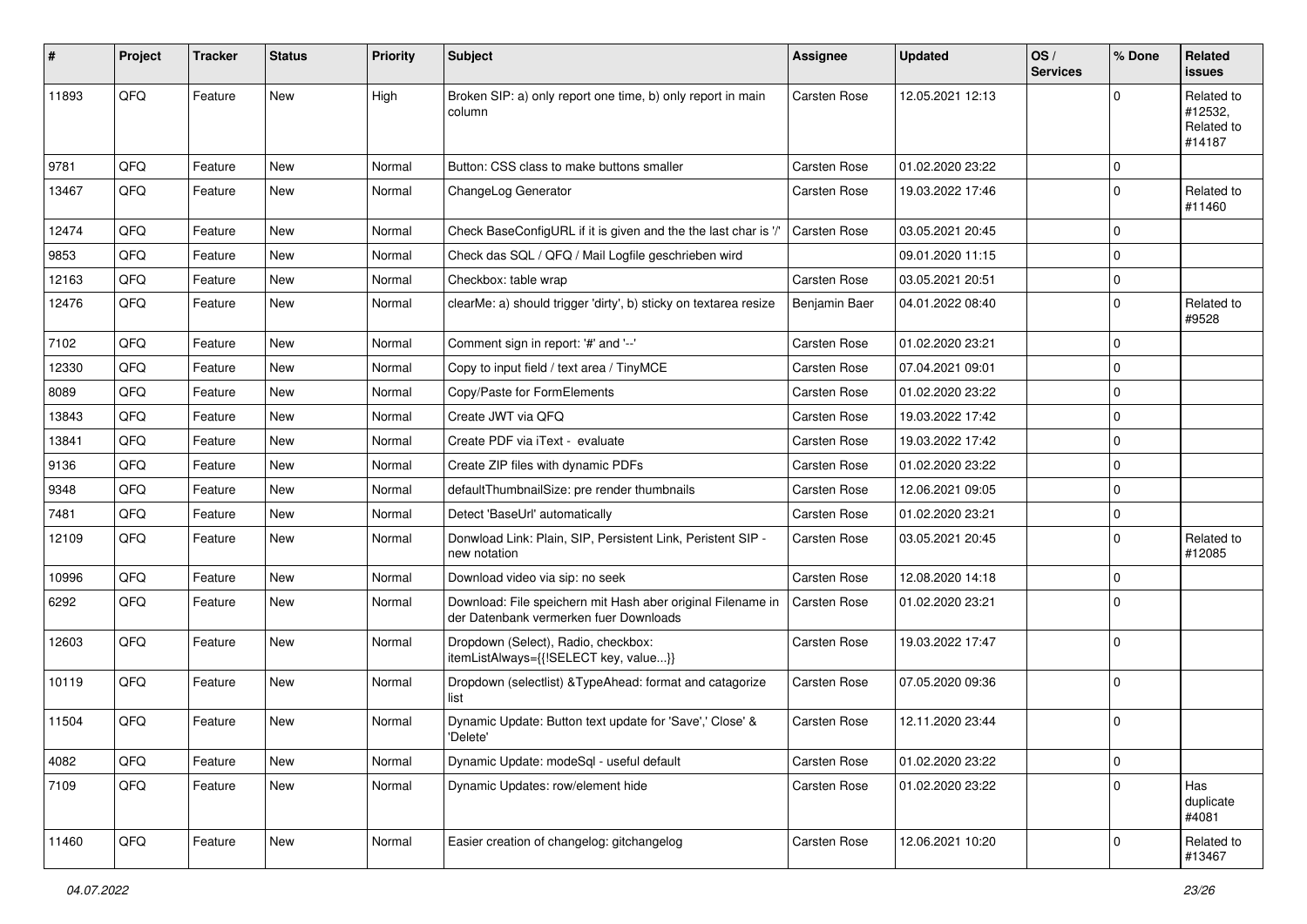| ∦     | Project | <b>Tracker</b> | <b>Status</b> | <b>Priority</b> | <b>Subject</b>                                                                                         | Assignee        | <b>Updated</b>   | OS/<br><b>Services</b> | % Done         | Related<br><b>issues</b>                     |
|-------|---------|----------------|---------------|-----------------|--------------------------------------------------------------------------------------------------------|-----------------|------------------|------------------------|----------------|----------------------------------------------|
| 3864  | QFQ     | Feature        | <b>New</b>    | Normal          | Encrypt / decrypt field                                                                                | Enis Nuredini   | 30.06.2022 16:29 |                        | $\mathbf 0$    |                                              |
| 9128  | QFQ     | Feature        | New           | Normal          | Error Message: not replaced variables- a) replace back to<br>'{{', b) underline                        | Carsten Rose    | 01.02.2020 23:22 |                        | $\mathbf 0$    | Related to<br>#9129                          |
| 10874 | QFQ     | Feature        | <b>New</b>    | Normal          | Erstellen eines Foreign Keys in der Tabelle "FormElement"                                              |                 | 13.07.2020 10:11 |                        | 0              |                                              |
| 10976 | QFQ     | Feature        | <b>New</b>    | Normal          | Excel Export Verbesserungen                                                                            | Carsten Rose    | 06.08.2020 10:56 |                        | $\mathbf 0$    |                                              |
| 12024 | QFQ     | Feature        | <b>New</b>    | Normal          | Excel Export: text columns by default decode<br>htmlspeciachar()                                       | Carsten Rose    | 17.02.2021 23:55 |                        | $\mathbf 0$    | Related to<br>#12022                         |
| 6594  | QFQ     | Feature        | <b>New</b>    | Normal          | Excel: on download, check if there is a valid sip                                                      | Carsten Rose    | 01.02.2020 23:21 |                        | $\mathbf 0$    |                                              |
| 14185 | QFQ     | Feature        | <b>New</b>    | Normal          | External/Autocron.php - better suitable directory                                                      | Support: System | 28.05.2022 11:03 |                        | $\mathbf 0$    |                                              |
| 8719  | QFQ     | Feature        | New           | Normal          | extraButtonLock: add support for 0/1                                                                   | Carsten Rose    | 01.02.2020 23:22 |                        | $\mathbf 0$    |                                              |
| 9352  | QFQ     | Feature        | <b>New</b>    | Normal          | FE 'Native' fire slaveld, sqlAfter, sqlIns                                                             | Carsten Rose    | 01.02.2020 23:22 |                        | $\mathbf 0$    |                                              |
| 7812  | QFQ     | Feature        | <b>New</b>    | Normal          | FE 'Subrecord' - new option 'subrecordShowFilter',<br>'subrecordPaging'                                | Carsten Rose    | 01.02.2020 23:22 |                        | $\overline{0}$ |                                              |
| 12162 | QFQ     | Feature        | <b>New</b>    | Normal          | FE.type=sendmail: personalized mailing (several mails) via<br>template                                 | Carsten Rose    | 03.05.2021 20:45 |                        | $\mathbf 0$    |                                              |
| 7920  | QFQ     | Feature        | <b>New</b>    | Normal          | FE: Syntax Highlight, Zeinlenumbruch                                                                   | Carsten Rose    | 01.02.2020 10:03 |                        | $\mathbf 0$    |                                              |
| 4413  | QFQ     | Feature        | <b>New</b>    | Normal          | fieldset: show/hidden, modeSql, dynamicUpdate                                                          | Carsten Rose    | 09.02.2022 15:19 |                        | $\mathbf 0$    |                                              |
| 8336  | QFQ     | Feature        | New           | Normal          | Form > modified > Close New: a) Optional disable popup, b)<br>custom text, c) mode on save: close stay | Carsten Rose    | 01.02.2020 23:22 |                        | $\mathbf{0}$   | Related to<br>#8335                          |
| 10763 | QFQ     | Feature        | New           | Normal          | form accessed and submitted despite logout?                                                            |                 | 16.06.2020 11:43 |                        | $\mathbf 0$    |                                              |
| 11716 | QFQ     | Feature        | <b>New</b>    | Normal          | Form an beliebiger Stelle im Report anzeigen                                                           |                 | 09.12.2020 09:47 |                        | $\mathbf 0$    |                                              |
| 9602  | QFQ     | Feature        | New           | Normal          | Form definition as JSON                                                                                | Carsten Rose    | 01.02.2020 23:21 |                        | $\mathbf 0$    | Related to<br>#9600                          |
| 6289  | QFQ     | Feature        | <b>New</b>    | Normal          | Form: Log                                                                                              | Carsten Rose    | 01.02.2020 23:21 |                        | $\mathbf 0$    |                                              |
| 12156 | QFQ     | Feature        | <b>New</b>    | Normal          | Form: Optional disable 'leave page'                                                                    |                 | 03.05.2021 20:45 |                        | $\mathbf 0$    |                                              |
| 9537  | QFQ     | Feature        | New           | Normal          | FormEditor: Edit fieldset in FrontEnd                                                                  | Carsten Rose    | 01.02.2020 23:22 |                        | $\mathbf 0$    |                                              |
| 6602  | QFQ     | Feature        | <b>New</b>    | Normal          | Formlet: in Report auf Mausklick ein mini-form oeffnen                                                 | Carsten Rose    | 11.12.2019 16:16 |                        | $\mathbf 0$    |                                              |
| 6609  | QFQ     | Feature        | <b>New</b>    | Normal          | Formlet: JSON API erweitern                                                                            | Carsten Rose    | 01.02.2020 23:21 |                        | 50             |                                              |
| 11702 | QFQ     | Feature        | New           | Normal          | HTML Special Char makes no sense for 'allbut' if '&' is<br>forbidden                                   | Carsten Rose    | 07.12.2021 16:35 |                        | $\mathbf 0$    | Related to<br>#5112,<br>Related to<br>#14320 |
| 12480 | QFQ     | Feature        | New           | Normal          | If QFQ upgrade is running, block further request                                                       | Carsten Rose    | 03.05.2021 20:45 |                        | $\mathbf 0$    |                                              |
| 8217  | QFQ     | Feature        | New           | Normal          | if-elseif-else construct                                                                               | Carsten Rose    | 16.03.2021 18:41 |                        | $\mathbf 0$    | Related to<br>#10716                         |
| 7660  | QFG     | Feature        | New           | Normal          | IMAP: import mails to DB, move / delete mails                                                          | Carsten Rose    | 01.02.2020 09:52 |                        | $\pmb{0}$      |                                              |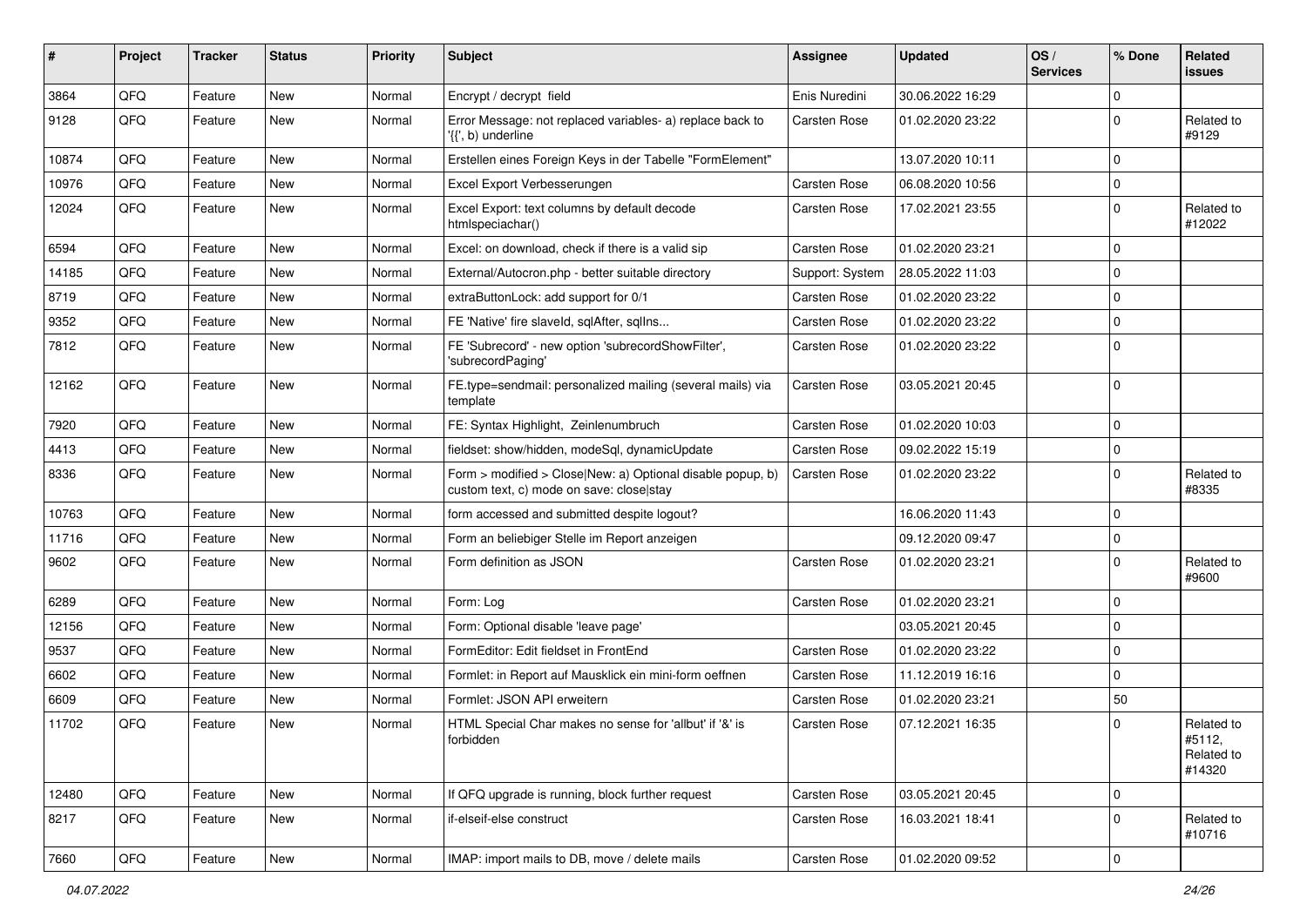| #     | Project | <b>Tracker</b> | <b>Status</b> | <b>Priority</b> | <b>Subject</b>                                                                           | Assignee            | <b>Updated</b>   | OS/<br><b>Services</b> | % Done       | Related<br><b>issues</b>                                              |
|-------|---------|----------------|---------------|-----------------|------------------------------------------------------------------------------------------|---------------------|------------------|------------------------|--------------|-----------------------------------------------------------------------|
| 10593 | QFQ     | Feature        | <b>New</b>    | Normal          | label2: text behind input element                                                        | Carsten Rose        | 16.05.2020 10:57 |                        | $\Omega$     |                                                                       |
| 8702  | QFQ     | Feature        | <b>New</b>    | Normal          | Load Record which is locked: missing user info                                           | Carsten Rose        | 11.12.2019 16:16 |                        | $\mathbf 0$  | Related to<br>#9789                                                   |
| 12490 | QFQ     | Feature        | New           | Normal          | Loading Plugins in QFQ - see what tinymce does. (lazy<br>loading)                        | Benjamin Baer       | 08.06.2022 10:37 |                        | $\Omega$     | Related to<br>#12611,<br>Related to<br>#10013,<br>Related to<br>#7732 |
| 9777  | QFQ     | Feature        | <b>New</b>    | Normal          | Logging QFQ Variables                                                                    | <b>Carsten Rose</b> | 16.12.2019 17:17 |                        | $\mathbf{0}$ |                                                                       |
| 2361  | QFQ     | Feature        | New           | Normal          | Logging wer/wann/wo welches Formular aufgerufen hat                                      | <b>Carsten Rose</b> | 11.12.2019 16:15 |                        | $\mathbf 0$  | Related to<br>#4432,<br>Related to<br>#7480                           |
| 3504  | QFQ     | Feature        | New           | Normal          | Logging: welche Action FEs werden wann wie ausgefuehrt                                   | Carsten Rose        | 01.02.2020 23:21 |                        | $\mathbf 0$  | Related to<br>#5458,<br>Related to<br>#4092                           |
| 11747 | QFQ     | Feature        | <b>New</b>    | Normal          | Maintenance Page with Redirect                                                           | <b>Carsten Rose</b> | 03.05.2021 20:47 |                        | $\Omega$     | Related to<br>#11741                                                  |
| 9208  | QFQ     | Feature        | <b>New</b>    | Normal          | Manage 'recent' records                                                                  | Carsten Rose        | 01.02.2020 23:22 |                        | $\mathbf 0$  |                                                                       |
| 10014 | QFQ     | Feature        | New           | Normal          | Manual.rst: describe behaviour and process order of<br>fillStoreVar, slaveId, sqlBefore, | Carsten Rose        | 01.02.2020 22:31 |                        | $\mathbf 0$  |                                                                       |
| 12039 | QFQ     | Feature        | <b>New</b>    | Normal          | Missing htmlSpecialChar() in pre processing on form submit                               |                     | 18.02.2021 00:09 |                        | $\mathbf 0$  | Related to<br>#14320                                                  |
| 11523 | QFQ     | Feature        | <b>New</b>    | Normal          | Mit dynamic Update erkennen, ob Upload gemacht wurde                                     | Carsten Rose        | 13.11.2020 15:07 |                        | $\Omega$     | Related to<br>#9533                                                   |
| 6765  | QFQ     | Feature        | <b>New</b>    | Normal          | Moeglichkeit via QFQ eigene Logs zu schreiben                                            | <b>Carsten Rose</b> | 01.02.2020 23:21 |                        | $\mathbf 0$  |                                                                       |
| 9706  | QFQ     | Feature        | <b>New</b>    | Normal          | Multi File Upload (hidden template group)                                                | Carsten Rose        | 01.02.2020 23:22 |                        | $\Omega$     | Related to<br>#7521,<br>Related to<br>#5562,<br>Related to<br>#13330  |
| 11516 | QFQ     | Feature        | <b>New</b>    | Normal          | Multi Page Form (Previous/Next Buttons)                                                  | <b>Carsten Rose</b> | 16.03.2021 17:52 |                        | $\mathbf 0$  |                                                                       |
| 10714 | QFQ     | Feature        | New           | Normal          | multi Table Form                                                                         | Carsten Rose        | 16.03.2021 18:44 |                        | $\mathbf 0$  |                                                                       |
| 12023 | QFQ     | Feature        | <b>New</b>    | Normal          | MySQL Stored Precdure: QDECODESPECIALCHAR()                                              | <b>Carsten Rose</b> | 16.02.2021 11:16 |                        | $\mathbf 0$  | Related to<br>#12022                                                  |